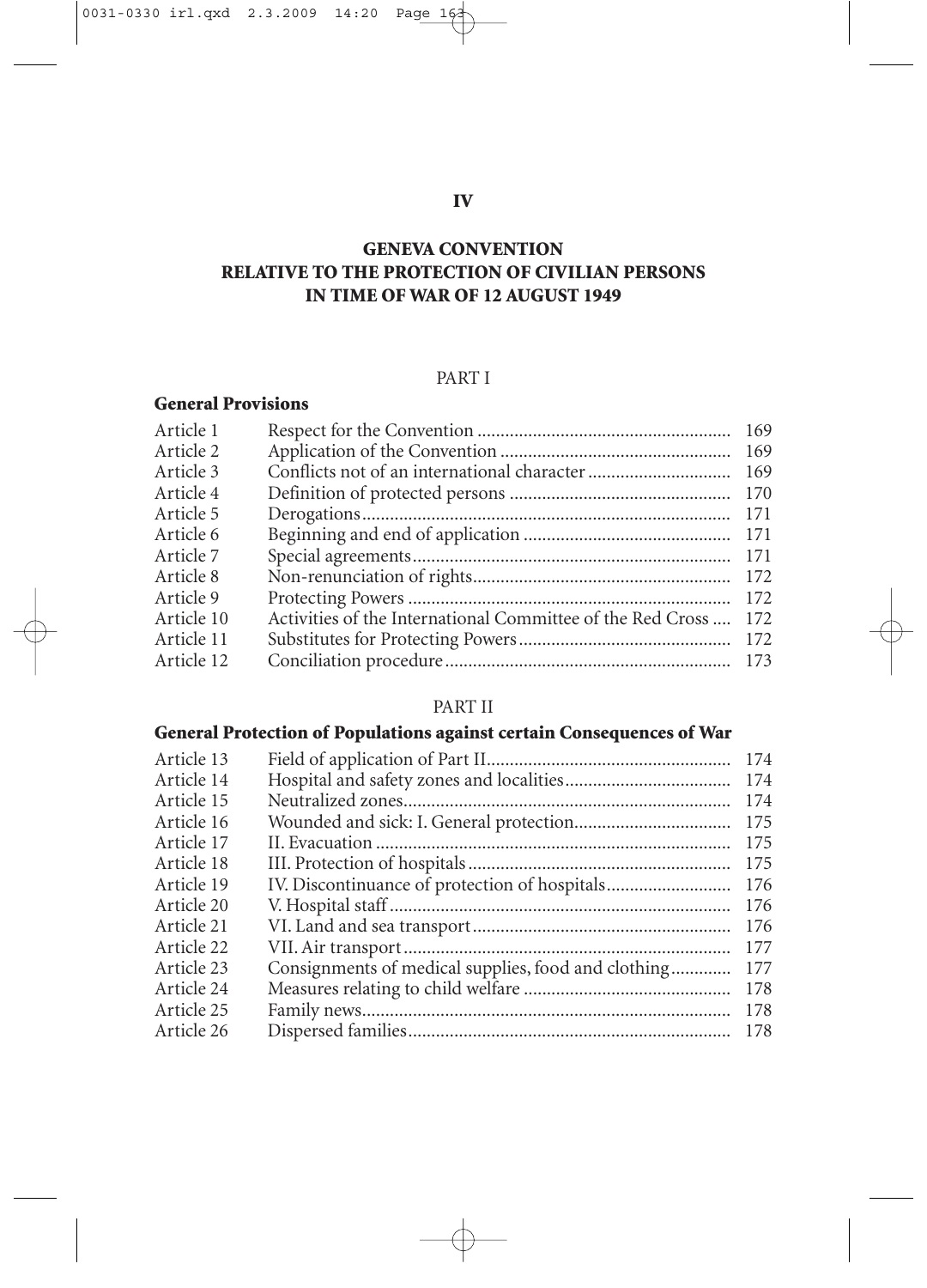## PART III

# **Status and Treatment of Protected Persons**

| SECTION I-    | Provisions common to the Territories of<br>the Parties to the Conflict and to Occupied Territories |     |
|---------------|----------------------------------------------------------------------------------------------------|-----|
| Article 27    |                                                                                                    | 179 |
| Article 28    |                                                                                                    | 179 |
| Article 29    |                                                                                                    | 180 |
| Article 30    | Application to Protecting Powers and relief organizations                                          | 180 |
| Article 31    |                                                                                                    | 180 |
| Article 32    | Prohibition of corporal punishment, torture, etc                                                   | 180 |
| Article 33    | Individual responsibility, collective penalties, pillage, reprisals                                | 180 |
| Article 34    |                                                                                                    | 180 |
| SECTION II -  | Aliens in the Territory of a Party to the Conflict                                                 |     |
| Article 35    |                                                                                                    | 181 |
| Article 36    |                                                                                                    | 181 |
| Article 37    |                                                                                                    | 181 |
| Article 38    | Non-repatriated persons: I. General observations                                                   | 182 |
| Article 39    |                                                                                                    | 182 |
| Article 40    |                                                                                                    | 182 |
| Article 41    |                                                                                                    | 183 |
| Article 42    | V. Grounds for internment or assigned residence.                                                   |     |
|               |                                                                                                    | 183 |
| Article 43    |                                                                                                    | 183 |
| Article 44    |                                                                                                    | 184 |
| Article 45    |                                                                                                    | 184 |
| Article 46    |                                                                                                    | 184 |
| SECTION III – | Occupied Territories                                                                               |     |
| Article 47    |                                                                                                    | 185 |
| Article 48    |                                                                                                    | 185 |
| Article 49    |                                                                                                    | 185 |
| Article 50    |                                                                                                    | 186 |
| Article 51    |                                                                                                    | 186 |
| Article 52    |                                                                                                    | 187 |
| Article 53    |                                                                                                    | 187 |
| Article 54    |                                                                                                    | 187 |
| Article 55    |                                                                                                    | 187 |
| Article 56    |                                                                                                    | 188 |
| Article 57    |                                                                                                    | 188 |
| Article 58    |                                                                                                    | 188 |
| Article 59    |                                                                                                    | 188 |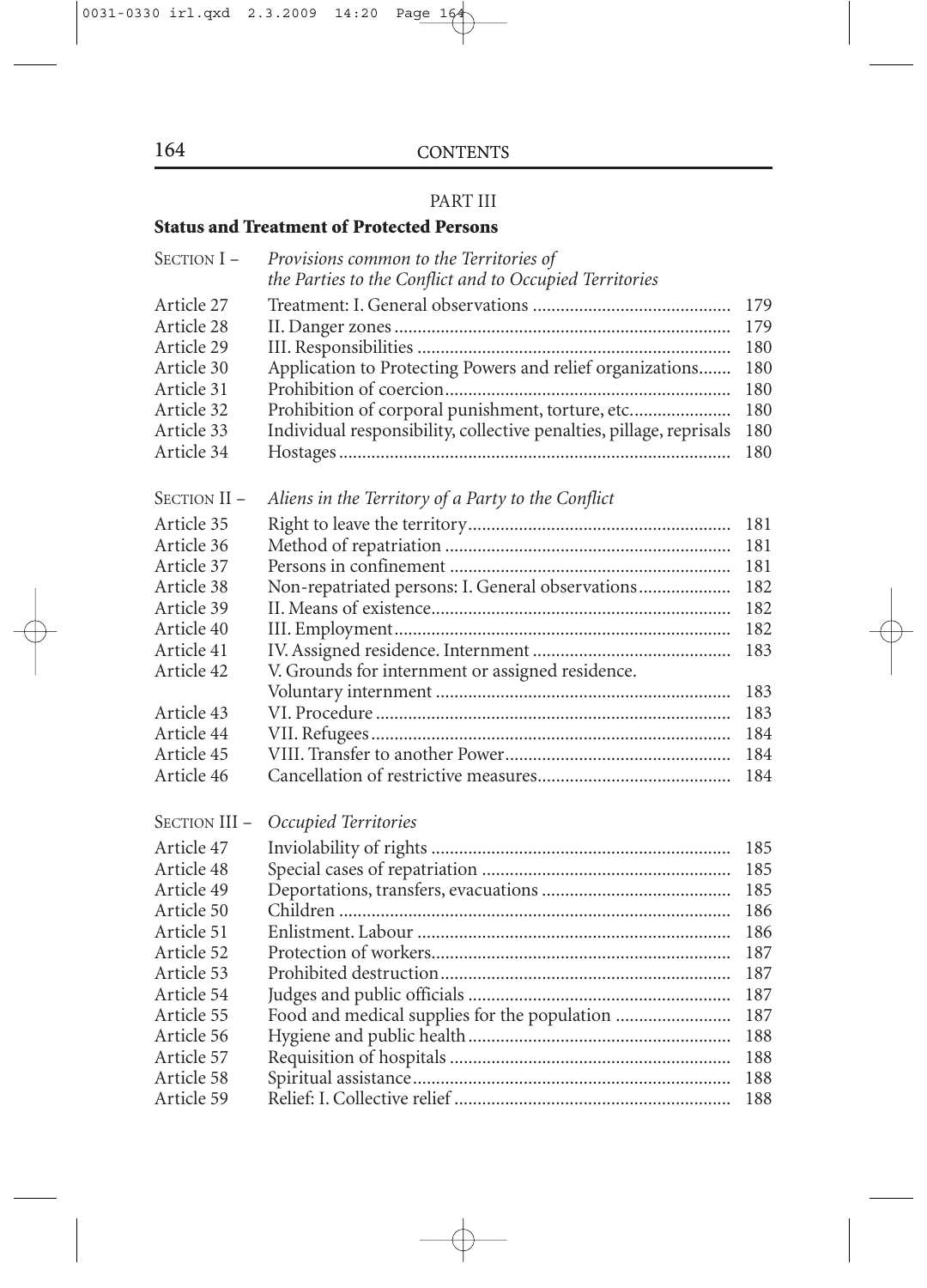| Article 60   |                                                          | 189 |
|--------------|----------------------------------------------------------|-----|
| Article 61   |                                                          | 189 |
| Article 62   |                                                          | 189 |
| Article 63   | National Red Cross and other relief societies            | 189 |
| Article 64   |                                                          | 190 |
| Article 65   |                                                          | 190 |
| Article 66   |                                                          | 190 |
| Article 67   |                                                          | 190 |
| Article 68   |                                                          | 191 |
| Article 69   | VI. Deduction from sentence of period spent under arrest | 191 |
| Article 70   |                                                          | 191 |
| Article 71   |                                                          | 192 |
| Article 72   |                                                          | 192 |
| Article 73   |                                                          | 193 |
| Article 74   |                                                          | 193 |
| Article 75   |                                                          | 193 |
| Article 76   |                                                          | 194 |
| Article 77   | Handing over of detainees at the close of occupation     | 194 |
| Article 78   | Security measures. Internment and assigned residence.    |     |
|              |                                                          | 194 |
| SECTION IV - | Regulations for the Treatment of Internees               |     |
| CHAPTER I -  | <b>GENERAL PROVISIONS</b>                                |     |
| Article 79   | Cases of internment and applicable provisions            | 195 |
| Article 80   |                                                          | 195 |
| Article 81   |                                                          | 195 |
| Article 82   |                                                          | 195 |
| CHAPTER II - | PLACES OF INTERNMENT                                     |     |
| Article 83   | Location of places of internment. Marking of camps       | 196 |
| Article 84   |                                                          | 196 |
| Article 85   |                                                          | 196 |
| Article 86   |                                                          | 197 |
| Article 87   |                                                          | 197 |
| Article 88   |                                                          | 198 |
|              |                                                          |     |
|              | CHAPTER III - FOOD AND CLOTHING                          |     |
| Article 89   |                                                          | 198 |
| Article 90   |                                                          | 198 |
|              | CHAPTER IV - HYGIENE AND MEDICAL ATTENTION               |     |
| Article 91   |                                                          | 199 |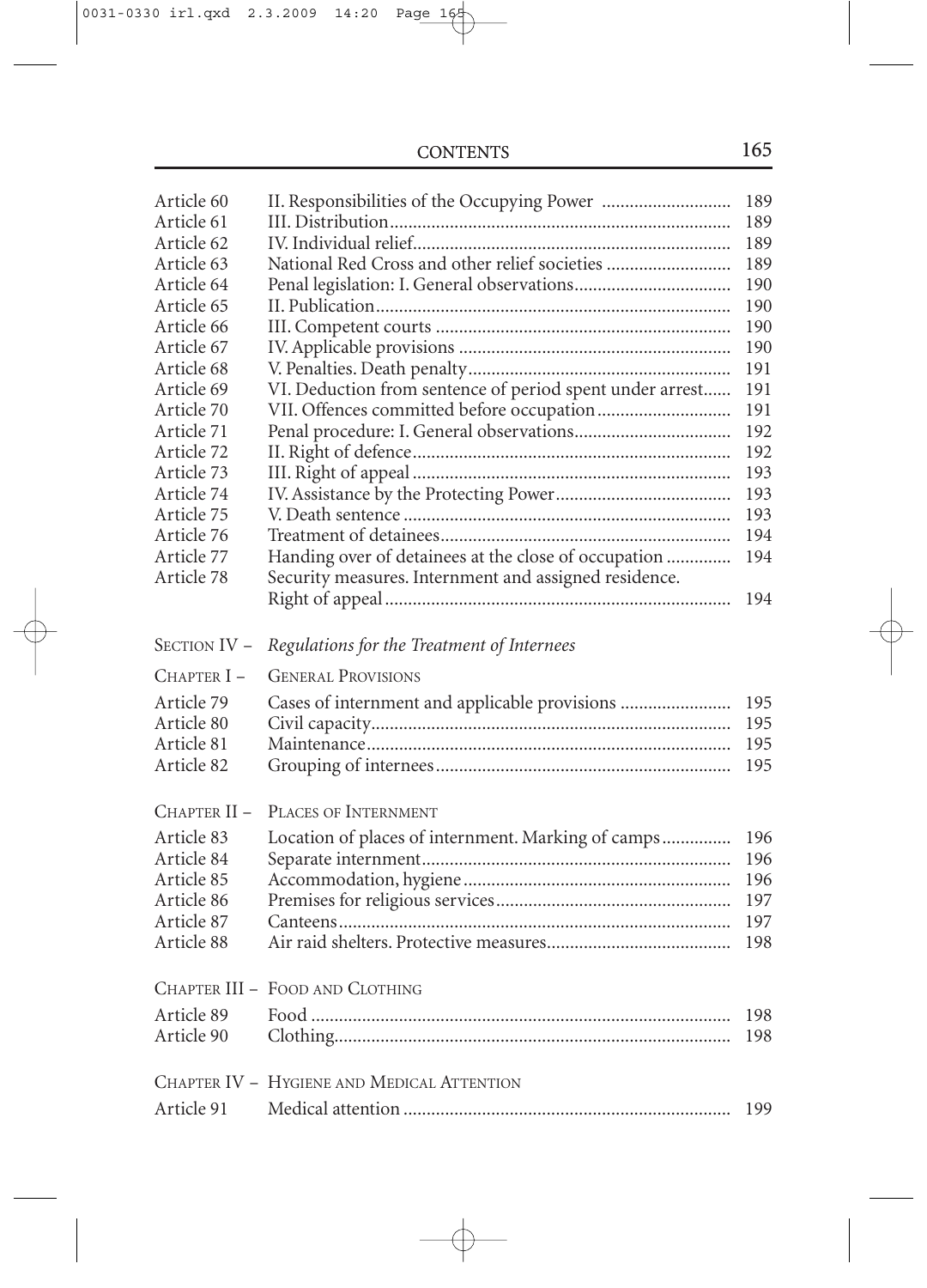| Article 92   |                                                   | 199 |
|--------------|---------------------------------------------------|-----|
|              |                                                   |     |
| CHAPTER V -  | RELIGIOUS, INTELLECTUAL AND PHYSICAL ACTIVITIES   |     |
| Article 93   |                                                   | 200 |
| Article 94   |                                                   | 200 |
| Article 95   |                                                   | 201 |
| Article 96   |                                                   | 201 |
|              |                                                   |     |
| CHAPTER VI - | PERSONAL PROPERTY AND FINANCIAL RESOURCES         |     |
| Article 97   |                                                   | 202 |
| Article 98   |                                                   | 203 |
|              |                                                   |     |
|              | CHAPTER VII - ADMINISTRATION AND DISCIPLINE       |     |
| Article 99   | Camp administration.                              |     |
|              |                                                   | 203 |
| Article 100  |                                                   | 204 |
| Article 101  |                                                   | 204 |
| Article 102  |                                                   | 204 |
| Article 103  |                                                   | 205 |
| Article 104  |                                                   | 205 |
|              |                                                   |     |
|              | <b>CHAPTER VIII - RELATIONS WITH THE EXTERIOR</b> |     |
| Article 105  |                                                   | 205 |
| Article 106  |                                                   | 206 |
| Article 107  |                                                   | 206 |
| Article 108  |                                                   | 206 |
| Article 109  |                                                   | 207 |
| Article 110  | III. Exemption from postal and transport charges  | 207 |
| Article 111  |                                                   | 208 |
| Article 112  |                                                   | 208 |
| Article 113  |                                                   | 209 |
| Article 114  |                                                   | 209 |
| Article 115  | Facilities for preparation and conduct of cases   | 209 |
| Article 116  |                                                   | 209 |
| CHAPTER IX - | PENAL AND DISCIPLINARY SANCTIONS                  |     |
| Article 117  |                                                   | 209 |
| Article 118  |                                                   | 210 |
| Article 119  |                                                   | 210 |
| Article 120  |                                                   | 210 |
| Article 121  |                                                   | 211 |
| Article 122  |                                                   | 211 |
|              |                                                   |     |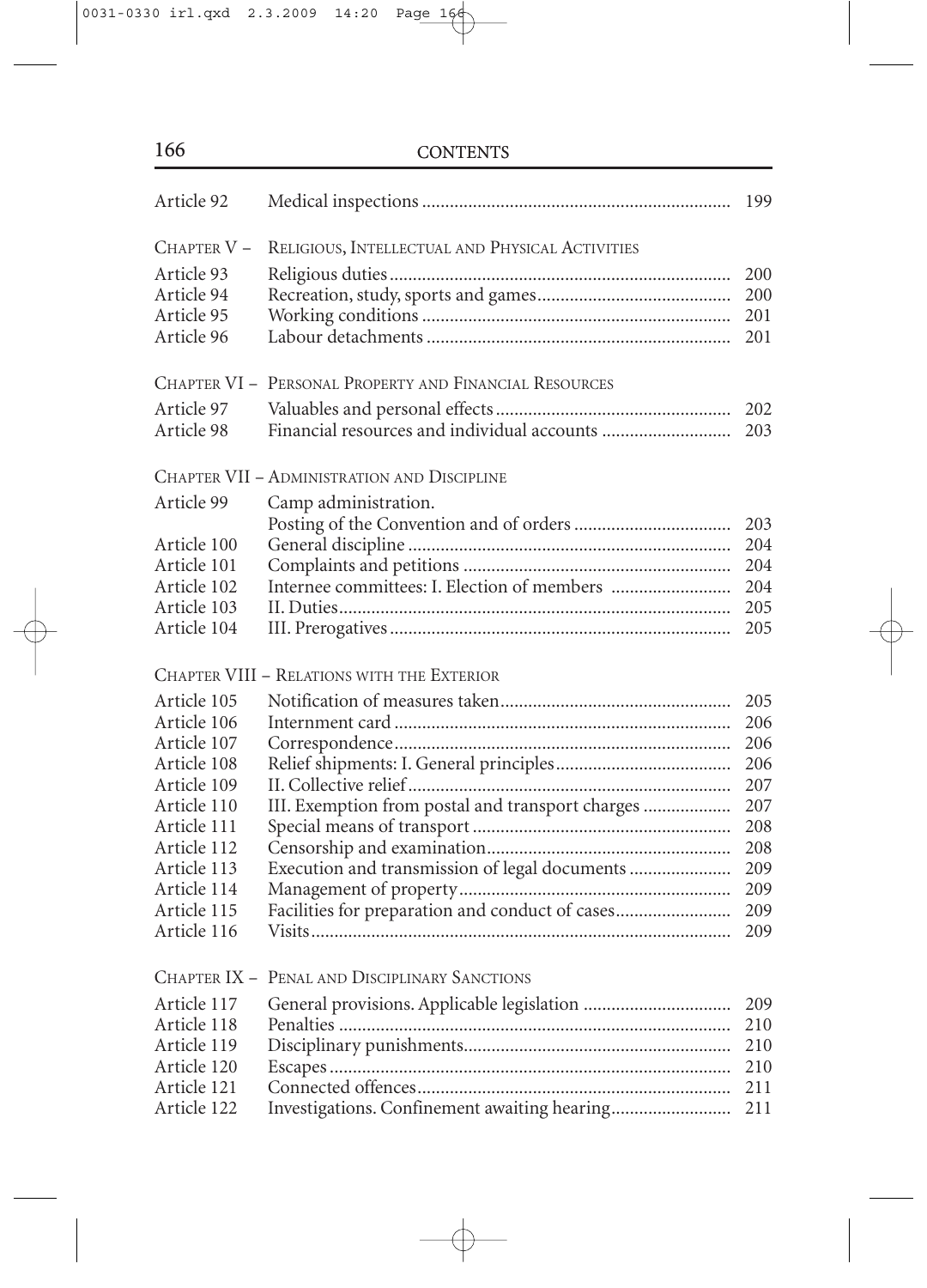| Article 123<br>Article 124<br>Article 125<br>Article 126                               |                                                                                      | 211<br>212<br>212<br>212               |
|----------------------------------------------------------------------------------------|--------------------------------------------------------------------------------------|----------------------------------------|
| CHAPTER X -<br>Article 127<br>Article 128                                              | <b>TRANSFERS OF INTERNEES</b>                                                        | 213<br>213                             |
| CHAPTER XI - DEATHS<br>Article 129                                                     |                                                                                      | 214                                    |
| Article 130<br>Article 131                                                             | Internees killed or injured in special circumstances                                 | 214<br>215                             |
|                                                                                        | CHAPTER XII - RELEASE, REPATRIATION AND ACCOMMODATION IN<br><b>NEUTRAL COUNTRIES</b> |                                        |
| Article 132<br>Article 133<br>Article 134<br>Article 135                               | Repatriation and return to last place of residence                                   | 215<br>215<br>216<br>216               |
| SECTION V -                                                                            | Information Bureaux and Central Agency                                               |                                        |
| Article 136<br>Article 137<br>Article 138<br>Article 139<br>Article 140<br>Article 141 |                                                                                      | 216<br>217<br>217<br>217<br>218<br>218 |

# PART IV

# **Execution of the Convention**

|             | SECTION I - General Provisions |  |
|-------------|--------------------------------|--|
| Article 142 |                                |  |
| Article 143 |                                |  |
| Article 144 |                                |  |
| Article 145 |                                |  |
| Article 146 |                                |  |
| Article 147 |                                |  |
| Article 148 |                                |  |
| Article 149 |                                |  |
|             |                                |  |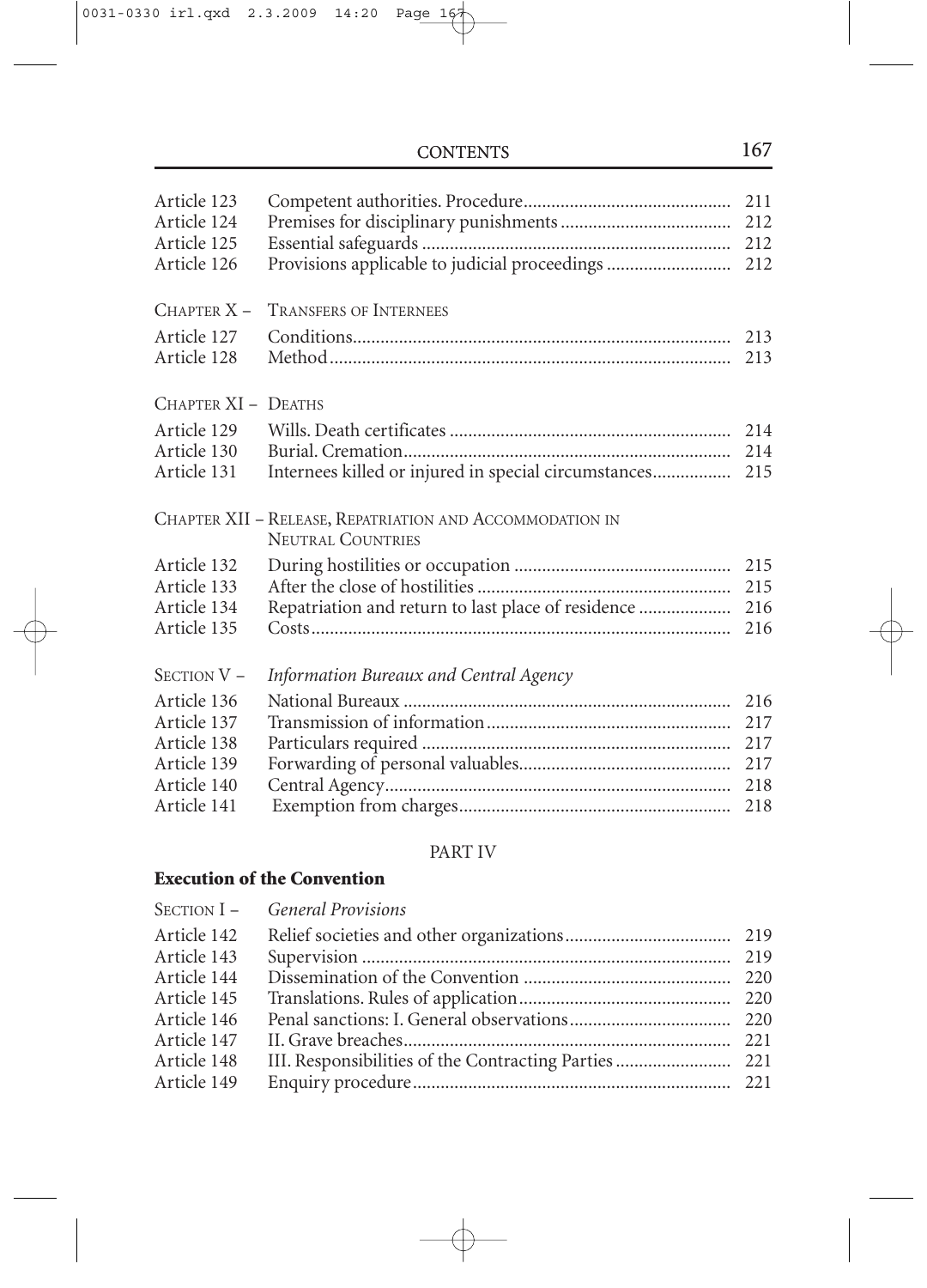|             | SECTION II - Final Provisions |       |
|-------------|-------------------------------|-------|
| Article 150 |                               | 2.2.1 |
| Article 151 |                               | 222   |
| Article 152 |                               | 222   |
| Article 153 |                               | 222   |
| Article 154 |                               |       |
| Article 155 |                               | 222   |
| Article 156 |                               |       |
| Article 157 |                               | 222   |
| Article 158 |                               | 223   |
| Article 159 |                               |       |
|             |                               |       |

## ANNEX I

## ANNEX II

|--|--|--|

## ANNEX III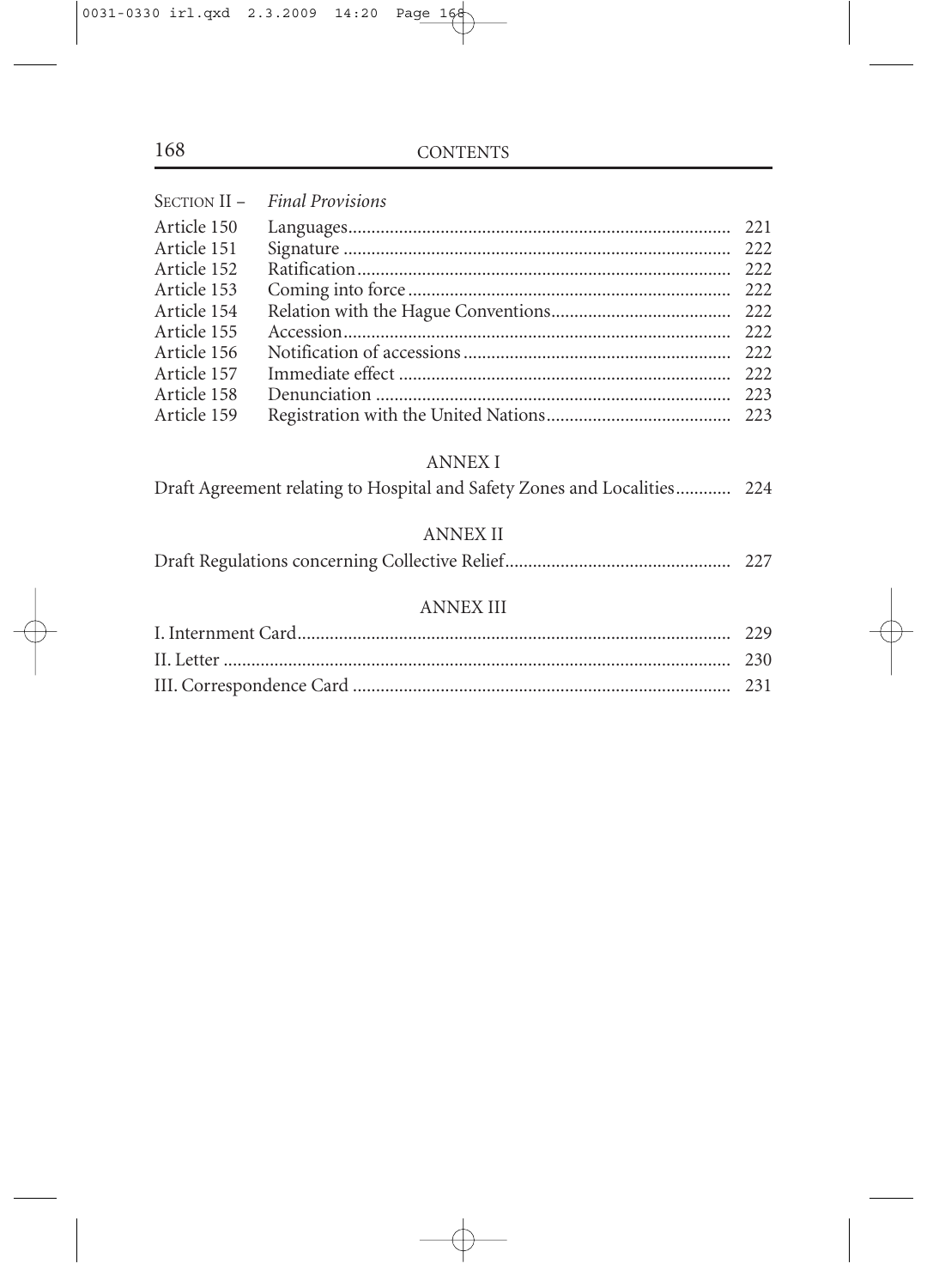## **IV**

## GENEVA CONVENTION RELATIVE TO THE PROTECTION OF CIVILIAN PERSONS IN TIME OF WAR OF 12 AUGUST 1949

### PART I

### **GENERAL PROVISIONS**

Article 1. — The High Contracting Parties undertake to respect and to ensure respect for the present Convention in all circumstances.

**ART. 2.** — In addition to the provisions which shall be implemented in peacetime, the present Convention shall apply to all cases of declared war or of any other armed conflict which may arise between two or more of the High Contracting Parties, even if the state of war is not recognized by one of them.

The Convention shall also apply to all cases of partial or total occupation of the territory of a High Contracting Party, even if the said occupation meets with no armed resistance.

Although one of the Powers in conflict may not be a party to the present Convention, the Powers who are parties thereto shall remain bound by it in their mutual relations. They shall furthermore be bound by the Convention in relation to the said Power, if the latter accepts and applies the provisions thereof.

**ART. 3.** — In the case of armed conflict not of an international character occurring in the territory of one of the High Contracting Parties, each Party to the conflict shall be bound to apply, as a minimum, the following provisions:

1) Persons taking no active part in the hostilities, including members of armed forces who have laid down their arms and those placed *hors de combat* by sickness, wounds, detention, or any other cause, shall in all circumstances be treated *Respect for the Convention*1

*Application of the Convention*

*Conflicts not of an international character*

<sup>&</sup>lt;sup>1</sup> The marginal notes or titles of articles have been drafted by the Swiss Federal Department of Foreign Affairs.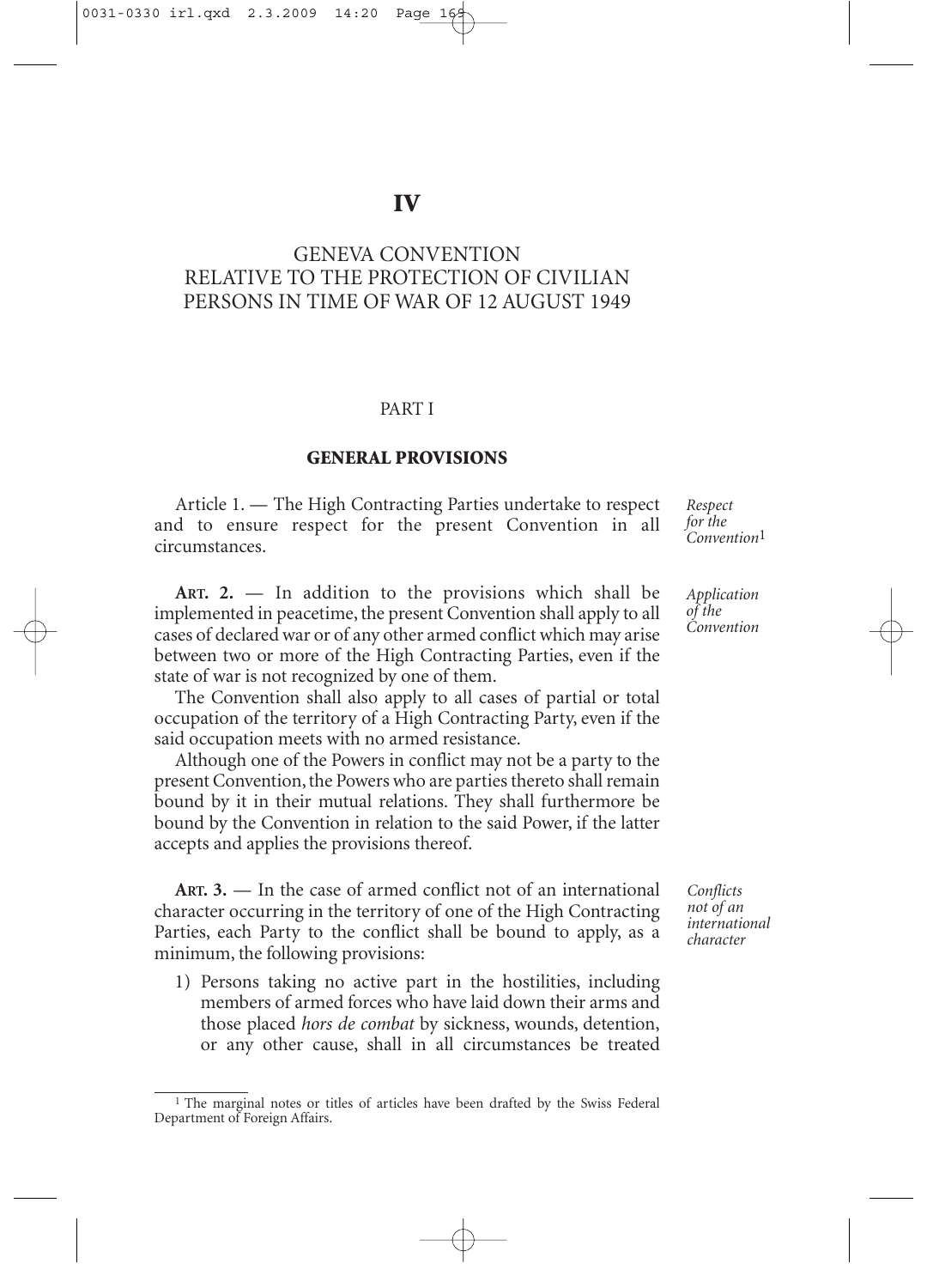humanely, without any adverse distinction founded on race, colour, religion or faith, sex, birth or wealth, or any other similar criteria.

To this end, the following acts are and shall remain prohibited at any time and in any place whatsoever with respect to the above-mentioned persons:

- *a)* violence to life and person, in particular murder of all kinds, mutilation, cruel treatment and torture;
- *b)* taking of hostages;
- *c)* outrages upon personal dignity, in particular humiliating and degrading treatment;
- *d)* the passing of sentences and the carrying out of executions without previous judgment pronounced by a regularly constituted court, affording all the judicial guarantees which are recognized as indispensable by civilized peoples.
- 2) The wounded and sick shall be collected and cared for.

An impartial humanitarian body, such as the International Committee of the Red Cross, may offer its services to the Parties to the conflict.

The Parties to the conflict should further endeavour to bring into force, by means of special agreements, all or part of the other provisions of the present Convention.

The application of the preceding provisions shall not affect the legal status of the Parties to the conflict.

**ART. 4.** — Persons protected by the Convention are those who at a given moment and in any manner whatsoever, find themselves, in case of a conflict or occupation, in the hands of persons a Party to the conflict or Occupying Power of which they are not nationals.

Nationals of a State which is not bound by the Convention are not protected by it. Nationals of a neutral State who find themselves in the territory of a belligerent State, and nationals of a co-belligerent State, shall not be regarded as protected persons while the State of which they are nationals has normal diplomatic representation in the State in whose hands they are.

The provisions of Part II are, however, wider in application, as defined in Article 13.

Persons protected by the Geneva Convention for the Amelioration of the Condition of the Wounded and Sick in Armed Forces in the Field of August 12, 1949, or by the Geneva Convention for the Amelioration of the Condition of Wounded, Sick and Shipwrecked Members of Armed Forces at Sea of August 12, 1949,

*Definition of protected persons*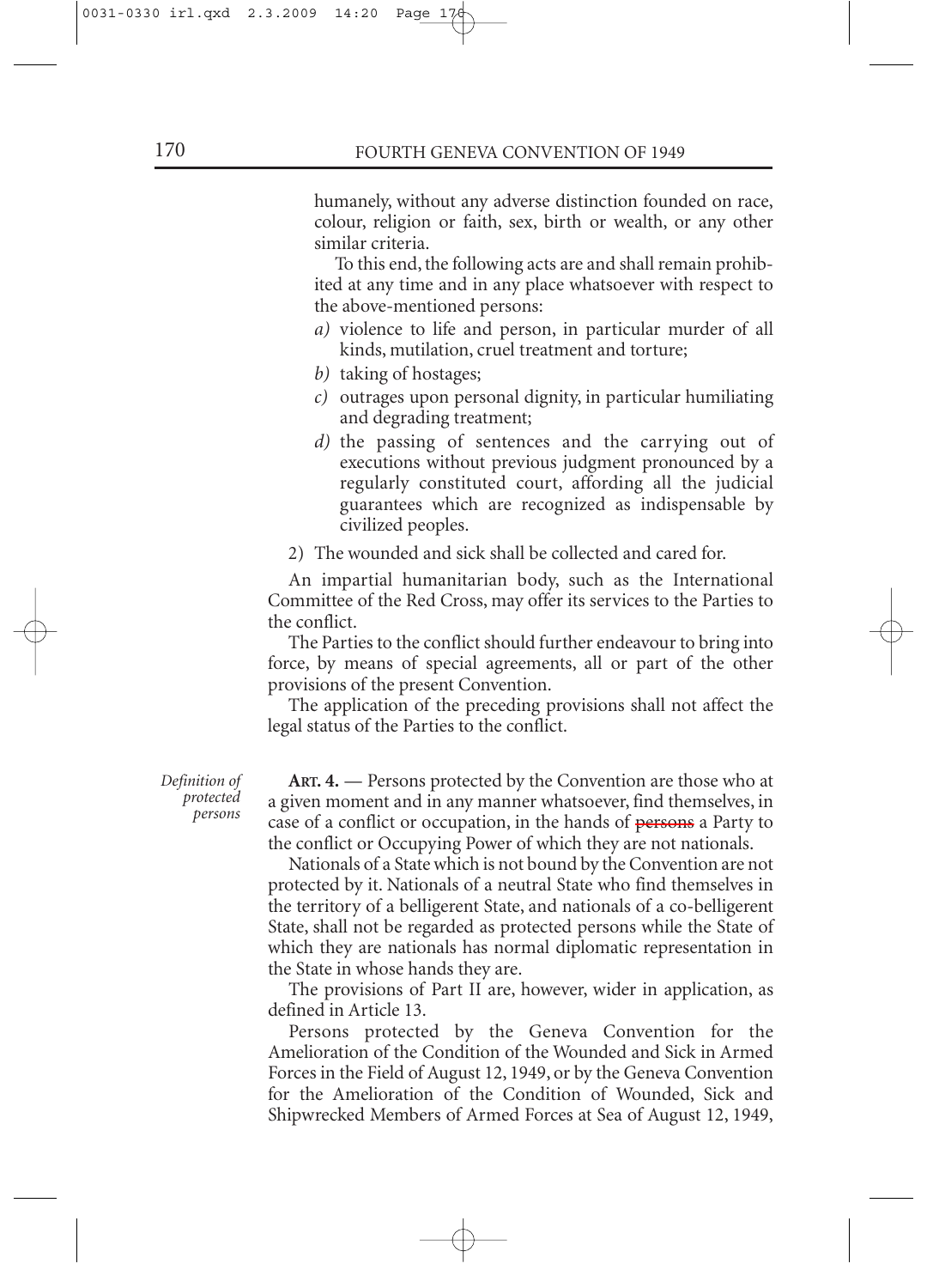or by the Geneva Convention relative to the Treatment of Prisoners of War of August 12, 1949, shall not be considered as protected persons within the meaning of the present Convention.

**ART. 5.** — Where, in the territory of a Party to the conflict, the latter is satisfied that an individual protected person is definitely suspected of or engaged in activities hostile to the security of the State, such individual person shall not be entitled to claim such rights and privileges under the present Convention as would, if exercised in the favour of such individual person, be prejudicial to the security of such State.

Where in occupied territory an individual protected person is detained as a spy or saboteur, or as a person under definite suspicion of activity hostile to the security of the Occupying Power, such person shall, in those cases where absolute military security so requires, be regarded as having forfeited rights of communication under the present Convention.

In each case, such persons shall nevertheless be treated with humanity, and in case of trial, shall not be deprived of the rights of fair and regular trial prescribed by the present Convention. They shall also be granted the full rights and privileges of a protected person under the present Convention at the earliest date consistent with the security of the State or Occupying Power, as the case may be.

**ART. 6.** — The present Convention shall apply from the outset of any conflict or occupation mentioned in Article 2.

In the territory of Parties to the conflict, the application of the present Convention shall cease on the general close of military operations.

In the case of occupied territory, the application of the present Convention shall cease one year after the general close of military operations; however, the Occupying Power shall be bound, for the duration of the occupation, to the extent that such Power exercises the functions of government in such territory, by the provisions of the following Articles of the present Convention: 1 to 12, 27, 29 to 34, 47, 49, 51, 52, 53, 59, 61 to 77, 143.

Protected persons whose release, repatriation or reestablishment may take place after such dates shall meanwhile continue to benefit by the present Convention.

**ART. 7.** — In addition to the agreements expressly provided for in Articles 11, 14, 15, 17, 36, 108, 109, 132, 133 and 149, the High Contracting Parties may conclude other special agreements for all matters concerning which they may deem it suitable to make

*Beginning and end of application*

*Derogations*

*Special agreements*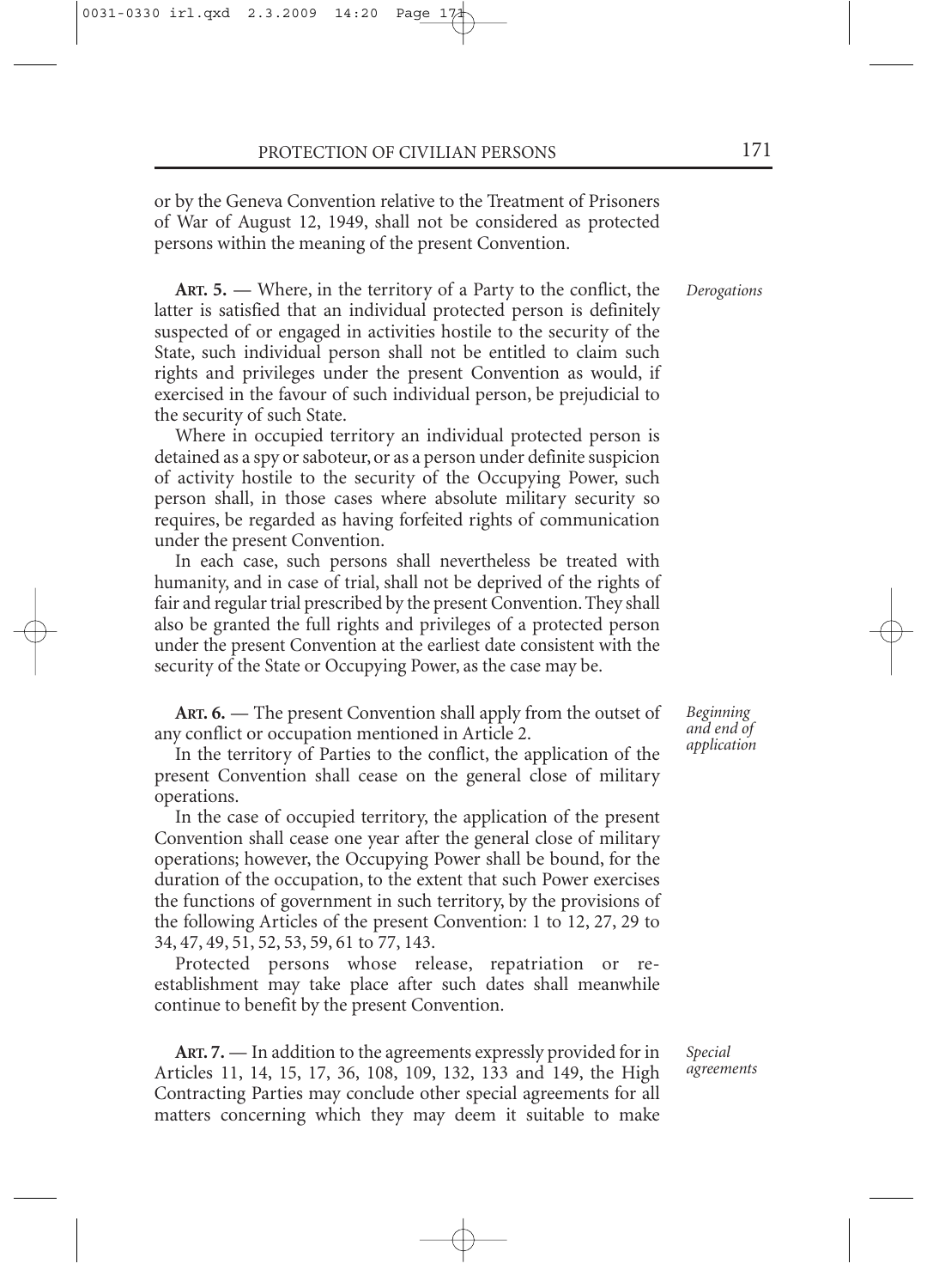separate provision. No special agreement shall adversely affect the situation of protected persons, as defined by the present Convention, nor restrict the rights which it confers upon them.

Protected persons shall continue to have the benefit of such agreements as long as the Convention is applicable to them, except where express provisions to the contrary are contained in the aforesaid or in subsequent agreements, or where more favourable measures have been taken with regard to them by one or other of the Parties to the conflict.

**ART. 8.** — Protected persons may in no circumstances renounce in part or in entirety the rights secured to them by the present Convention, and by the special agreements referred to in the foregoing Article, if such there be.

**ART. 9.** — The present Convention shall be applied with the cooperation and under the scrutiny of the Protecting Powers whose duty it is to safeguard the interests of the Parties to the conflict. For this purpose, the Protecting Powers may appoint, apart from their diplomatic or consular staff, delegates from amongst their own nationals or the nationals of other neutral Powers. The said delegates shall be subject to the approval of the Power with which they are to carry out their duties.

The Parties to the conflict shall facilitate to the greatest extent possible the task of the representatives or delegates of the Protecting Powers.

The representatives or delegates of the Protecting Powers shall not in any case exceed their mission under the present Convention. They shall, in particular, take account of the imperative necessities of security of the State wherein they carry out their duties.

*Activities of the International Committee of the Red Cross*

*Substitutes for Protecting Powers*

**ART. 10.** — The provisions of the present Convention constitute no obstacle to the humanitarian activities which the International Committee of the Red Cross or any other impartial humanitarian organization may,subject to the consent of the Parties to the conflict concerned, undertake for the protection of civilian persons and for their relief.

**ART. 11.** — The High Contracting Parties may at any time agree to entrust to an international organization which offers all guarantees of impartiality and efficacy the duties incumbent on the Protecting Powers by virtue of the present Convention.

When persons protected by the present Convention do not benefit or cease to benefit, no matter for what reason, by the

*Nonrenunciation of rights*

*Protecting Powers*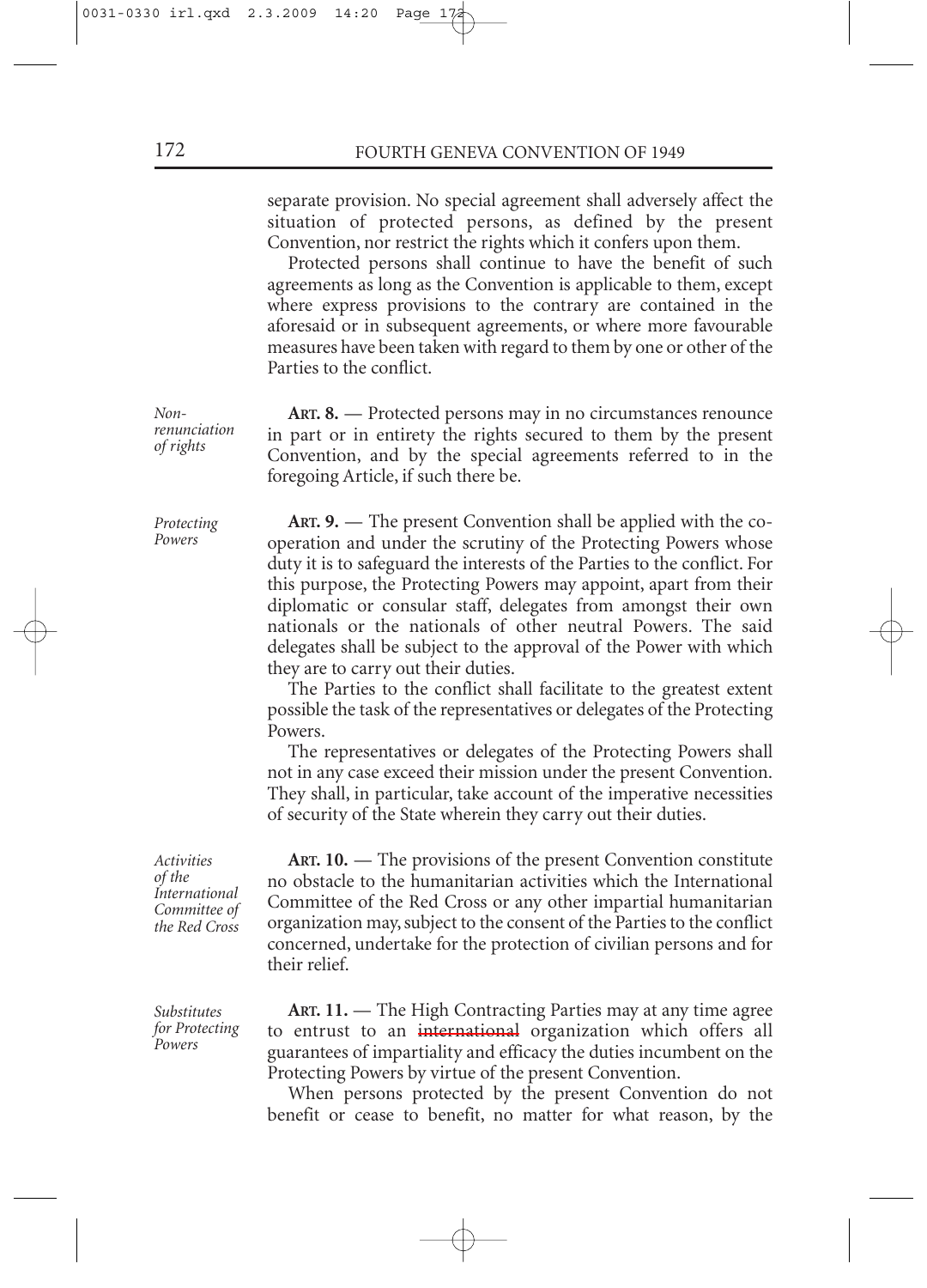activities of a Protecting Power or of an organization provided for in the first paragraph above, the Detaining Power shall request a neutral State, or such an organization, to undertake the functions performed under the present Convention by a Protecting Power designated by the Parties to a conflict.

If protection cannot be arranged accordingly, the Detaining Power shall request or shall accept, subject to the provisions of this Article, the offer of the services of a humanitarian organization, such as the International Committee of the Red Cross, to assume the humanitarian functions performed by Protecting Powers under the present Convention.

Any neutral Power or any organization invited by the Power concerned or offering itself for these purposes, shall be required to act with a sense of responsibility towards the Party to the conflict on which persons protected by the present Convention depend, and shall be required to furnish sufficient assurances that it is in a position to undertake the appropriate functions and to discharge them impartially.

No derogation from the preceding provisions shall be made by special agreements between Powers one of which is restricted, even temporarily, in its freedom to negotiate with the other Power or its allies by reason of military events, more particularly where the whole, or a substantial part, of the territory of the said Power is occupied.

Whenever in the present Convention mention is made of a Protecting Power, such mention applies to substitute organizations in the sense of the present Article.

The provisions of this Article shall extend and be adapted to cases of nationals of a neutral State who are in occupied territory or who find themselves in the territory of a belligerent State in which the State of which they are nationals has not normal diplomatic representation.

**ART. 12.** — In cases where they deem it advisable in the interest of protected persons, particularly in cases of disagreement between the Parties to the conflict as to the application or interpretation of the provisions of the present Convention, the Protecting Powers shall lend their good offices with a view to settling the disagreement.

For this purpose, each of the Protecting Powers may, either at the invitation of one Party or on its own initiative, propose to the Parties to the conflict a meeting of their representatives, and in particular of the authorities responsible for protected persons, possibly on neutral territory suitably chosen. The Parties to the conflict shall be bound to give effect to the proposals made to them *Conciliation procedure*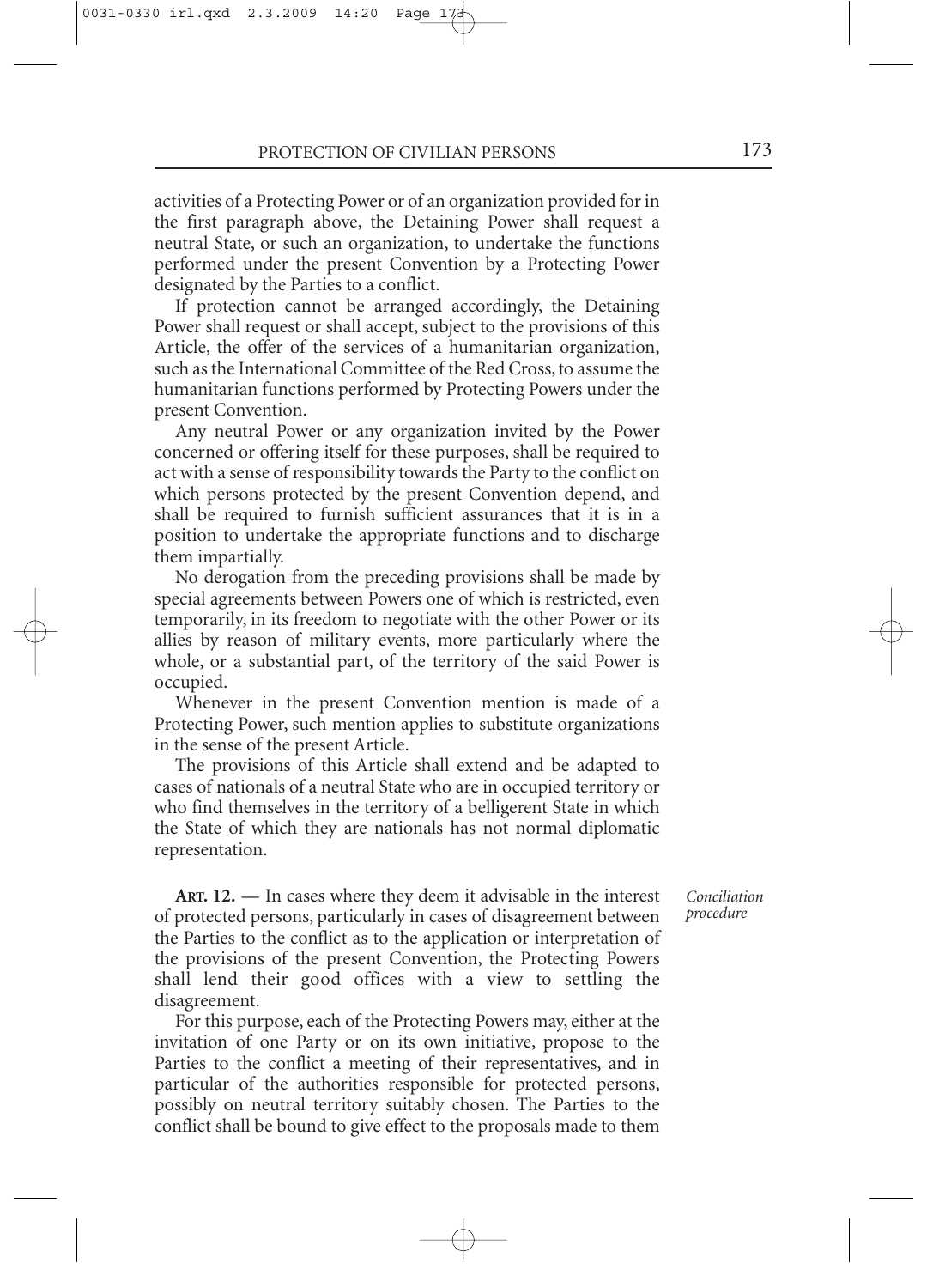for this purpose. The Protecting Powers may, if necessary, propose for approval by the Parties to the conflict, a person belonging to a neutral Power or delegated by the International Committee of the Red Cross, who shall be invited to take part in such a meeting.

## PART II

## **GENERAL PROTECTION OF POPULATIONS AGAINST CERTAIN CONSEQUENCES OF WAR**

*Field of application of Part II*

**ART. 13.** — The provisions of Part II cover the whole of the populations of the countries in conflict, without any adverse distinction based, in particular, on race, nationality, religion or political opinion, and are intended to alleviate the sufferings caused by war.

*Hospital and safety zones and localities*

**ART. 14.** — In time of peace, the High Contracting Parties and, after the outbreak of hostilities, the Parties thereto, may establish in their own territory and, if the need arises, in occupied areas, hospital and safety zones and localities so organized as to protect from the effects of war, wounded, sick and aged persons, children under fifteen, expectant mothers and mothers of children under seven.

Upon the outbreak and during the course of hostilities, the Parties concerned may conclude agreements on mutual recognition of the zones and localities they have created. They may for this purpose implement the provisions of the Draft Agreement annexed to the present Convention, with such amendments as they may consider necessary.

The Protecting Powers and the International Committee of the Red Cross are invited to lend their good offices in order to facilitate the institution and recognition of these hospital and safety zones and localities.

*Neutralized zones*

**ART. 15.** — Any Party to the conflict may, either direct or through a neutral State or some humanitarian organization, propose to the adverse Party to establish, in the regions where fighting is taking place, neutralized zones intended to shelter from the effects of war the following persons, without distinction:

*a)* wounded and sick combatants or non-combatants;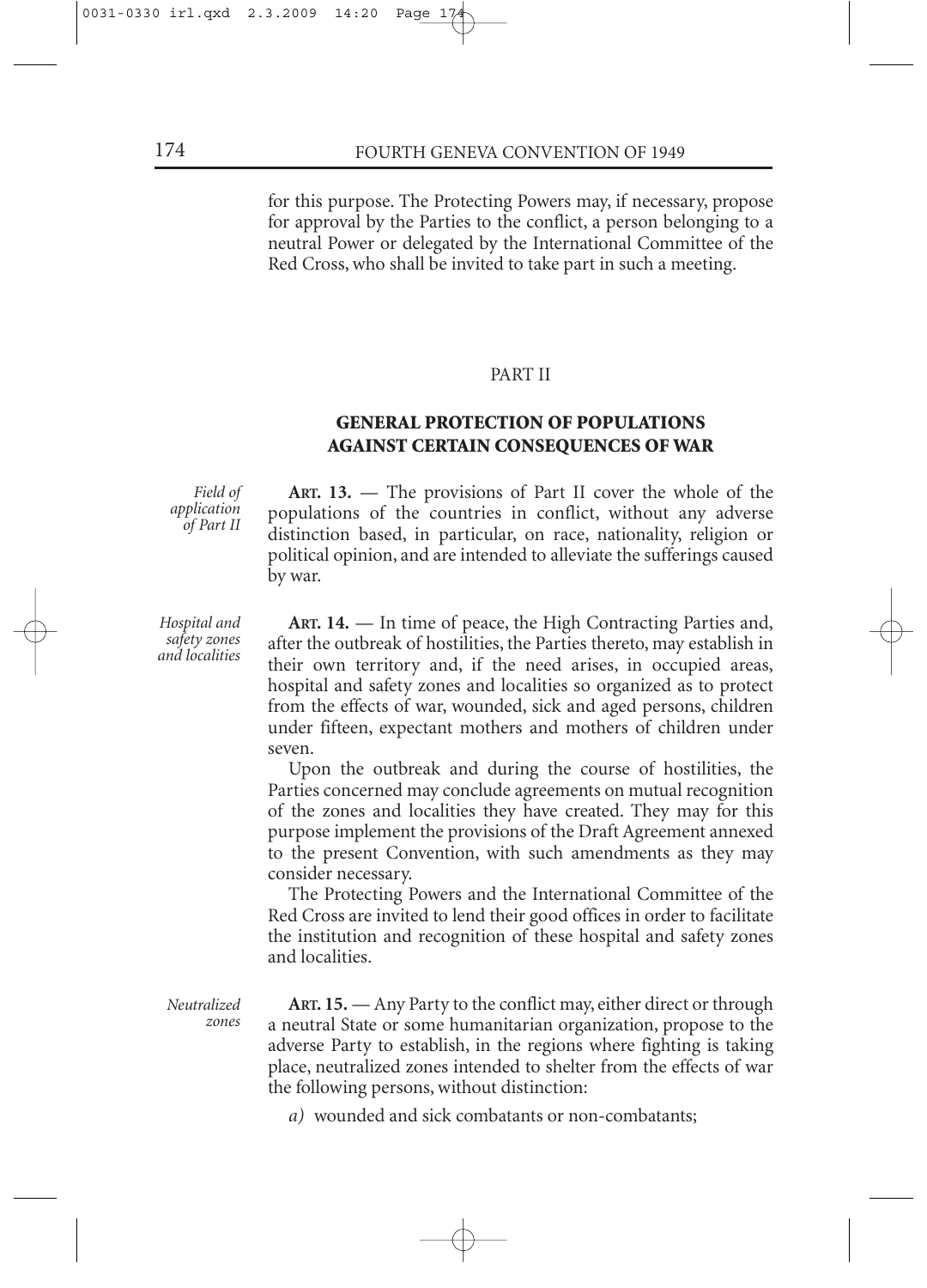*b)* civilian persons who take no part in hostilities, and who, while they reside in the zones, perform no work of a military character.

When the Parties concerned have agreed upon the geographical position, administration, food supply and supervision of the proposed neutralized zone, a written agreement shall be concluded and signed by the representatives of the Parties to the conflict. The agreement shall fix the beginning and the duration of the neutralization of the zone.

**ART. 16.** — The wounded and sick, as well as the infirm, and expectant mothers, shall be the object of particular protection and respect.

As far as military considerations allow, each Party to the conflict shall facilitate the steps taken to search for the killed and wounded, to assist the shipwrecked and other persons exposed to grave danger, and to protect them against pillage and ill-treatment.

**ART. 17.** — The Parties to the conflict shall endeavour to conclude local agreements for the removal from besieged or encircled areas, of wounded, sick, infirm, and aged persons, children and maternity cases, and for the passage of ministers of all religions, medical personnel and medical equipment on their way to such areas.

**ART. 18.** — Civilian hospitals organized to give care to the wounded and sick, the infirm and maternity cases, may in no circumstances be the object of attack, but shall at all times be respected and protected by the Parties to the conflict.

States which are Parties to a conflict shall provide all civilian hospitals with certificates showing that they are civilian hospitals and that the buildings which they occupy are not used for any purpose which would deprive these hospitals of protection in accordance with Article 19.

Civilian hospitals shall be marked by means of the emblem provided for in Article 38 of the Geneva Convention for the Amelioration of the Condition of the Wounded and Sick in Armed Forces in the Field of August 12, 1949, but only if so authorized by the State.

The Parties to the conflict shall, in so far as military considerations permit, take the necessary steps to make the distinctive emblems indicating civilian hospitals clearly visible to the enemy land, air and naval forces in order to obviate the possibility of any hostile action.

*Wounded and sick*

*I. General protection*

*II. Evacuation*

*III. Protection of hospitals*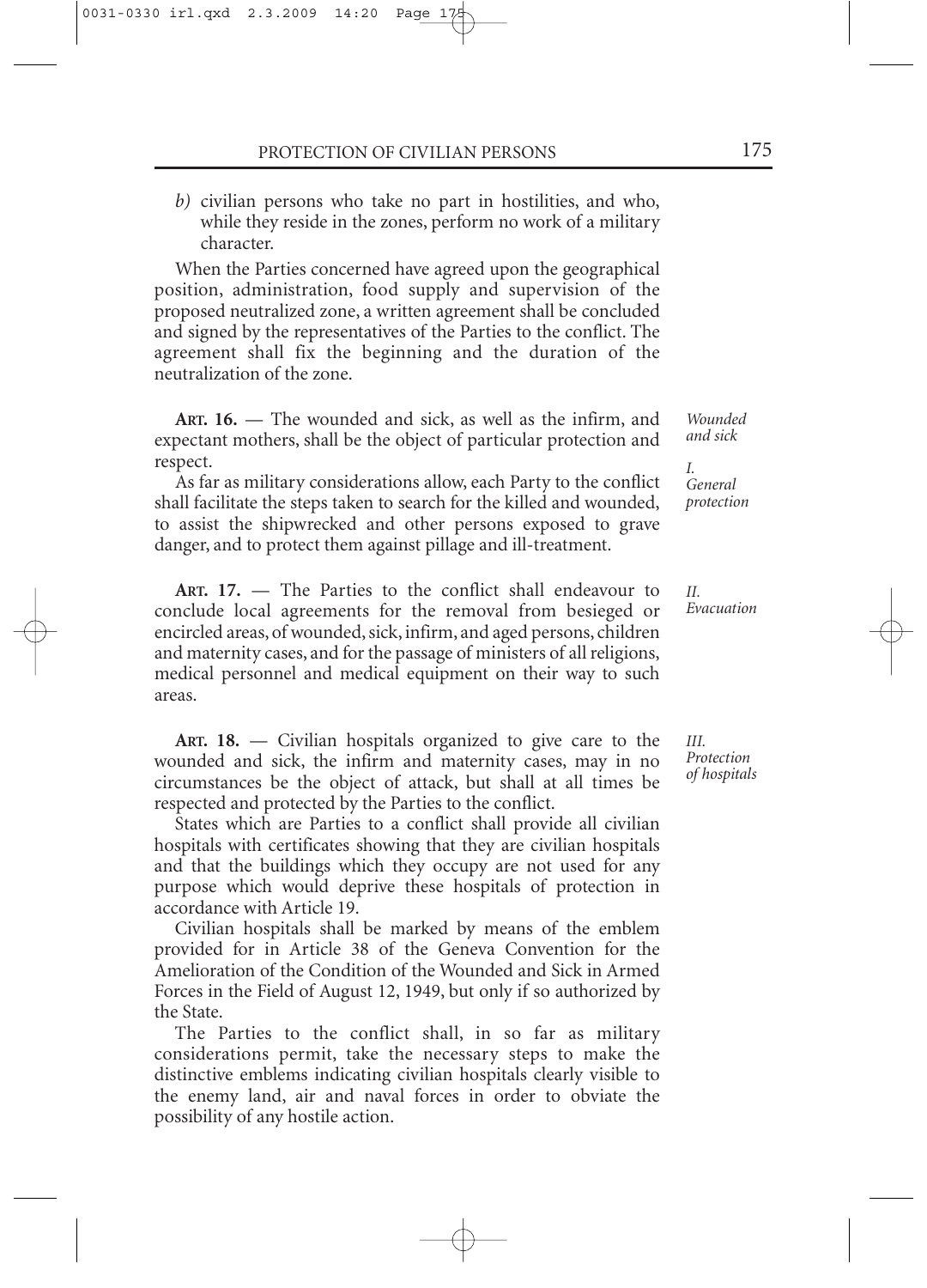In view of the dangers to which hospitals may be exposed by being close to military objectives, it is recommended that such hospitals be situated as far as possible from such objectives.

*IV. Discontinuance of protection of hospitals*

**ART. 19**. — The protection to which civilian hospitals are entitled shall not cease unless they are used to commit, outside their humanitarian duties, acts harmful to the enemy. Protection may, however, cease only after due warning has been given, naming, in all appropriate cases, a reasonable time limit, and after such warning has remained unheeded.

The fact that sick or wounded members of the armed forces are nursed in these hospitals, or the presence of small arms and ammunition taken from such combatants and not yet handed to the proper service, shall not be considered to be acts harmful to the enemy.

*V. Hospital staff*

**ART. 20.** — Persons regularly and solely engaged in the operation and administration of civilian hospitals, including the personnel engaged in the search for, removal and transporting of and caring for wounded and sick civilians, the infirm and maternity cases, shall be respected and protected.

In occupied territory and in zones of military operations, the above personnel shall be recognizable by means of an identity card certifying their status, bearing the photograph of the holder and embossed with the stamp of the responsible authority, and also by means of a stamped, water-resistant armlet which they shall wear on the left arm while carrying out their duties. This armlet shall be issued by the State and shall bear the emblem provided for in Article 38 of the Geneva Convention for the Amelioration of the Condition of the Wounded and Sick in Armed Forces in the Field of August 12, 1949.

Other personnel who are engaged in the operation and administration of civilian hospitals shall be entitled to respect and protection and to wear the armlet, as provided in and under the conditions prescribed in this Article, while they are employed on such duties. The identity card shall state the duties on which they are employed.

The management of each hospital shall at all times hold at the disposal of the competent national or occupying authorities an upto-date list of such personnel.

*VI. Land and sea transport*

**ART. 21.** — Convoys of vehicles or hospital trains on land or specially provided vessels on sea, conveying wounded and sick civilians, the infirm and maternity cases, shall be respected and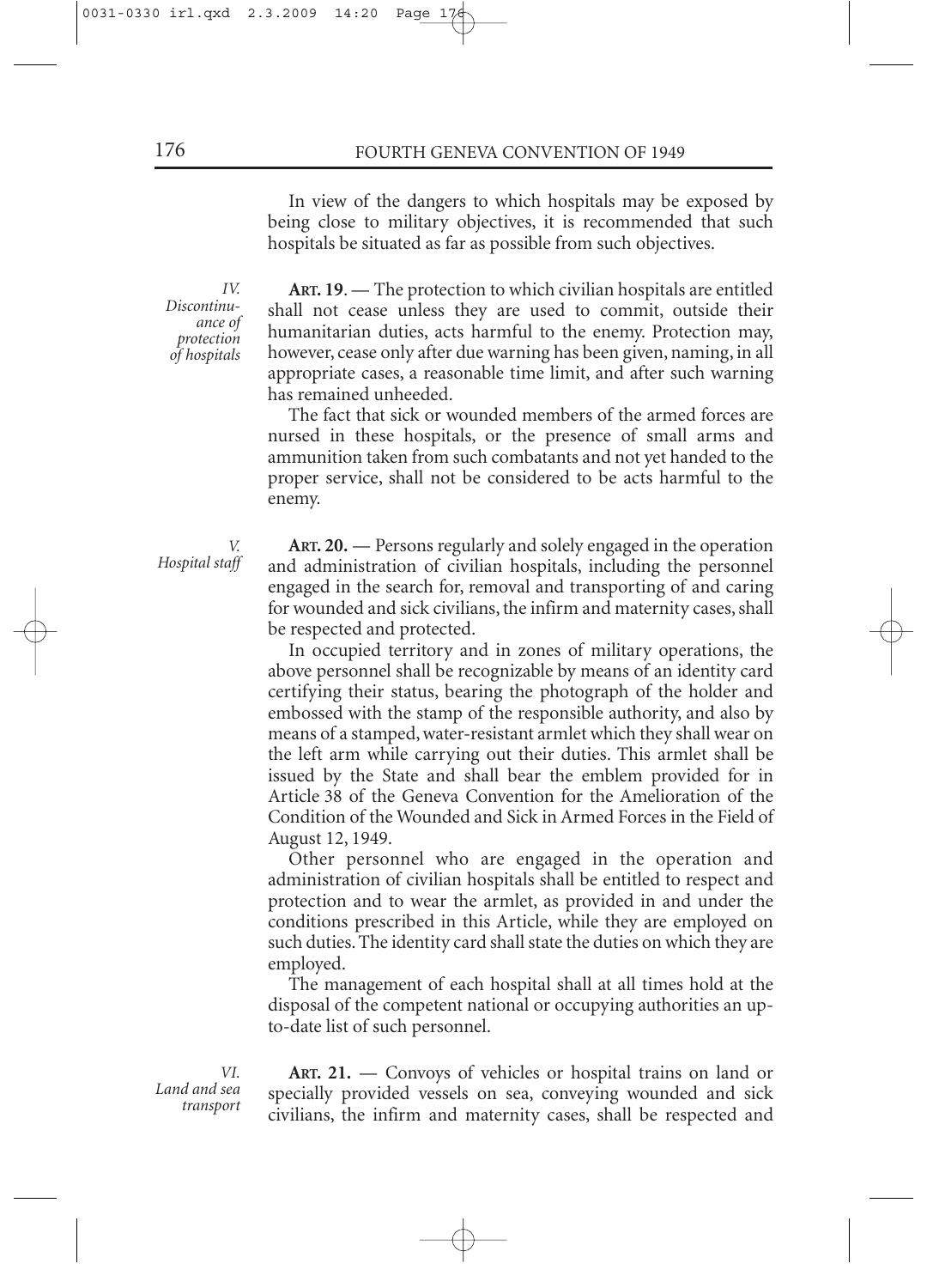protected in the same manner as the hospitals provided for in Article 18, and shall be marked, with the consent of the State, by the display of the distinctive emblem provided for in Article 38 of the Geneva Convention for the Amelioration of the Condition of the Wounded and Sick in Armed Forces in the Field of August 12, 1949.

**ART. 22.** — Aircraft exclusively employed for the removal of wounded and sick civilians, the infirm and maternity cases, or for the transport of medical personnel and equipment, shall not be attacked, but shall be respected while flying at heights, times and on routes specifically agreed upon between all the Parties to the conflict concerned.

They may be marked with the distinctive emblem provided for in Article 38 of the Geneva Convention for the Amelioration of the Condition of the Wounded and Sick in Armed Forces in the Field of August 12, 1949.

Unless agreed otherwise, flights over enemy or enemy-occupied territory are prohibited.

Such aircraft shall obey every summons to land. In the event of a landing thus imposed, the aircraft with its occupants may continue its flight after examination, if any.

**ART. 23.** — Each High Contracting Party shall allow the free passage of all consignments of medical and hospital stores and objects necessary for religious worship intended only for civilians of another High Contracting Party, even if the latter is its adversary. It shall likewise permit the free passage of all consignments of essential foodstuffs, clothing and tonics intended for children under fifteen, expectant mothers and maternity cases.

The obligation of a High Contracting Party to allow the free passage of the consignments indicated in the preceding paragraph is subject to the condition that this Party is satisfied that there are no serious reasons for fearing:

- *a)* that the consignments may be diverted from their destination,
- *b)* that the control may not be effective, or
- *c)* that a definite advantage may accrue to the military efforts or economy of the enemy through the substitution of the abovementioned consignments for goods which would otherwise be provided or produced by the enemy or through the release of such material, services or facilities as would otherwise be required for the production of such goods.

The Power which allows the passage of the consignments indicated in the first paragraph of this Article may make such

*VII. Air transport*

*Consignments of medical supplies, food and clothing*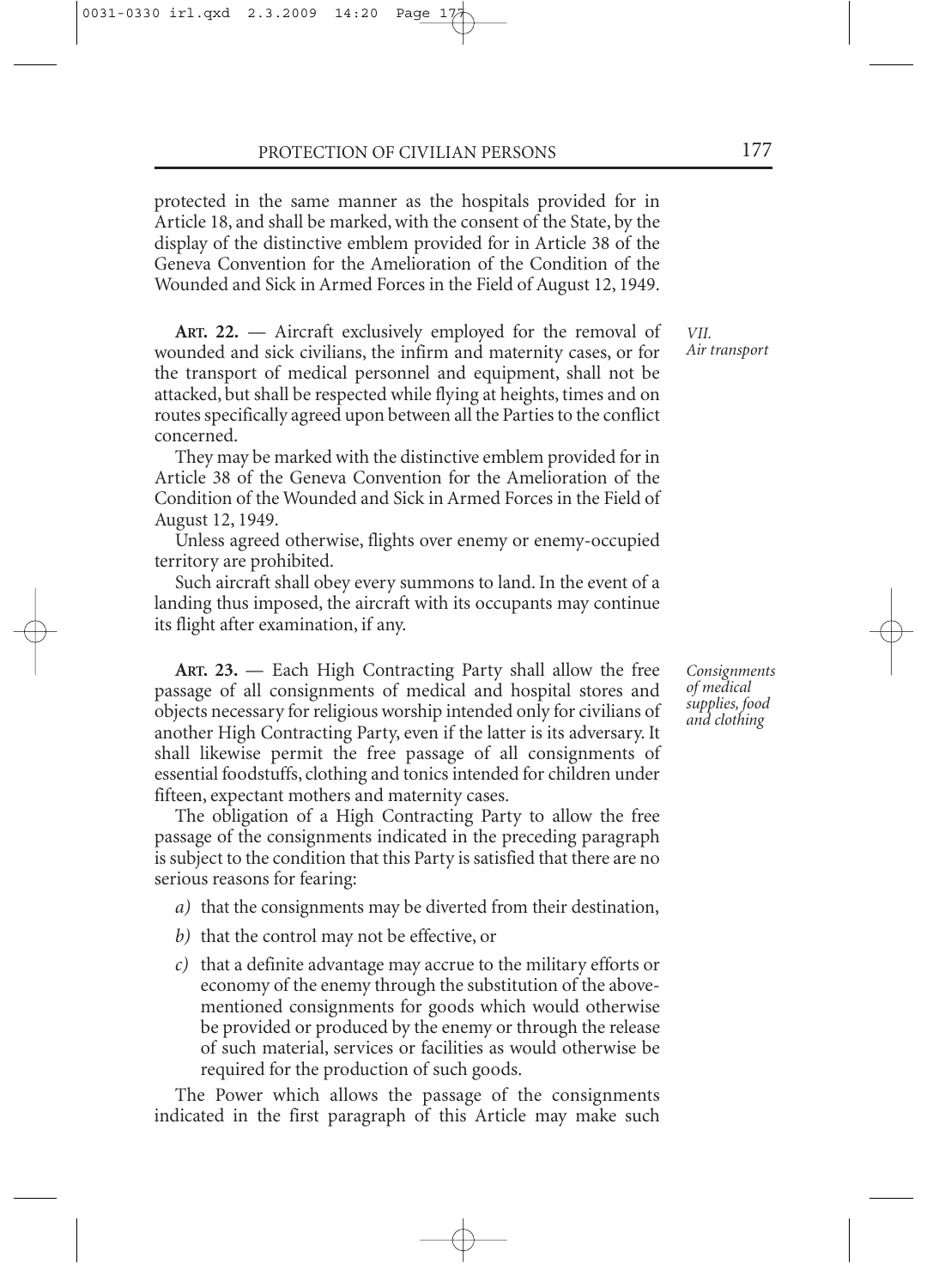permission conditional on the distribution to the persons benefited thereby being made under the local supervision of the Protecting Powers.

Such consignments shall be forwarded as rapidly as possible, and the Power which permits their free passage shall have the right to prescribe the technical arrangements under which such passage is allowed.

*Measures relating to child welfare*

**ART. 24.** — The Parties to the conflict shall take the necessary measures to ensure that children under fifteen, who are orphaned or are separated from their families as a result of the war, are not left to their own resources, and that their maintenance, the exercise of their religion and their education are facilitated in all circumstances. Their education shall, as far as possible, be entrusted to persons of a similar cultural tradition.

The Parties to the conflict shall facilitate the reception of such children in a neutral country for the duration of the conflict with the consent of the Protecting Power, if any, and under due safeguards for the observance of the principles stated in the first paragraph.

They shall, furthermore, endeavour to arrange for all children under twelve to be identified by the wearing of identity discs, or by some other means.

#### *Family news*

**ART. 25.** — All persons in the territory of a Party to the conflict, or in a territory occupied by it, shall be enabled to give news of a strictly personal nature to members of their families, wherever they may be, and to receive news from them. This correspondence shall be forwarded speedily and without undue delay.

If, as a result of circumstances, it becomes difficult or impossible to exchange family correspondence by the ordinary post, the Parties to the conflict concerned shall apply to a neutral intermediary, such as the Central Agency provided for in Article 140, and shall decide in consultation with it how to ensure the fulfilment of their obligations under the best possible conditions, in particular with the co-operation of the National Red Cross (Red Crescent, Red Lion and Sun) Societies.

If the Parties to the conflict deem it necessary to restrict family correspondence, such restrictions shall be confined to the compulsory use of standard forms containing twenty-five freely chosen words, and to the limitation of the number of these forms despatched to one each month.

**ART. 26.** — Each Party to the conflict shall facilitate enquiries made by members of families dispersed owing to the war, with the

*Dispersed families*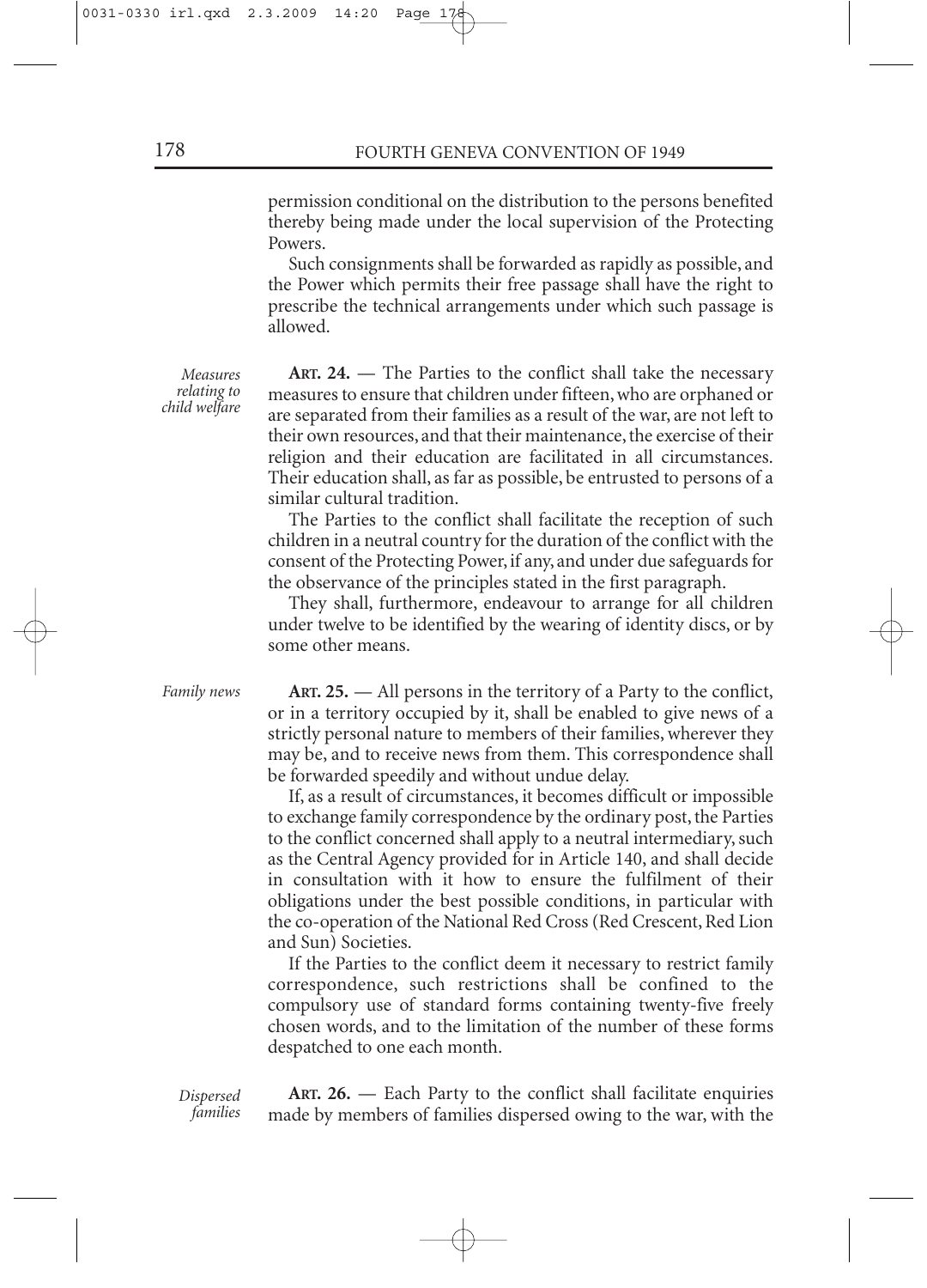object of renewing contact with one another and of meeting, if possible. It shall encourage, in particular, the work of organizations engaged on this task provided they are acceptable to it and conform to its security regulations.

#### PART III

### **STATUS AND TREATMENT OF PROTECTED PERSONS**

## SECTION I

## PROVISIONS COMMON TO THE TERRITORIES OF THE PARTIES TO THE CONFLICT AND TO OCCUPIED TERRITORIES

**ART. 27.**— Protected persons are entitled, in all circumstances, to respect for their persons, their honour, their family rights, their religious convictions and practices, and their manners and customs. They shall at all times be humanely treated, and shall be protected especially against all acts of violence or threats thereof and against insults and public curiosity.

Women shall be especially protected against any attack on their honour, in particular against rape, enforced prostitution, or any form of indecent assault.

Without prejudice to the provisions relating to their state of health, age and sex, all protected persons shall be treated with the same consideration by the Party to the conflict in whose power they are, without any adverse distinction based, in particular, on race, religion or political opinion.

However, the Parties to the conflict may take such measures of control and security in regard to protected persons as may be necessary as a result of the war.

**ART. 28.** — The presence of a protected person may not be used to render certain points or areas immune from military operations.

*Treatment*

*I. General observations*

*II. Danger zones*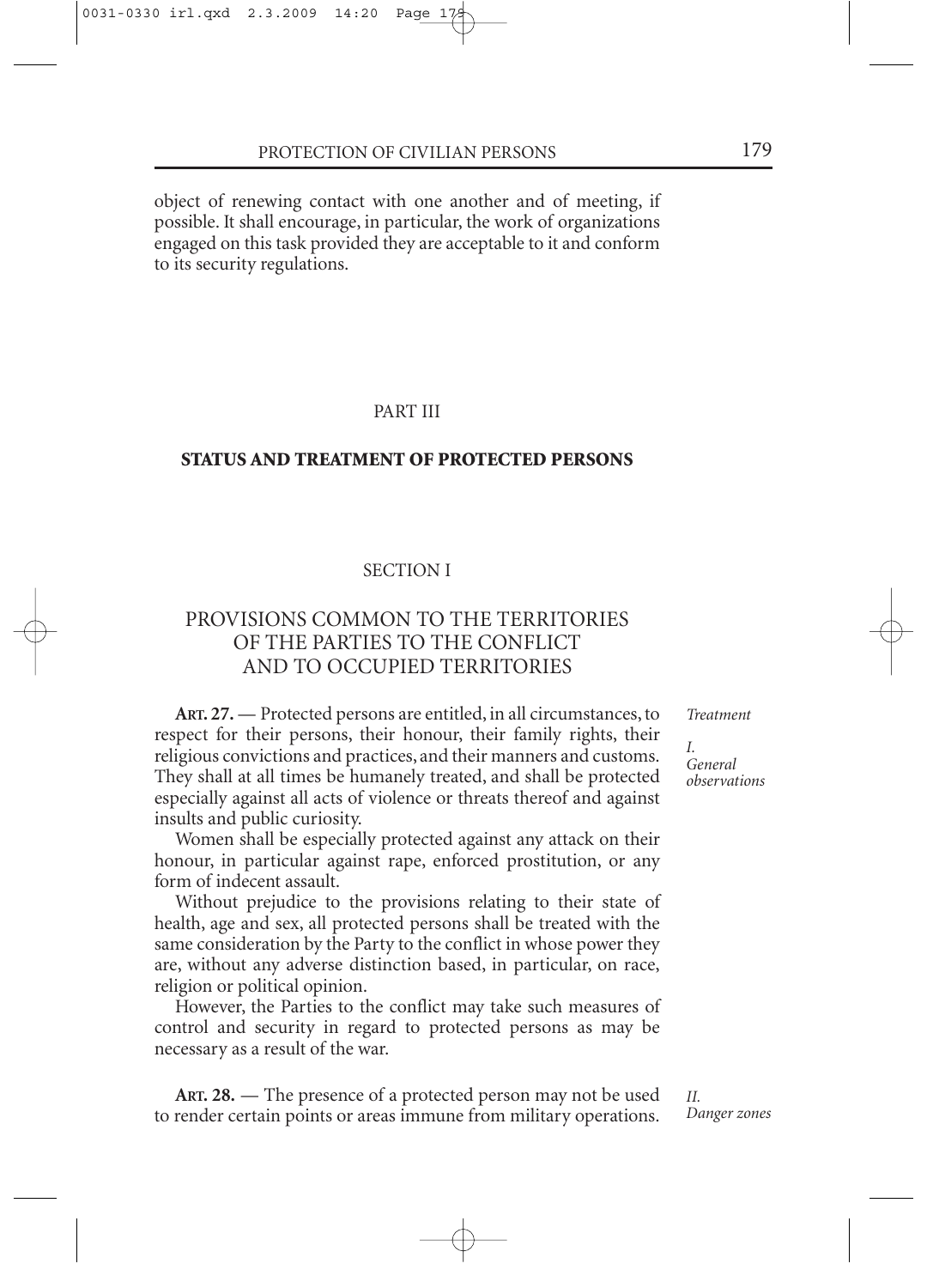*III. Responsibilities*

**ART. 29.** — The Party to the conflict in whose hands protected persons may be, is responsible for the treatment accorded to them by its agents, irrespective of any individual responsibility which may be incurred.

*Application to Protecting Powers and relief organizations*

**ART. 30.** — Protected persons shall have every facility for making application to the Protecting Powers, the International Committee of the Red Cross, the National Red Cross (Red Crescent, Red Lion and Sun) Society of the country where they may be, as well as to any organization that might assist them.

These several organizations shall be granted all facilities for that purpose by the authorities, within the bounds set by military or security considerations.

Apart from the visits of the delegates of the Protecting Powers and of the International Committee of the Red Cross, provided for by Article 143, the Detaining or Occupying Powers shall facilitate as much as possible visits to protected persons by the representatives of other organizations whose object is to give spiritual aid or material relief to such persons.

*Prohibition of coercion*

**ART. 31.** — No physical or moral coercion shall be exercised against protected persons, in particular to obtain information from them or from third parties.

*Prohibition of corporal punishment, torture, etc.*

**ART. 32.** — The High Contracting Parties specifically agree that each of them is prohibited from taking any measure of such a character as to cause the physical suffering or extermination of protected persons in their hands. This prohibition applies not only to murder, torture, corporal punishment, mutilation and medical or scientific experiments not necessitated by the medical treatment of a protected person, but also to any other measures of brutality whether applied by civilian or military agents.

*Individual responsibility, collective penalties, pillage, reprisals*

**ART. 33.** — No protected person may be punished for an offence he or she has not personally committed. Collective penalties and likewise all measures of intimidation or of terrorism are prohibited. Pillage is prohibited.

Reprisals against protected persons and their property are prohibited.

*Hostages*

**ART. 34.** — The taking of hostages is prohibited.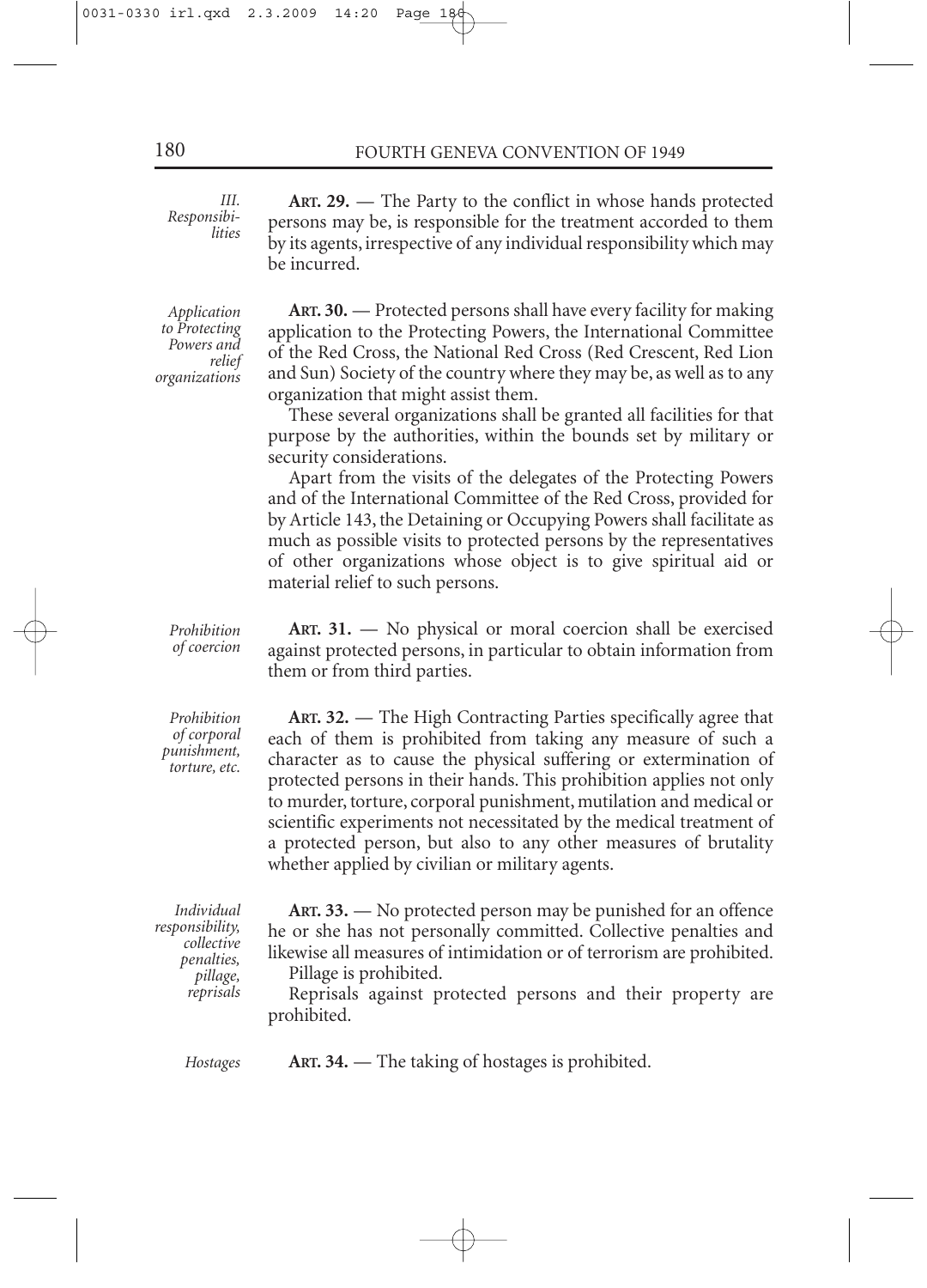### SECTION II

## ALIENS IN THE TERRITORY OF A PARTY TO THE CONFLICT

**ART. 35.** — All protected persons who may desire to leave the territory at the outset of, or during a conflict, shall be entitled to do so, unless their departure is contrary to the national interests of the State. The applications of such persons to leave shall be decided in accordance with regularly established procedures and the decision shall be taken as rapidly as possible. Those persons permitted to leave may provide themselves with the necessary funds for their journey and take with them a reasonable amount of their effects and articles of personal use.

If any such person is refused permission to leave the territory, he shall be entitled to have such refusal reconsidered as soon as possible by an appropriate court or administrative board designated by the Detaining Power for that purpose.

Upon request, representatives of the Protecting Power shall, unless reasons of security prevent it, or the persons concerned object, be furnished with the reasons for refusal of any request for permission to leave the territory and be given, as expeditiously as possible, the names of all persons who have been denied permission to leave.

**ART. 36.** — Departures permitted under the foregoing Article shall be carried out in satisfactory conditions as regards safety, hygiene, sanitation and food. All costs in connection therewith, from the point of exit in the territory of the Detaining Power, shall be borne by the country of destination, or, in the case of accommodation in a neutral country, by the Power whose nationals are benefited. The practical details of such movements may, if necessary, be settled by special agreements between the Powers concerned.

The foregoing shall not prejudice such special agreements as may be concluded between Parties to the conflict concerning the exchange and repatriation of their nationals in enemy hands.

**ART. 37.** — Protected persons who are confined pending proceedings or serving a sentence involving loss of liberty, shall during their confinement be humanely treated.

As soon as they are released, they may ask to leave the territory in conformity with the foregoing Articles.

*Right to leave the territory*

*Method of repatriation*

*Persons in confinement*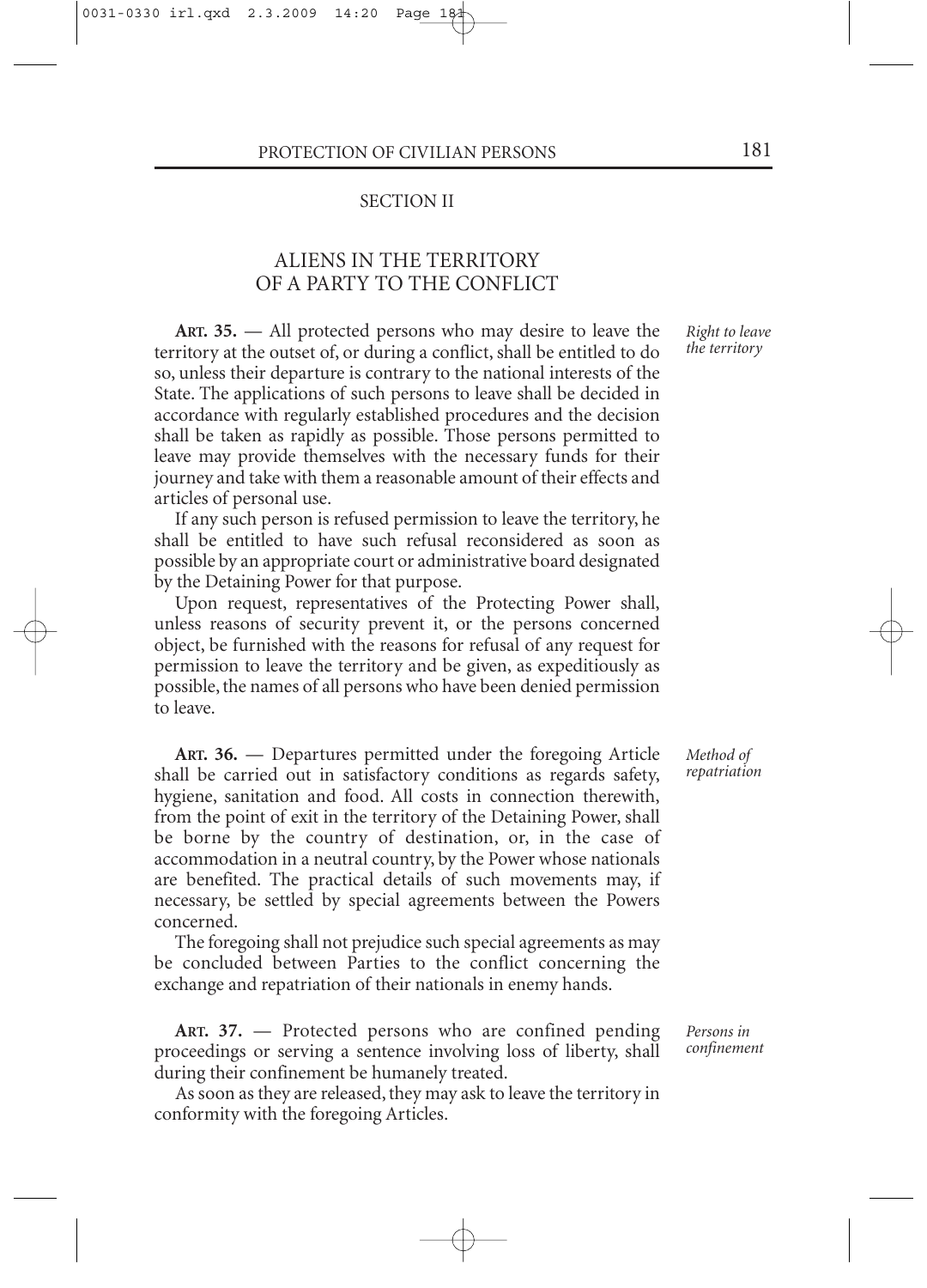*Nonrepatriated persons*

*I. General observations*

**ART. 38.** — With the exception of special measures authorized by the present Convention, in particular by Articles 27 and 41 thereof, the situation of protected persons shall continue to be regulated, in principle, by the provisions concerning aliens in time of peace. In any case, the following rights shall be granted to them:

- 1) They shall be enabled to receive the individual or collective relief that may be sent to them.
- 2) They shall, if their state of health so requires, receive medical attention and hospital treatment to the same extent as the nationals of the State concerned.
- 3) They shall be allowed to practise their religion and to receive spiritual assistance from ministers of their faith.
- 4) If they reside in an area particularly exposed to the dangers of war, they shall be authorized to move from that area to the same extent as the nationals of the State concerned.
- 5) Children under fifteen years, pregnant women and mothers of children under seven years shall benefit by any preferential treatment to the same extent as the nationals of the State concerned.

*II. Means of existence*

**ART. 39.**— Protected persons who, as a result of the war, have lost their gainful employment, shall be granted the opportunity to find paid employment. That opportunity shall, subject to security considerations and to the provisions of Article 40, be equal to that enjoyed by the nationals of the Power in whose territory they are.

Where a Party to the conflict applies to a protected person methods of control which result in his being unable to support himself, and especially if such a person is prevented for reasons of security from finding paid employment on reasonable conditions, the said Party shall ensure his support and that of his dependents.

Protected persons may in any case receive allowances from their home country, the Protecting Power, or the relief societies referred to in Article 30.

**ART. 40.** — Protected persons may be compelled to work only to the same extent as nationals of the Party to the conflict in whose territory they are. *III. Employment*

> If protected persons are of enemy nationality, they may only be compelled to do work which is normally necessary to ensure the feeding, sheltering, clothing, transport and health of human beings and which is not directly related to the conduct of military operations.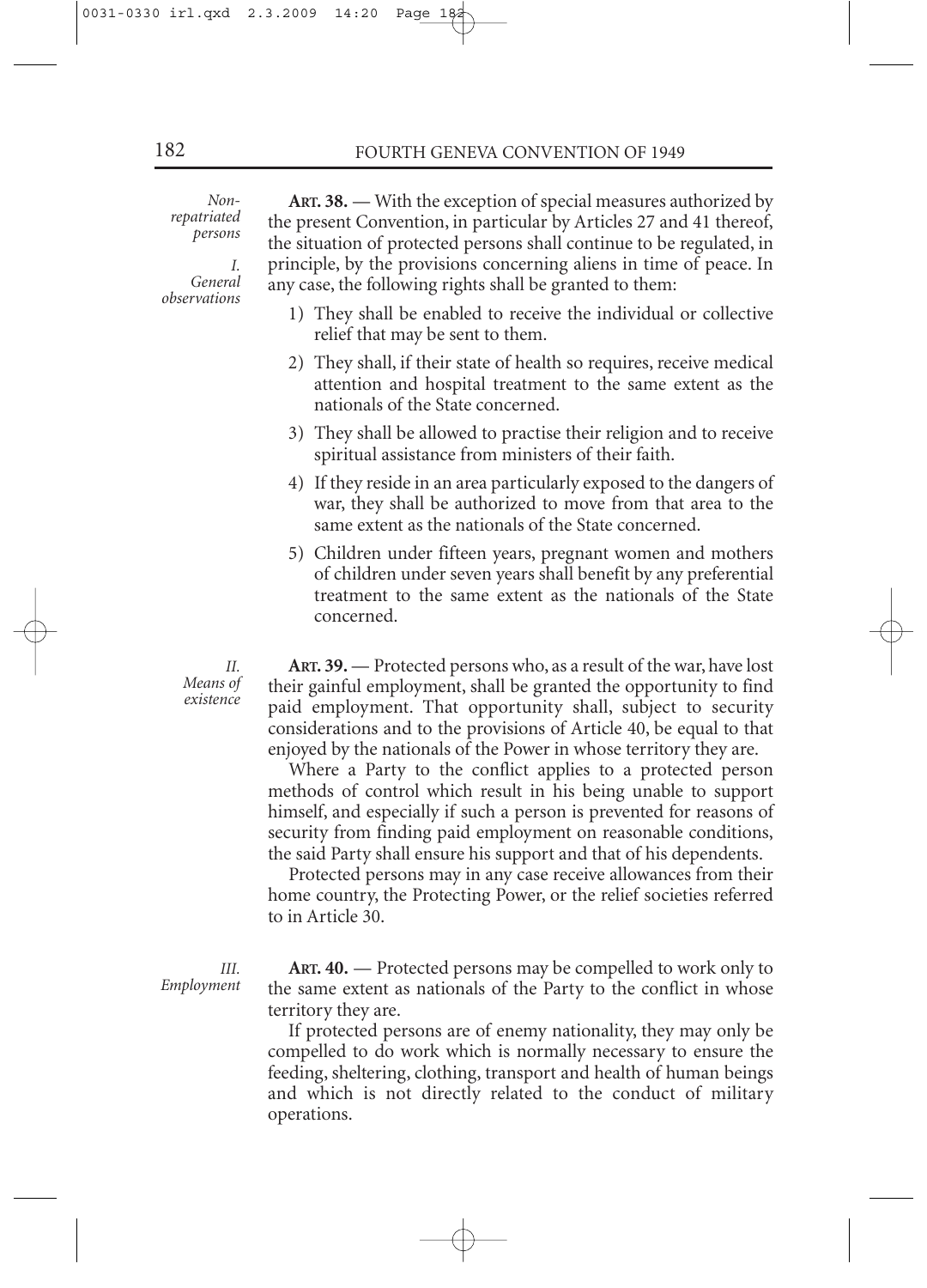In the cases mentioned in the two preceding paragraphs, protected persons compelled to work shall have the benefit of the same working conditions and of the same safeguards as national workers, in particular as regards wages, hours of labour, clothing and equipment, previous training and compensation for occupational accidents and diseases.

If the above provisions are infringed, protected persons shall be allowed to exercise their right of complaint in accordance with Article 30.

**ART. 41.** — Should the Power in whose hands protected persons may be consider the measures of control mentioned in the present Convention to be inadequate, it may not have recourse to any other measure of control more severe than that of assigned residence or internment, in accordance with the provisions of Articles 42 and 43.

In applying the provisions of Article 39, second paragraph, to the cases of persons required to leave their usual places of residence by virtue of a decision placing them in assigned residence elsewhere, the Detaining Power shall be guided as closely as possible by the standards of welfare set forth in Part III, Section IV of this Convention.

**ART. 42.** — The internment or placing in assigned residence of protected persons may be ordered only if the security of the Detaining Power makes it absolutely necessary.

If any person, acting through the representatives of the Protecting Power, voluntarily demands internment, and if his situation renders this step necessary, he shall be interned by the Power in whose hands he may be.

**ART. 43.** — Any protected person who has been interned or placed in assigned residence shall be entitled to have such action reconsidered as soon as possible by an appropriate court or administrative board designated by the Detaining Power for that purpose. If the internment or placing in assigned residence is maintained, the court or administrative board shall periodically, and at least twice yearly, give consideration to his or her case, with a view to the favourable amendment of the initial decision, if circumstances permit.

Unless the protected persons concerned object, the Detaining Power shall, as rapidly as possible, give the Protecting Power the names of any protected persons who have been interned or subjected to assigned residence, or who have been released from internment or assigned residence. The decisions of the courts or *IV. Assigned residence. Internment*

*V. Grounds for internment or assigned residence. Voluntary internment*

*VI. Procedure*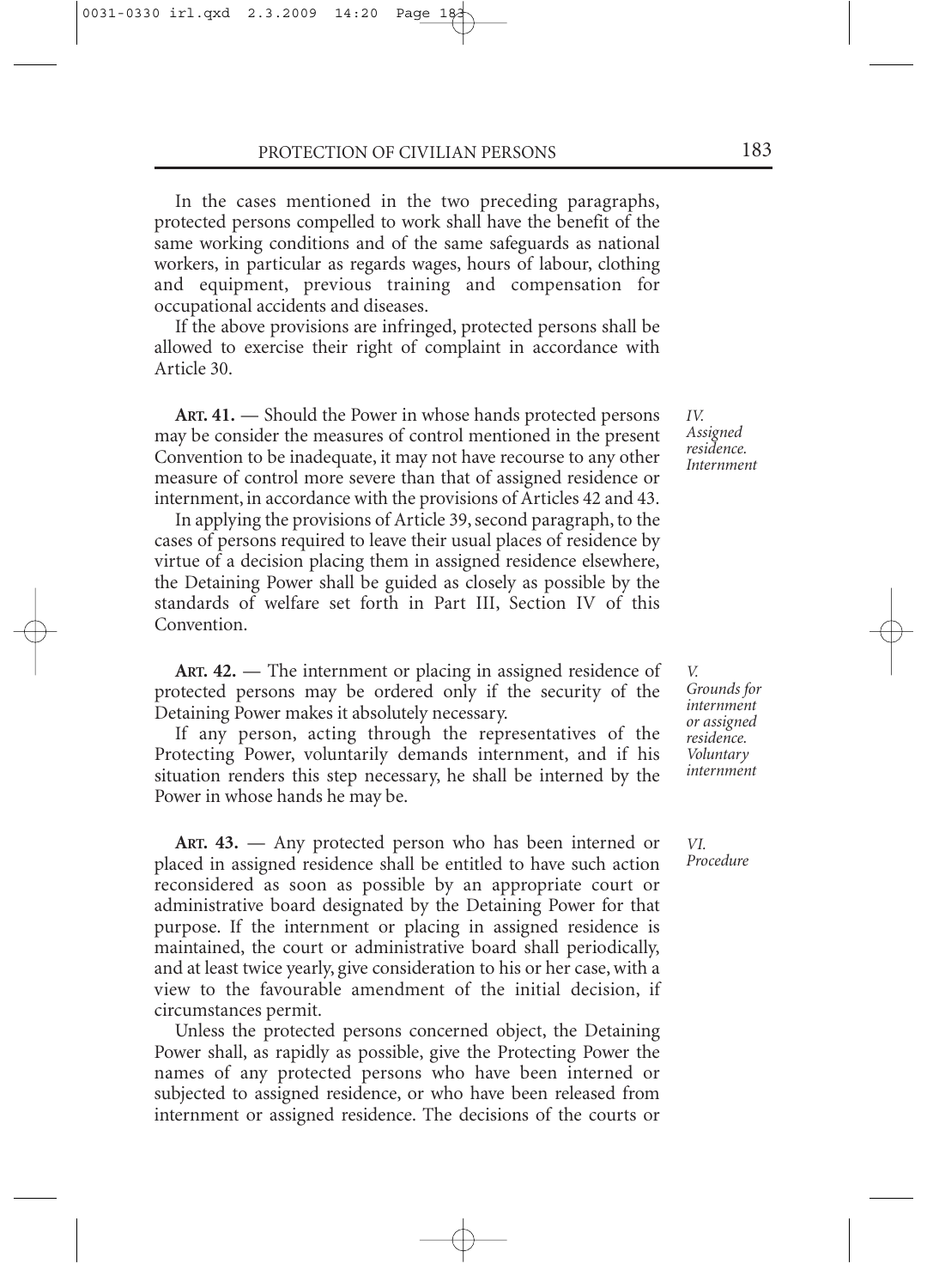boards mentioned in the first paragraph of the present Article shall also, subject to the same conditions, be notified as rapidly as possible to the Protecting Power.

**ART. 44.** — In applying the measures of control mentioned in the present Convention, the Detaining Power shall not treat as enemy aliens exclusively on the basis of their nationality *de jure* of an enemy State, refugees who do not, in fact, enjoy the protection of any government. *VII. Refugees*

> **ART. 45.** — Protected persons shall not be transferred to a Power which is not a party to the Convention.

> This provision shall in no way constitute an obstacle to the repatriation of protected persons, or to their return to their country of residence after the cessation of hostilities.

> Protected persons may be transferred by the Detaining Power only to a Power which is a party to the present Convention and after the Detaining Power has satisfied itself of the willingness and ability of such transferee Power to apply the present Convention. If protected persons are transferred under such circumstances, responsibility for the application of the present Convention rests on the Power accepting them, while they are in its custody. Nevertheless, if that Power falls to carry out the provisions of the present Convention in any important respect, the Power by which the protected persons were transferred shall, upon being so notified by the Protecting Power, take effective measures to correct the situation or shall request the return of the protected persons. Such request must be complied with.

> In no circumstances shall a protected person be transferred to a country where he or she may have reason to fear persecution for his or her political opinions or religious beliefs.

> The provisions of this Article do not constitute an obstacle to the extradition, in pursuance of extradition treaties concluded before the outbreak of hostilities, of protected persons accused of offences against ordinary criminal law.

**ART. 46.** — In so far as they have not been previously withdrawn, restrictive measures taken regarding protected persons shall be cancelled as soon as possible after the close of hostilities.

Restrictive measures affecting their property shall be cancelled, in accordance with the law of the Detaining Power, as soon as possible after the close of hostilities.

*VIII. Transfer to another Power*

*Cancellation of restrictive measures*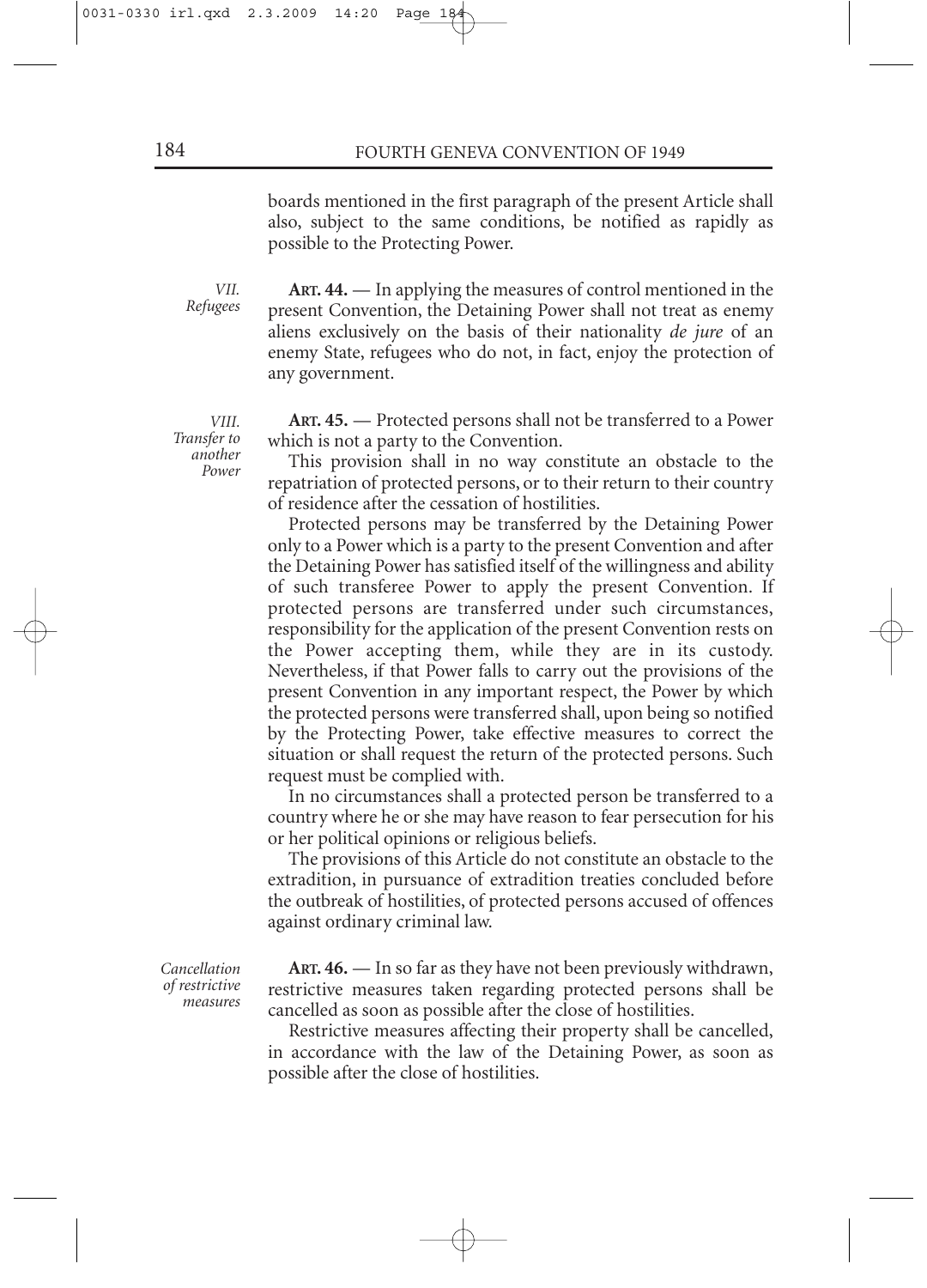### SECTION III

## OCCUPIED TERRITORIES

**ART. 47.** — Protected persons who are in occupied territory shall not be deprived, in any case or in any manner whatsoever, of the benefits of the present Convention by any change introduced, as the result of the occupation of a territory, into the institutions or government of the said territory, nor by any agreement concluded between the authorities of the occupied territories and the Occupying Power, nor by any annexation by the latter of the whole or part of the occupied territory.

**ART. 48.** — Protected persons who are not nationals of the Power whose territory is occupied, may avail themselves of the right to leave the territory subject to the provisions of Article 35, and decisions thereon shall be taken according to the procedure which the Occupying Power shall establish in accordance with the said Article.

**ART. 49.** — Individual or mass forcible transfers, as well as deportations of protected persons from occupied territory to the territory of the Occupying Power or to that of any other country, occupied or not, are prohibited, regardless of their motive.

Nevertheless, the Occupying Power may undertake total or partial evacuation of a given area if the security of the population or imperative military reasons so demand. Such evacuations may not involve the displacement of protected persons outside the bounds of the occupied territory except when for material reasons it is impossible to avoid such displacement. Persons thus evacuated shall be transferred back to their homes as soon as hostilities in the area in question have ceased.

The Occupying Power undertaking such transfers or evacuations shall ensure, to the greatest practicable extent, that proper accommodation is provided to receive the protected persons, that the removals are effected in satisfactory conditions of hygiene, health, safety and nutrition, and that members of the same family are not separated.

The Protecting Power shall be informed of any transfers and evacuations as soon as they have taken place.

The Occupying Power shall not detain protected persons in an area particularly exposed to the dangers of war unless the security of the population or imperative military reasons so demand.

The Occupying Power shall not deport or transfer parts of its own civilian population into the territory it occupies.

*Inviolability of rights*

*Special cases of repatriation*

*Deportations, transfers, evacuations*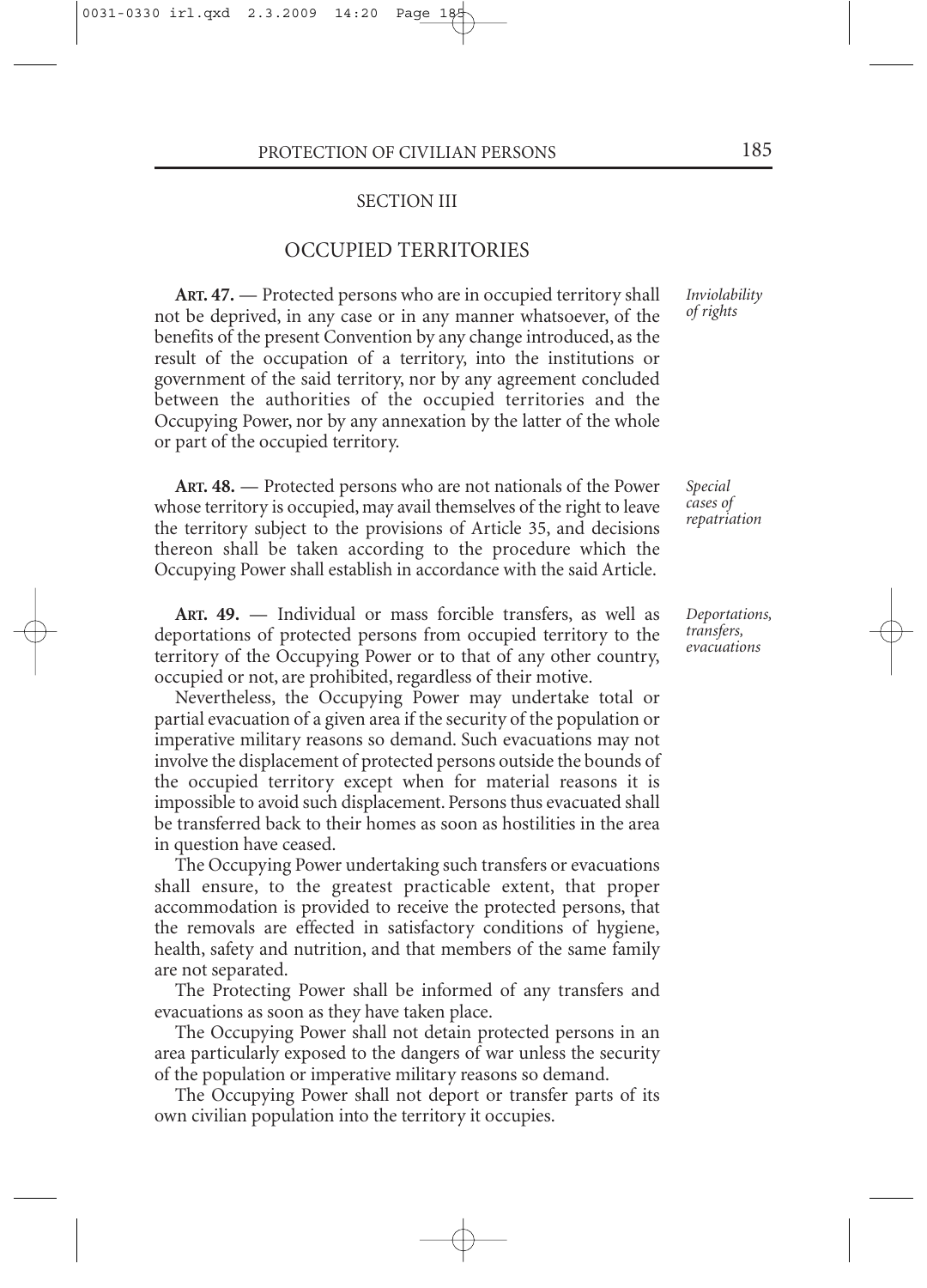*Children*

**ART. 50.** — The Occupying Power shall, with the co-operation of the national and local authorities, facilitate the proper working of all institutions devoted to the care and education of children.

The Occupying Power shall take all necessary steps to facilitate the identification of children and the registration of their parentage. It may not, in any case, change their personal status, nor enlist them in formations or organizations subordinate to it.

Should the local institutions be inadequate for the purpose, the Occupying Power shall make arrangements for the maintenance and education, if possible by persons of their own nationality, language and religion, of children who are orphaned or separated from their parents as a result of the war and who cannot be adequately cared for by a near relative or friend.

A special section of the Bureau set up in accordance with Article 136 shall be responsible for taking all necessary steps to identify children whose identity is in doubt. Particulars of their parents or other near relatives should always be recorded if available.

The Occupying Power shall not hinder the application of any preferential measures in regard to food, medical care and protection against the effects of war, which may have been adopted prior to the occupation in favour of children under fifteen years, expectant mothers, and mothers of children under seven years.

*Enlistment. Labour*

**ART. 51.** — The Occupying Power may not compel protected persons to serve in its armed or auxiliary forces. No pressure or propaganda which aims at securing voluntary enlistment is permitted.

The Occupying Power may not compel protected persons to work unless they are over eighteen years of age, and then only on work which is necessary either for the needs of the army of occupation, or for the public utility services, or for the feeding, sheltering, clothing, transportation or health of the population of the occupied country. Protected persons may not be compelled to undertake any work which would involve them in the obligation of taking part in military operations. The Occupying Power may not compel protected persons to employ forcible means to ensure the security of the installations where they are performing compulsory labour.

The work shall be carried out only in the occupied territory where the persons whose services have been requisitioned are. Every such person shall, so far as possible, be kept in his usual place of employment.Workers shall be paid a fair wage and the work shall be proportionate to their physical and intellectual capacities. The legislation in force in the occupied country concerning working conditions, and safeguards as regards, in particular, such matters as wages, hours of work, equipment, preliminary training and compensation for occupational accidents and diseases, shall be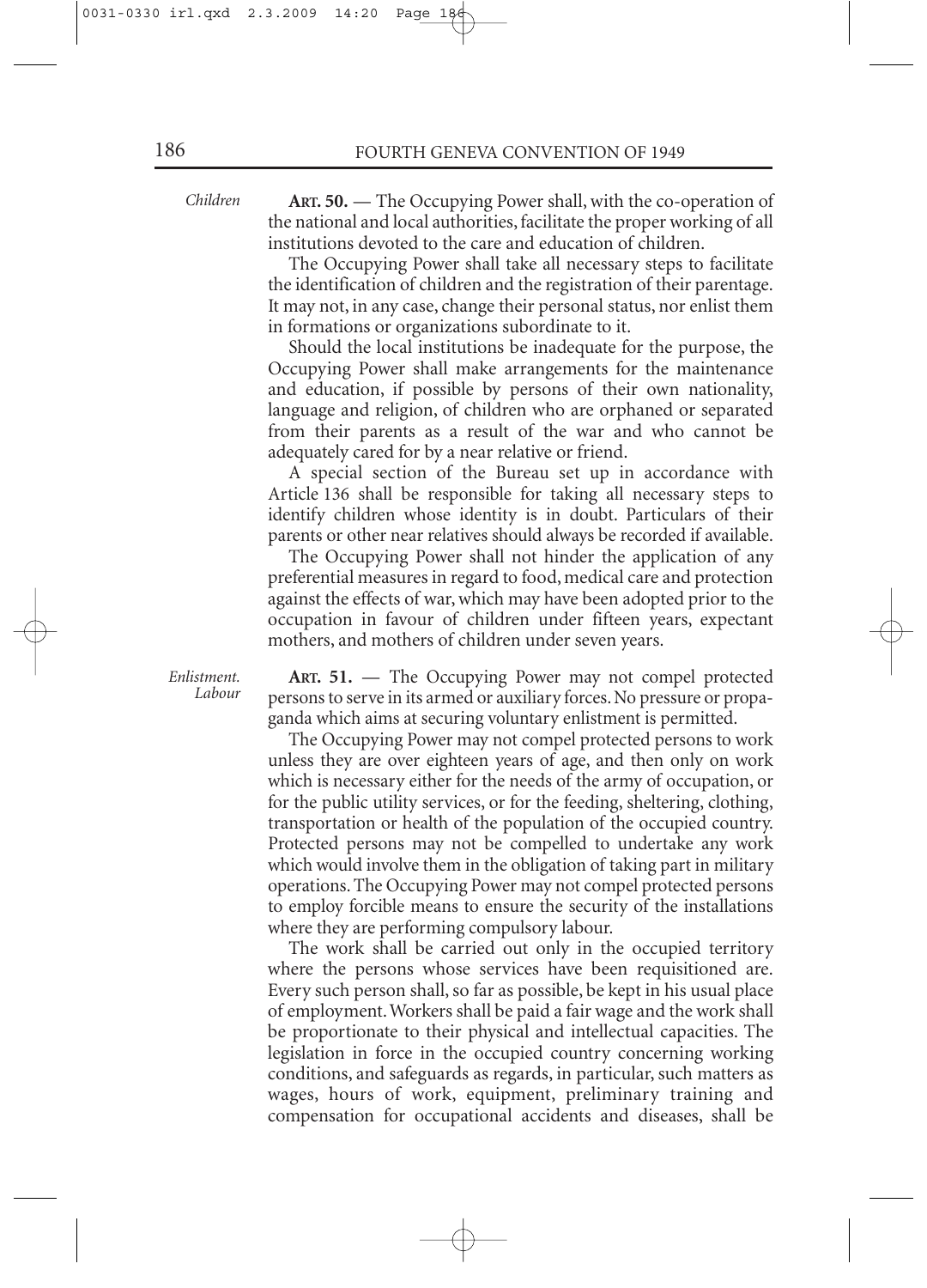applicable to the protected persons assigned to the work referred to in this Article.

In no case shall requisition of labour lead to a mobilization of workers in an organization of a military or semi-military character.

**ART. 52.** — No contract, agreement or regulation shall impair the right of any worker, whether voluntary or not and wherever he may be, to apply to the representatives of the Protecting Power in order to request the said Power's intervention.

All measures aiming at creating unemployment or at restricting the opportunities offered to workers in an occupied territory, in order to induce them to work for the Occupying Power, are prohibited.

**ART. 53.** — Any destruction by the Occupying Power of real or personal property belonging individually or collectively to private persons, or to the State, or to other public authorities, or to social or co-operative organizations, is prohibited, except where such destruction is rendered absolutely necessary by military operations.

**ART. 54.** — The Occupying Power may not alter the status of public officials or judges in the occupied territories, or in any way apply sanctions to or take any measures of coercion or discrimination against them, should they abstain from fulfilling their functions for reasons of conscience.

This prohibition does not prejudice the application of the second paragraph of Article 51. It does not affect the right of the Occupying Power to remove public officials from their posts.

**ART. 55.** — To the fullest extent of the means available to it, the Occupying Power has the duty of ensuring the food and medical supplies of the population; it should, in particular, bring in the necessary foodstuffs, medical stores and other articles if the resources of the occupied territory are inadequate.

The Occupying Power may not requisition foodstuffs, articles or medical supplies available in the occupied territory, except for use by the occupation forces and administration personnel, and then only if the requirements of the civilian population have been taken into account. Subject to the provisions of other international Conventions, the Occupying Power shall make arrangements to ensure that fair value is paid for any requisitioned goods.

The Protecting Power shall, at any time, be at liberty to verify the state of the food and medical supplies in occupied territories, except where temporary restrictions are made necessary by imperative military requirements.

*Protection of workers*

*Judges and public*

*officials*

*Prohibited destruction*

*Food and medical supplies for the population*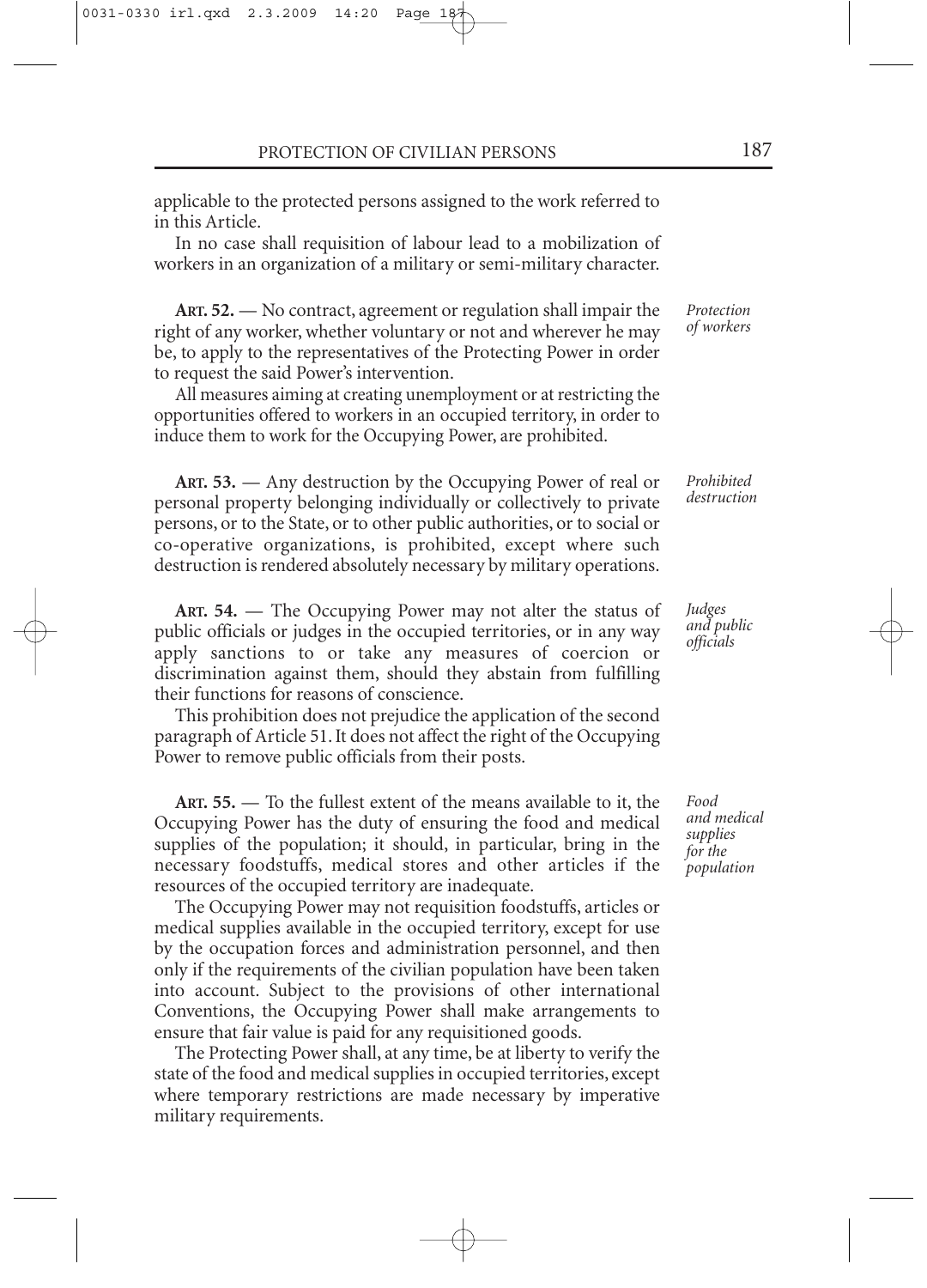*Hygiene and public health*

> *Requisition of hospitals*

**ART. 56.** — To the fullest extent of the means available to it, the Occupying Power has the duty of ensuring and maintaining, with the co-operation of national and local authorities, the medical and hospital establishments and services, public health and hygiene in the occupied territory, with particular reference to the adoption and application of the prophylactic and preventive measures necessary to combat the spread of contagious diseases and epidemics. Medical personnel of all categories shall be allowed to carry out their duties.

If new hospitals are set up in occupied territory and if the competent organs of the occupied State are not operating there, the occupying authorities shall, if necessary, grant them the recognition provided for in Article 18. In similar circumstances, the occupying authorities shall also grant recognition to hospital personnel and transport vehicles under the provisions of Articles 20 and 21.

In adopting measures of health and hygiene and in their implementation, the Occupying Power shall take into consideration the moral and ethical susceptibilities of the population of the occupied territory.

**ART. 57.** — The Occupying Power may requisition civilian hospitals only temporarily and only in cases of urgent necessity for the care of military wounded and sick, and then on condition that suitable arrangements are made in due time for the care and treatment of the patients and for the needs of the civilian population for hospital accommodation.

The material and stores of civilian hospitals cannot be requisitioned so long as they are necessary for the needs of the civilian population.

**ART. 58.** — The Occupying Power shall permit ministers of religion to give spiritual assistance to the members of their religious communities.

The Occupying Power shall also accept consignments of books and articles required for religious needs and shall facilitate their distribution in occupied territory.

*Relief*

*Spiritual assistance*

*I. Collective relief*

**ART. 59.** — If the whole or part of the population of an occupied territory is inadequately supplied, the Occupying Power shall agree to relief schemes on behalf of the said population, and shall facilitate them by all the means at its disposal.

Such schemes, which may be undertaken either by States or by impartial humanitarian organizations such as the International Committee of the Red Cross, shall consist, in particular, of the provision of consignments of foodstuffs, medical supplies and clothing.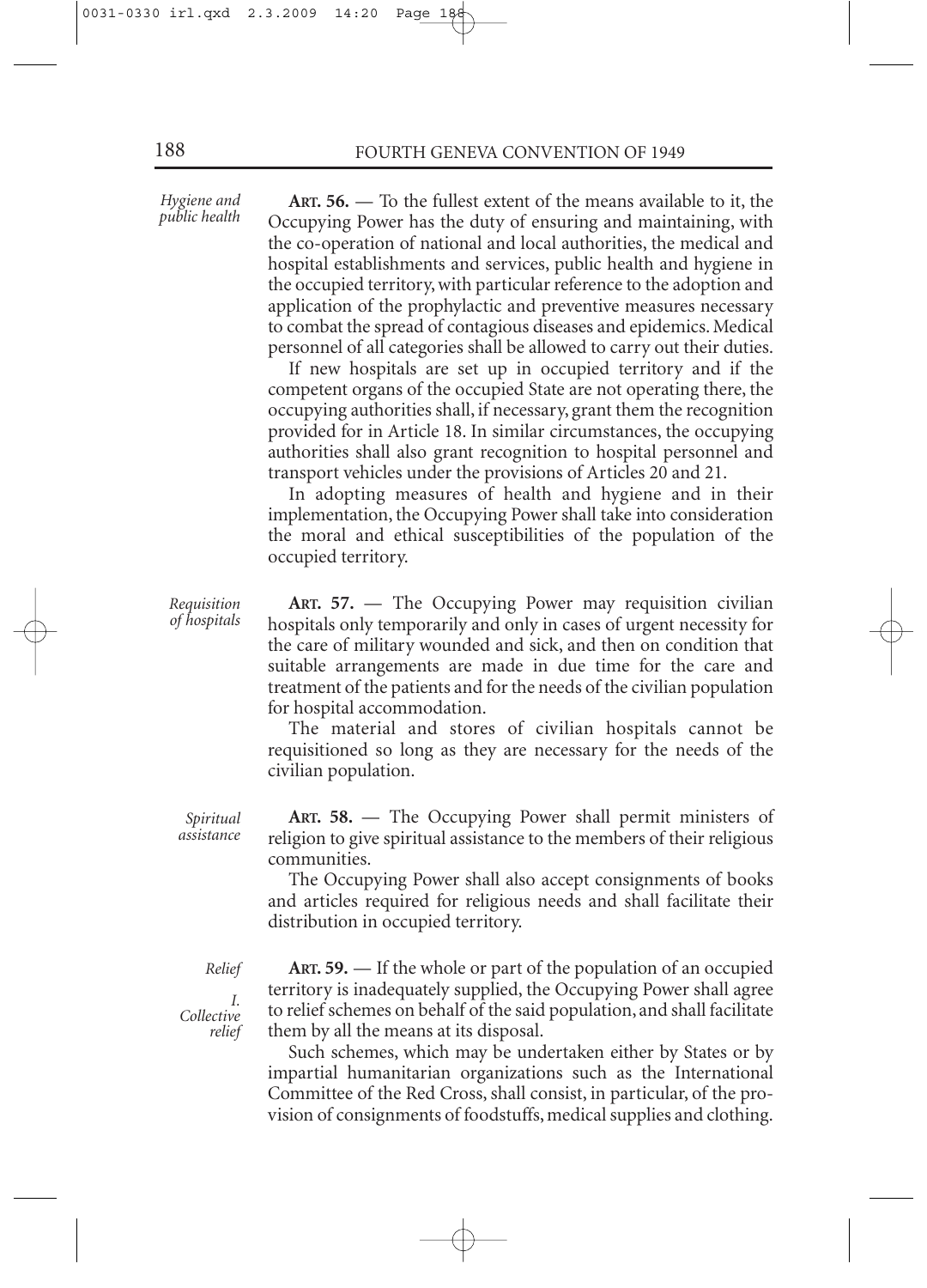All Contracting Parties shall permit the free passage of these consignments and shall guarantee their protection.

A Power granting free passage to consignments on their way to territory occupied by an adverse Party to the conflict shall, however, have the right to search the consignments, to regulate their passage according to prescribed times and routes, and to be reasonably satisfied through the Protecting Power that these consignments are to be used for the relief of the needy population and are not to be used for the benefit of the Occupying Power.

**ART. 60.** — Relief consignments shall in no way relieve the Occupying Power of any of its responsibilities under Articles 55, 56 and 59. The Occupying Power shall in no way whatsoever divert relief consignments from the purpose for which they are intended, except in cases of urgent necessity, in the interests of the population of the occupied territory and with the consent of the Protecting Power.

**ART. 61.** — The distribution of the relief consignments referred to in the foregoing Articles shall be carried out with the cooperation and under the supervision of the Protecting Power. This duty may also be delegated, by agreement between the Occupying Power and the Protecting Power, to a neutral Power, to the International Committee of the Red Cross or to any other impartial humanitarian body.

Such consignments shall be exempt in occupied territory from all charges, taxes or customs duties unless these are necessary in the interests of the economy of the territory. The Occupying Power shall facilitate the rapid distribution of these consignments.

All Contracting Parties shall endeavour to permit the transit and transport, free of charge, of such relief consignments on their way to occupied territories.

**ART. 62.** — Subject to imperative reasons of security, protected persons in occupied territories shall be permitted to receive the individual relief consignments sent to them.

**ART. 63.** — Subject to temporary and exceptional measures imposed for urgent reasons of security by the Occupying Power:

*a)* recognized National Red Cross (Red Crescent, Red Lion and Sun) Societies shall be able to pursue their activities in accordance with Red Cross Principles, as defined by the International Red Cross Conferences. Other relief societies shall be permitted to continue their humanitarian activities under similar conditions;

*II. Responsibilities of the Occupying Power*

*III. Distribution*

*IV. Individual relief*

*National Red Cross and other relief societies*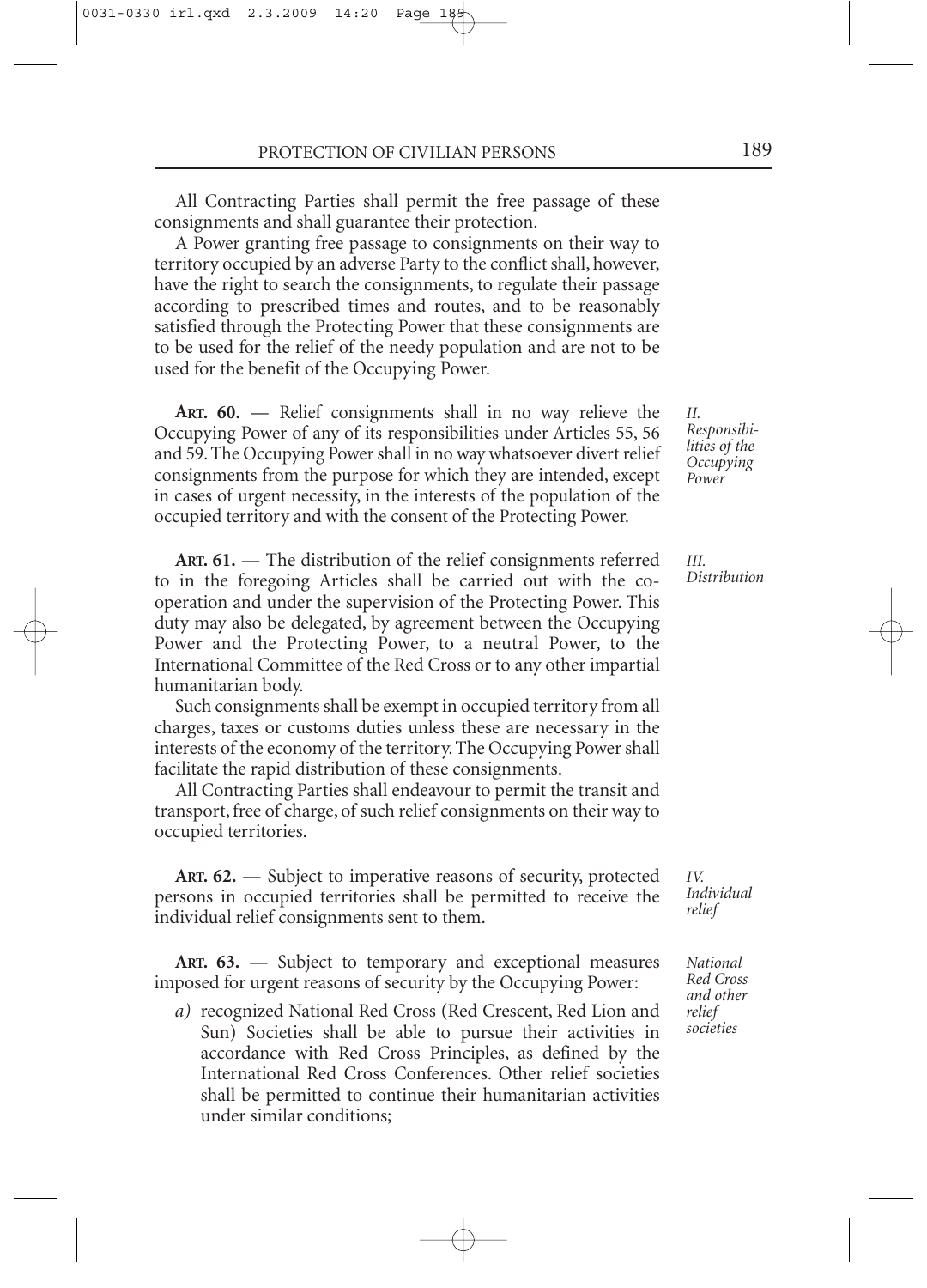*b)* the Occupying Power may not require any changes in the personnel or structure of these societies, which would prejudice the aforesaid activities.

The same principles shall apply to the activities and personnel of special organizations of a non-military character, which already exist or which may be established, for the purpose of ensuring the living conditions of the civilian population by the maintenance of the essential public utility services, by the distribution of relief and by the organization of rescues.

**ART. 64.** — The penal laws of the occupied territory shall remain in force, with the exception that they may be repealed or suspended by the Occupying Power in cases where they constitute a threat to its security or an obstacle to the application of the present Convention. Subject to the latter consideration and to the necessity for ensuring the effective administration of justice, the tribunals of the occupied territory shall continue to function in respect of all offences covered by the said laws.

The Occupying Power may, however, subject the population of the occupied territory to provisions which are essential to enable the Occupying Power to fulfil its obligations under the present Convention, to maintain the orderly government of the territory, and to ensure the security of the Occupying Power, of the members and property of the occupying forces or administration, and likewise of the establishments and lines of communication used by them.

**ART. 65.** — The penal provisions enacted by the Occupying Power shall not come into force before they have been published and brought to the knowledge of the inhabitants in their own language. The effect of these penal provisions shall not be retroactive. *II.*

**ART. 66.** — In case of a breach of the penal provisions promulgated by it by virtue of the second paragraph of Article 64, the Occupying Power may hand over the accused to its properly constituted, non-political military courts, on condition that the said courts sit in the occupied country. Courts of appeal shall preferably sit in the occupied country. *III. Competent courts*

> **ART. 67.** — The courts shall apply only those provisions of law which were applicable prior to the offence, and which are in accordance with general principles of law, in particular the principle that the penalty shall be proportionate to the offence. They shall

*Penal legislation*

*I. General observations*

*Publication*

*IV. Applicable provisions*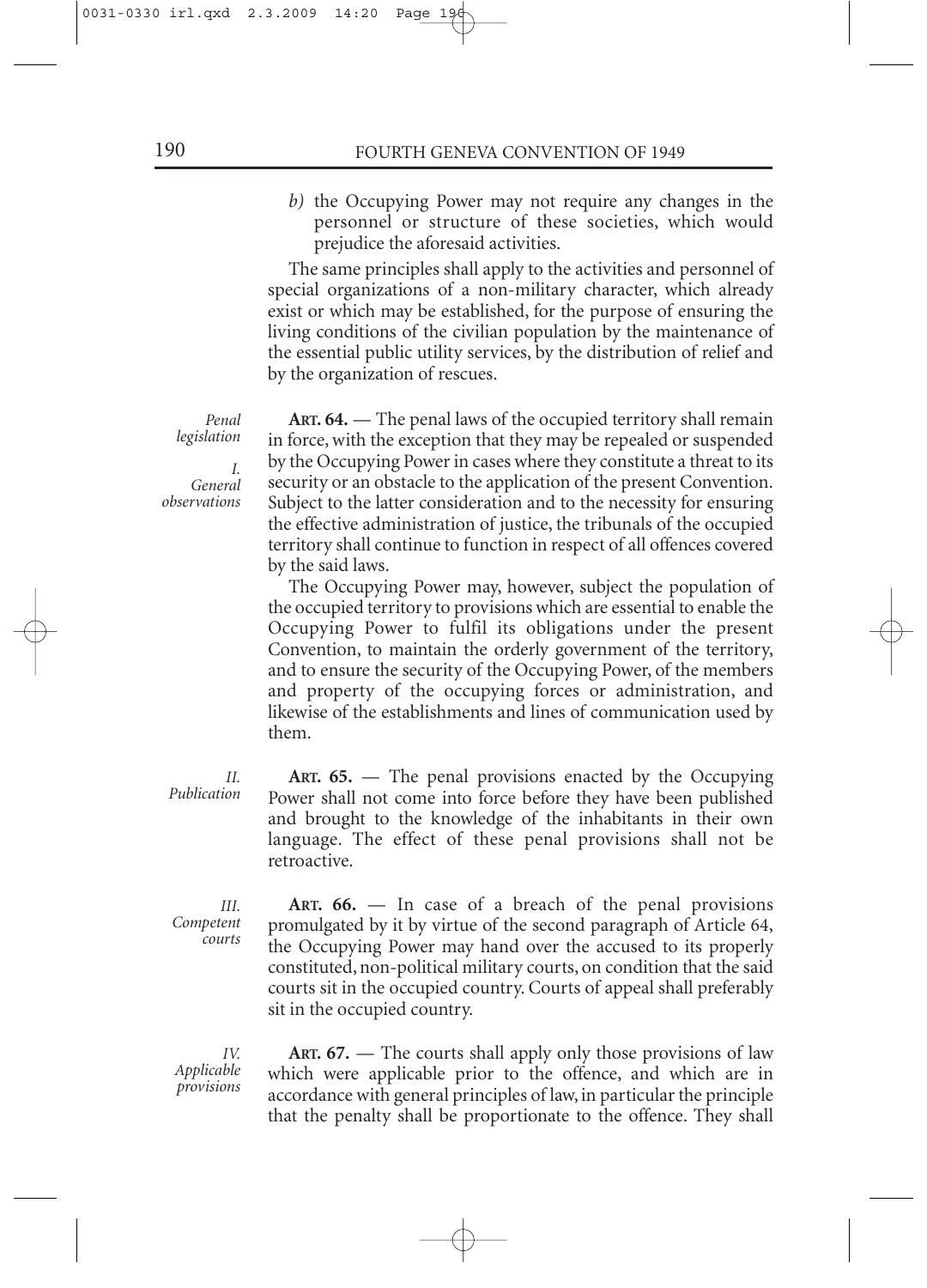take into consideration the fact that the accused is not a national of the Occupying Power.

**ART. 68.** — Protected persons who commit an offence which is solely intended to harm the Occupying Power, but which does not constitute an attempt on the life or limb of members of the occupying forces or administration, nor a grave collective danger, nor seriously damage the property of the occupying forces or administration or the installations used by them, shall be liable to internment or simple imprisonment, provided the duration of such internment or imprisonment is proportionate to the offence committed. Furthermore, internment or imprisonment shall, for such offences, be the only measure adopted for depriving protected persons of liberty. The courts provided for under Article 66 of the present Convention may at their discretion convert a sentence of imprisonment to one of internment for the same period.

The penal provisions promulgated by the Occupying Power in accordance with Articles 64 and 65 may impose the death penalty on a protected person only in cases where the person is guilty of espionage, of serious acts of sabotage against the military installations of the Occupying Power or of intentional offences which have caused the death of one or more persons, provided that such offences were punishable by death under the law of the occupied territory in force before the occupation began.

The death penalty may not be pronounced against a protected person unless the attention of the court has been particularly called to the fact that since the accused is not a national of the Occupying Power, he is not bound to it by any duty of allegiance.

In any case, the death penalty may not be pronounced against a protected person who was under eighteen years of age at the time of the offence.

**ART. 69.** — In all cases, the duration of the period during which a protected person accused of an offence is under arrest awaiting trial or punishment shall be deducted from any period of imprisonment awarded.

**ART. 70.** — Protected persons shall not be arrested, prosecuted or convicted by the Occupying Power for acts committed or for opinions expressed before the occupation, or during a temporary interruption thereof, with the exception of breaches of the laws and customs of war.

Nationals of the Occupying Power who, before the outbreak of hostilities, have sought refuge in the territory of the occupied State,

*VI. Deduction from sentence of period spent under arrest*

*VII. Offences committed before occupation*

*V. Penalties. Death penalty*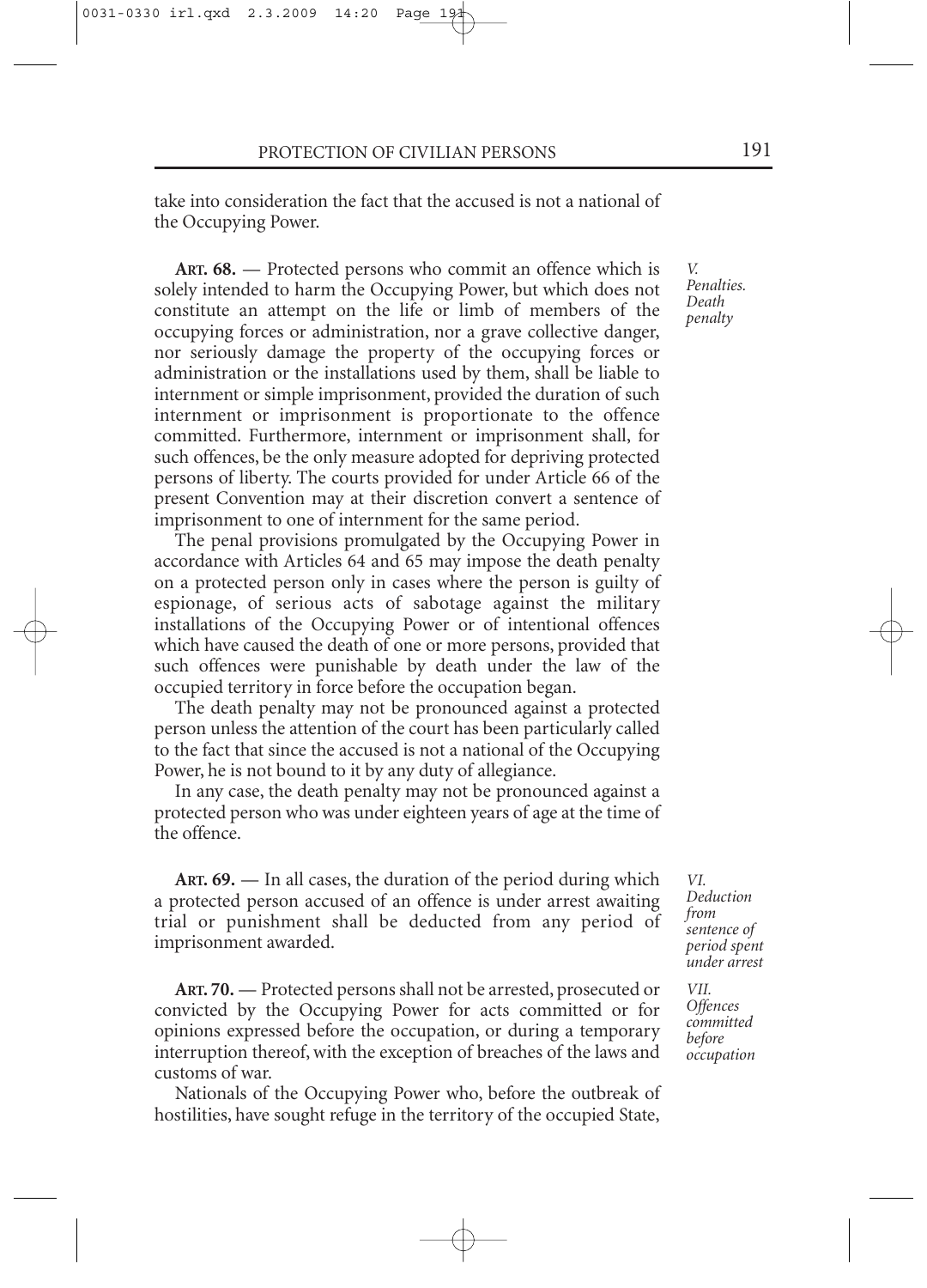shall not be arrested, prosecuted, convicted or deported from the occupied territory, except for offences committed after the outbreak of hostilities, or for offences under common law committed before the outbreak of hostilities which, according to the law of the occupied State, would have justified extradition in time of peace.

*Penal procedure*

*I. General observations*

**ART. 71.** — No sentence shall be pronounced by the competent courts of the Occupying Power except after a regular trial.

Accused persons who are prosecuted by the Occupying Power shall be promptly informed, in writing, in a language which they understand, of the particulars of the charges preferred against them, and shall be brought to trial as rapidly as possible. The Protecting Power shall be informed of all proceedings instituted by the Occupying Power against protected persons in respect of charges involving the death penalty or imprisonment for two years or more; it shall be enabled, at any time, to obtain information regarding the state of such proceedings. Furthermore, the Protecting Power shall be entitled, on request, to be furnished with all particulars of these and of any other proceedings instituted by the Occupying Power against protected persons.

The notification to the Protecting Power, as provided for in the second paragraph above, shall be sent immediately, and shall in any case reach the Protecting Power three weeks before the date of the first hearing. Unless, at the opening of the trial, evidence is submitted that the provisions of this Article are fully complied with, the trial shall not proceed. The notification shall include the following particulars:

- *a)* description of the accused;
- *b)* place of residence or detention;
- *c)* specification of the charge or charges (with mention of the penal provisions under which it is brought);
- *d)* designation of the court which will hear the case;
- *e)* place and date of the first hearing.

*II. Right of defence*

**ART. 72.** — Accused persons shall have the right to present evidence necessary to their defence and may, in particular, call witnesses. They shall have the right to be assisted by a qualified advocate or counsel of their own choice, who shall be able to visit them freely and shall enjoy the necessary facilities for preparing the defence.

Failing a choice by the accused, the Protecting Power may provide him with an advocate or counsel. When an accused person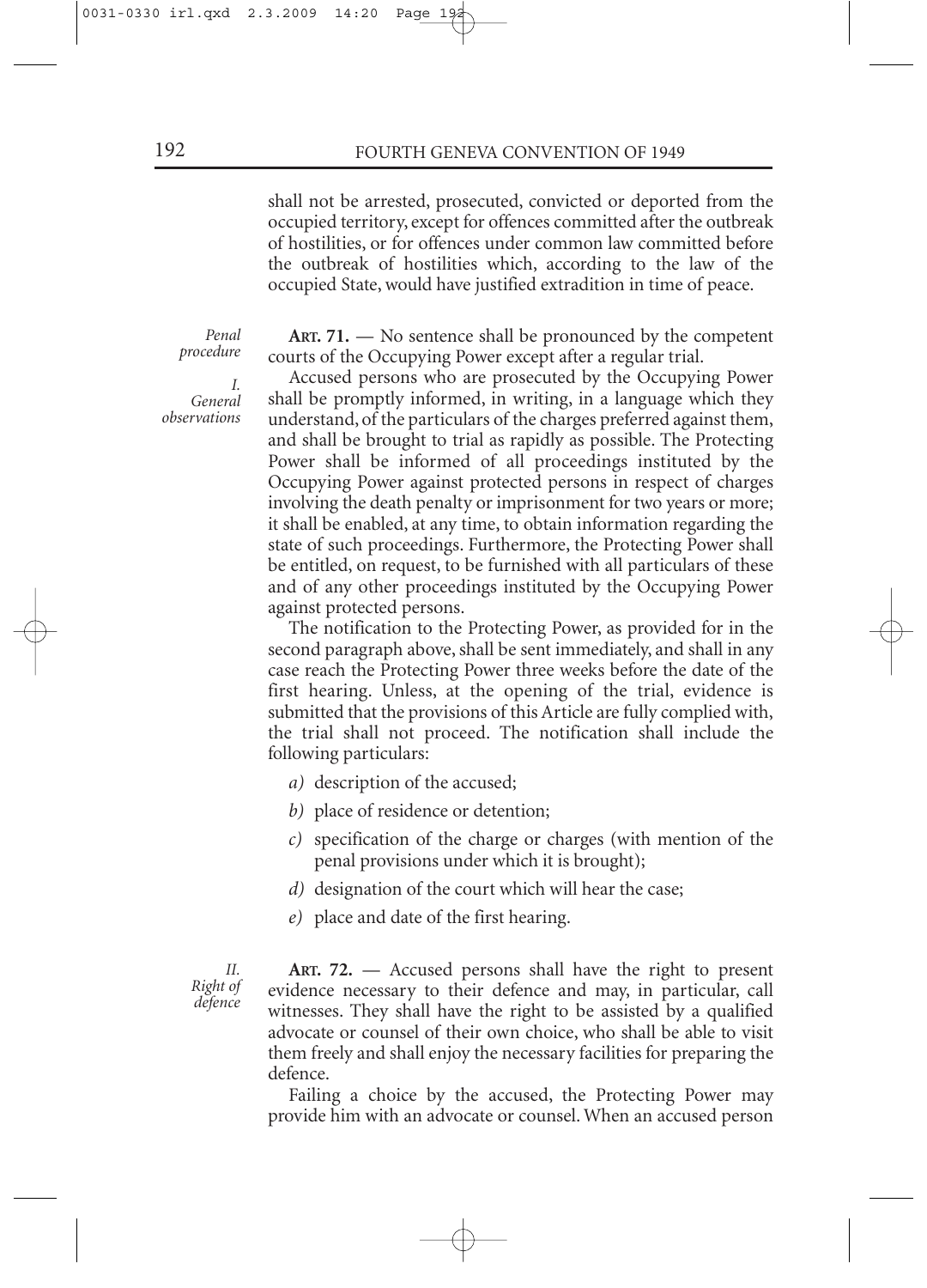has to meet a serious charge and the Protecting Power is not functioning, the Occupying Power, subject to the consent of the accused, shall provide an advocate or counsel.

Accused persons shall, unless they freely waive such assistance, be aided by an interpreter, both during preliminary investigation and during the hearing in court. They shall have the right at any time to object to the interpreter and to ask for his replacement.

**ART. 73.** — A convicted person shall have the right of appeal provided for by the laws applied by the court. He shall be fully informed of his right to appeal or petition and of the time limit within which he may do so.

The penal procedure provided in the present Section shall apply, as far as it is applicable, to appeals. Where the laws applied by the court make no provision for appeals, the convicted person shall have the right to petition against the finding and sentence to the competent authority of the Occupying Power.

**ART. 74.** — Representatives of the Protecting Power shall have the right to attend the trial of any protected person, unless the hearing has, as an exceptional measure, to be held *in camera* in the interests of the security of the Occupying Power, which shall then notify the Protecting Power. A notification in respect of the date and place of trial shall be sent to the Protecting Power.

Any judgment involving a sentence of death, or imprisonment for two years or more, shall be communicated, with the relevant grounds, as rapidly as possible to the Protecting Power. The notification shall contain a reference to the notification made under Article 71, and, in the case of sentences of imprisonment, the name of the place where the sentence is to be served. A record of judgments other than those referred to above shall be kept by the court and shall be open to inspection by representatives of the Protecting Power. Any period allowed for appeal in the case of sentences involving the death penalty, or imprisonment of two years or more, shall not run until notification of judgment has been received by the Protecting Power.

**ART. 75.** — In no case shall persons condemned to death be deprived of the right of petition for pardon or reprieve.

No death sentence shall be carried out before the expiration of a period of at least six months from the date of receipt by the Protecting Power of the notification of the final judgment confirming such death sentence, or of an order denying pardon or reprieve.

*III. Right of appeal*

*IV. Assistance by the Protecting Power*

*V. Death sentence*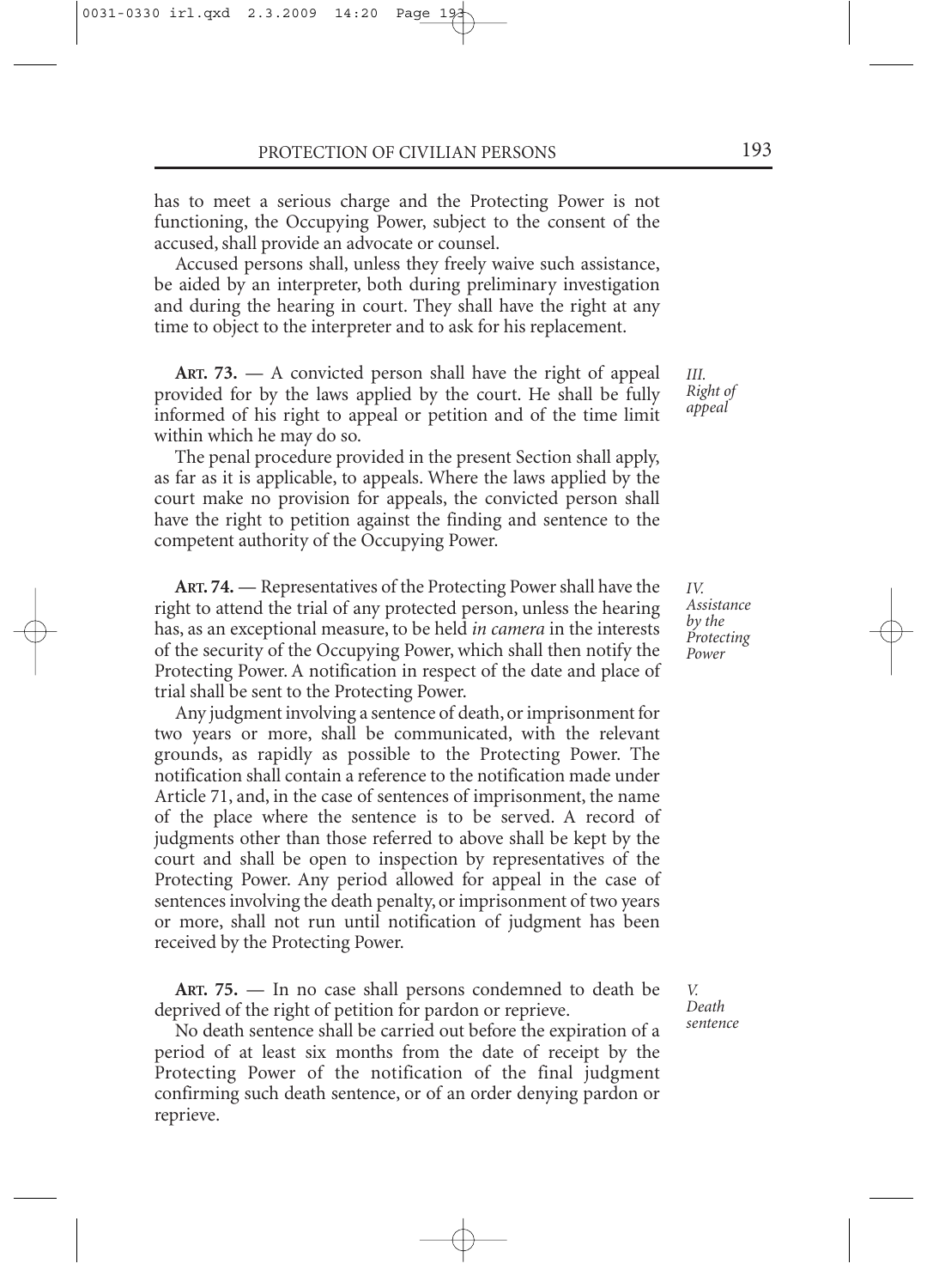The six months period of suspension of the death sentence herein prescribed may be reduced in individual cases in circumstances of grave emergency involving an organized threat to the security of the Occupying Power or its forces, provided always that the Protecting Power is notified of such reduction and is given reasonable time and opportunity to make representations to the competent occupying authorities in respect of such death sentences.

*Treatment of detainees*

**ART. 76.** — Protected persons accused of offences shall be detained in the occupied country, and if convicted they shall serve their sentences therein. They shall, if possible, be separated from other detainees and shall enjoy conditions of food and hygiene which will be sufficient to keep them in good health, and which will be at least equal to those obtaining in prisons in the occupied country.

They shall receive the medical attention required by their state of health.

They shall also have the right to receive any spiritual assistance which they may require.

Women shall be confined in separate quarters and shall be under the direct supervision of women.

Proper regard shall be paid to the special treatment due to minors.

Protected persons who are detained shall have the right to be visited by delegates of the Protecting Power and of the International Committee of the Red Cross, in accordance with the provisions of Article 143.

Such persons shall have the right to receive at least one relief parcel monthly.

**ART. 77.** — Protected persons who have been accused of offences or convicted by the courts in occupied territory, shall be handed over at the close of occupation, with the relevant records, to the authorities of the liberated territory.

**ART. 78.** — If the Occupying Power considers it necessary, for imperative reasons of security, to take safety measures concerning protected persons, it may, at the most, subject them to assigned residence or to internment.

Decisions regarding such assigned residence or internment shall be made according to a regular procedure to be prescribed by the Occupying Power in accordance with the provisions of the present Convention. This procedure shall include the right of appeal for the parties concerned. Appeals shall be decided with the least possible

*Handing over of detainees at the close of occupation*

*Security measures. Internment and assigned residence. Right of appeal*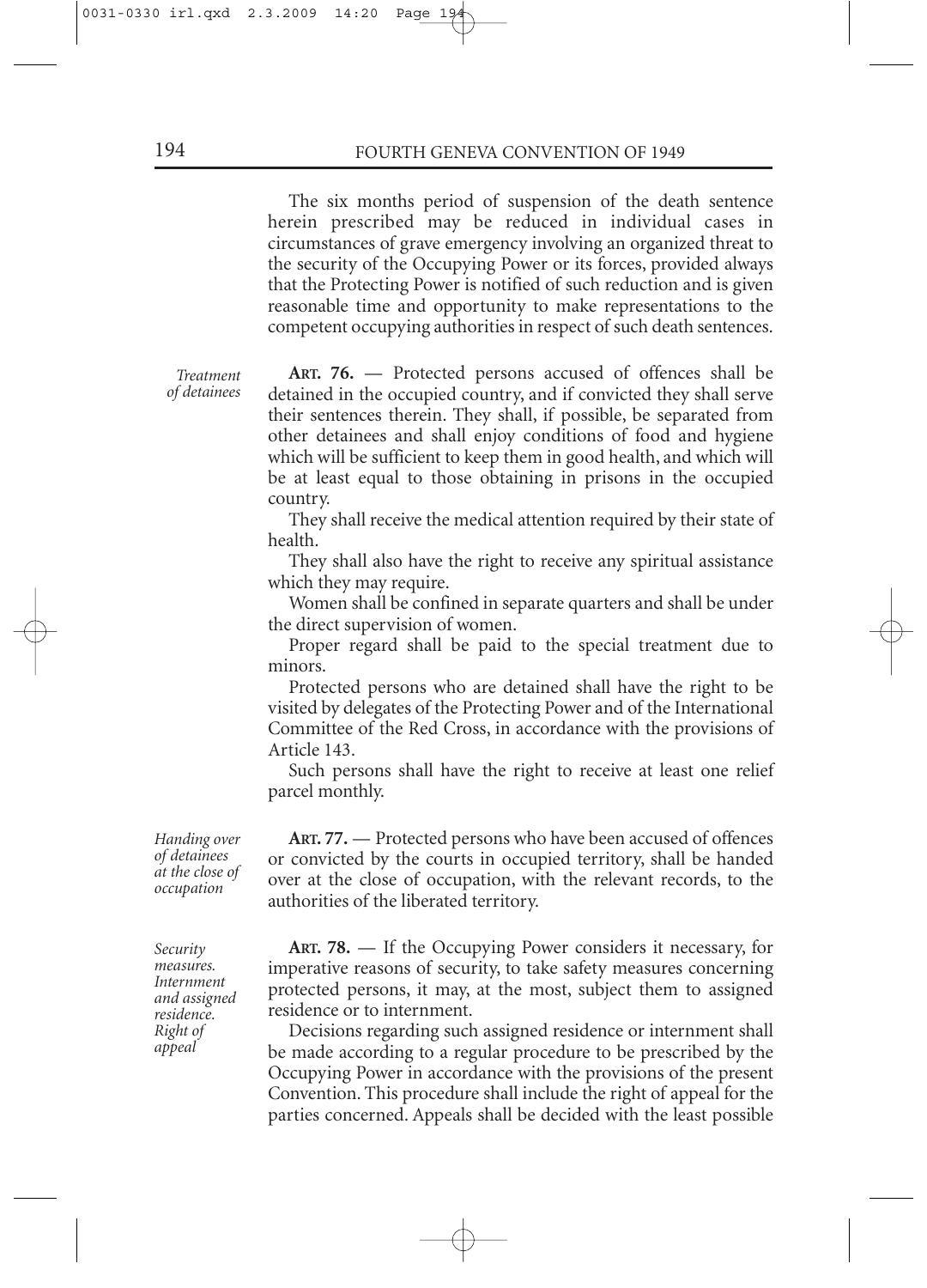delay. In the event of the decision being upheld, it shall be subject to periodical review, if possible every six months, by a competent body set up by the said Power.

Protected persons made subject to assigned residence and thus required to leave their homes shall enjoy the full benefit of Article 39 of the present Convention.

## SECTION IV

## REGULATIONS FOR THE TREATMENT OF INTERNEES

### CHAPTER I

### **General Provisions**

accommodate the internees according to their nationality, language

| ART. 79. — The Parties to the conflict shall not intern protected<br>persons, except in accordance with the provisions of Articles 41, 42,<br>43, 68 and 78.                                                                                                                                                                                                                                                                                                                          | Cases of<br>internment<br>and applicable<br>provisions |
|---------------------------------------------------------------------------------------------------------------------------------------------------------------------------------------------------------------------------------------------------------------------------------------------------------------------------------------------------------------------------------------------------------------------------------------------------------------------------------------|--------------------------------------------------------|
| <b>ART. 80.</b> — Internees shall retain their full civil capacity and shall<br>exercise such attendant rights as may be compatible with their<br>status.                                                                                                                                                                                                                                                                                                                             | Civil capacity                                         |
| ART. 81. — Parties to the conflict who intern protected persons<br>shall be bound to provide free of charge for their maintenance, and<br>to grant them also the medical attention required by their state of<br>health.<br>No deduction from the allowances, salaries or credits due to the<br>internees shall be made for the repayment of these costs.<br>The Detaining Power shall provide for the support of those<br>dependent on the internees, if such dependents are without | Maintenance                                            |
| adequate means of support or are unable to earn a living.<br>ART. 82. — The Detaining Power shall, as far as possible,<br>accommodate the internees according to their nationality, language                                                                                                                                                                                                                                                                                          | Grouping<br>of internees                               |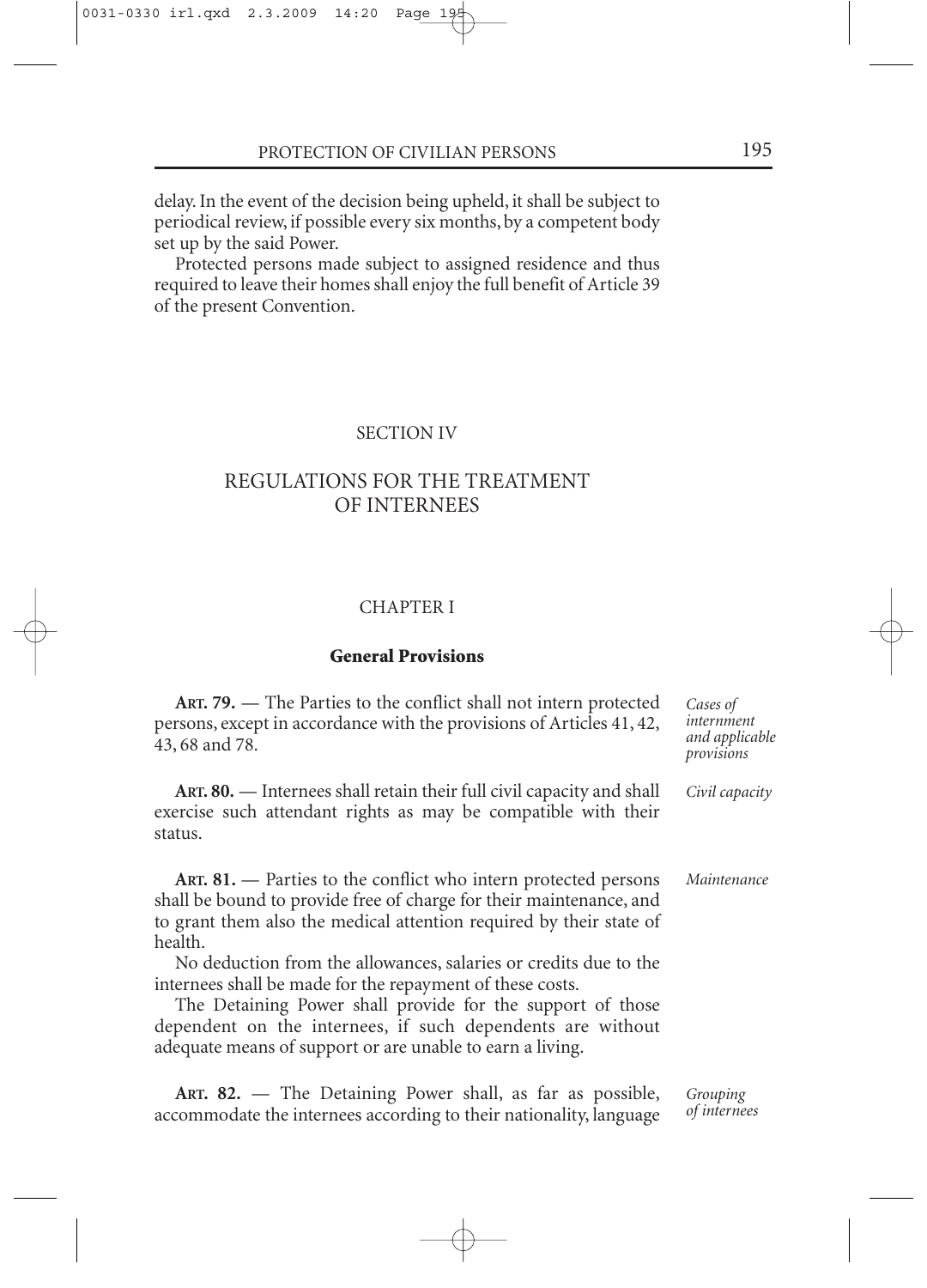and customs. Internees who are nationals of the same country shall not be separated merely because they have different languages.

Throughout the duration of their internment, members of the same family, and in particular parents and children, shall be lodged together in the same place of internment, except when separation of a temporary nature is necessitated for reasons of employment or health or for the purposes of enforcement of the provisions of Chapter IX of the present Section. Internees may request that their children who are left at liberty without parental care shall be interned with them.

Wherever possible, interned members of the same family shall be housed in the same premises and given separate accommodation from other internees, together with facilities for leading a proper family life.

### CHAPTER II

#### **Places of Internment**

**ART. 83.** — The Detaining Power shall not set up places of internment in areas particularly exposed to the dangers of war.

The Detaining Power shall give the enemy Powers, through the intermediary of the Protecting Powers, all useful information regarding the geographical location of places of internment.

Whenever military considerations permit, internment camps shall be indicated by the letters IC, placed so as to be clearly visible in the daytime from the air. The Powers concerned may, however, agree upon any other system of marking. No place other than an internment camp shall be marked as such.

**ART. 84.** — Internees shall be accommodated and administered separately from prisoners of war and from persons deprived of liberty for any other reason. *Separate internment*

*Accommodation, hygiene*

**ART. 85.** — The Detaining Power is bound to take all necessary and possible measures to ensure that protected persons shall, from the outset of their internment, be accommodated in buildings or quarters which afford every possible safeguard as regards hygiene and health, and provide efficient protection against the rigours of the climate and the effects of the war. In no case shall permanent places of internment be situated in unhealthy areas or in districts

*Location of places of internment. Marking of camps*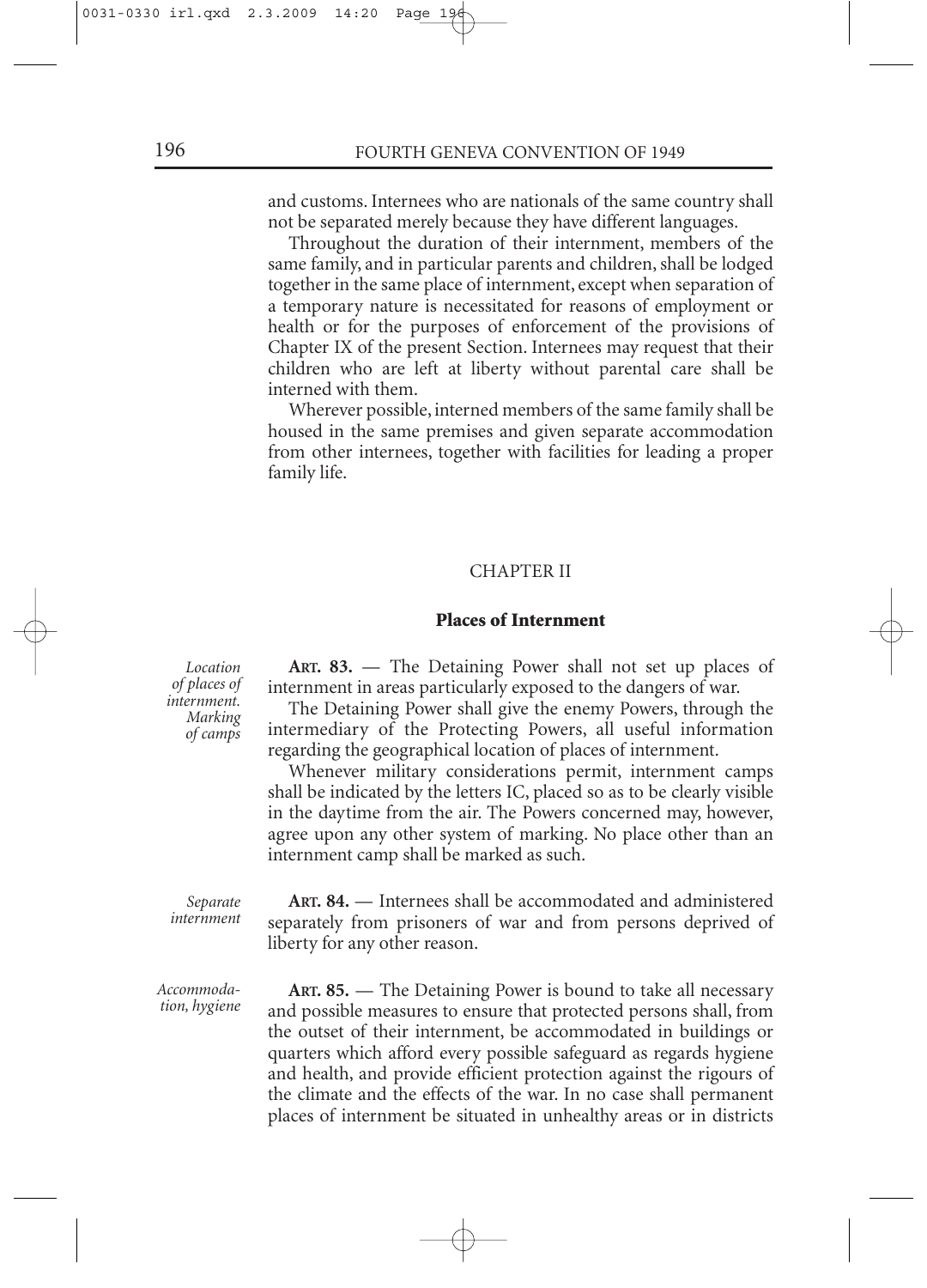the climate of which is injurious to the internees. In all cases where the district, in which a protected person is temporarily interned, is in an unhealthy area or has a climate which is harmful to his health, he shall be removed to a more suitable place of internment as rapidly as circumstances permit.

The premises shall be fully protected from dampness, adequately heated and lighted, in particular between dusk and lights out. The sleeping quarters shall be sufficiently spacious and well ventilated, and the internees shall have suitable bedding and sufficient blankets, account being taken of the climate, and the age, sex, and state of health of the internees.

Internees shall have for their use, day and night, sanitary conveniences which conform to the rules of hygiene and are constantly maintained in a state of cleanliness. They shall be provided with sufficient water and soap for their daily personal toilet and for washing their personal laundry; installations and facilities necessary for this purpose shall be granted to them. Showers or baths shall also be available. The necessary time shall be set aside for washing and for cleaning.

Whenever it is necessary, as an exceptional and temporary measure, to accommodate women internees who are not members of a family unit in the same place of internment as men, the provision of separate sleeping quarters and sanitary conveniences for the use of such women internees shall be obligatory.

**ART. 86.** — The Detaining Power shall place at the disposal of interned persons, of whatever denomination, premises suitable for the holding of their religious services.

*Premises for religions services*

**ART. 87.** — Canteens shall be installed in every place of internment, except where other suitable facilities are available. Their purpose shall be to enable internees to make purchases, at prices not higher than local market prices, of foodstuffs and articles of everyday use, including soap and tobacco, such as would increase their personal well-being and comfort.

Profits made by canteens shall be credited to a welfare fund to be set up for each place of internment, and administered for the benefit of the internees attached to such place of internment. The Internee Committee provided for in Article 102 shall have the right to check the management of the canteen and of the said fund.

When a place of internment is closed down, the balance of the welfare fund shall be transferred to the welfare fund of a place of internment for internees of the same nationality, or, if such a place does not exist, to a central welfare fund which shall be administered

*Canteens*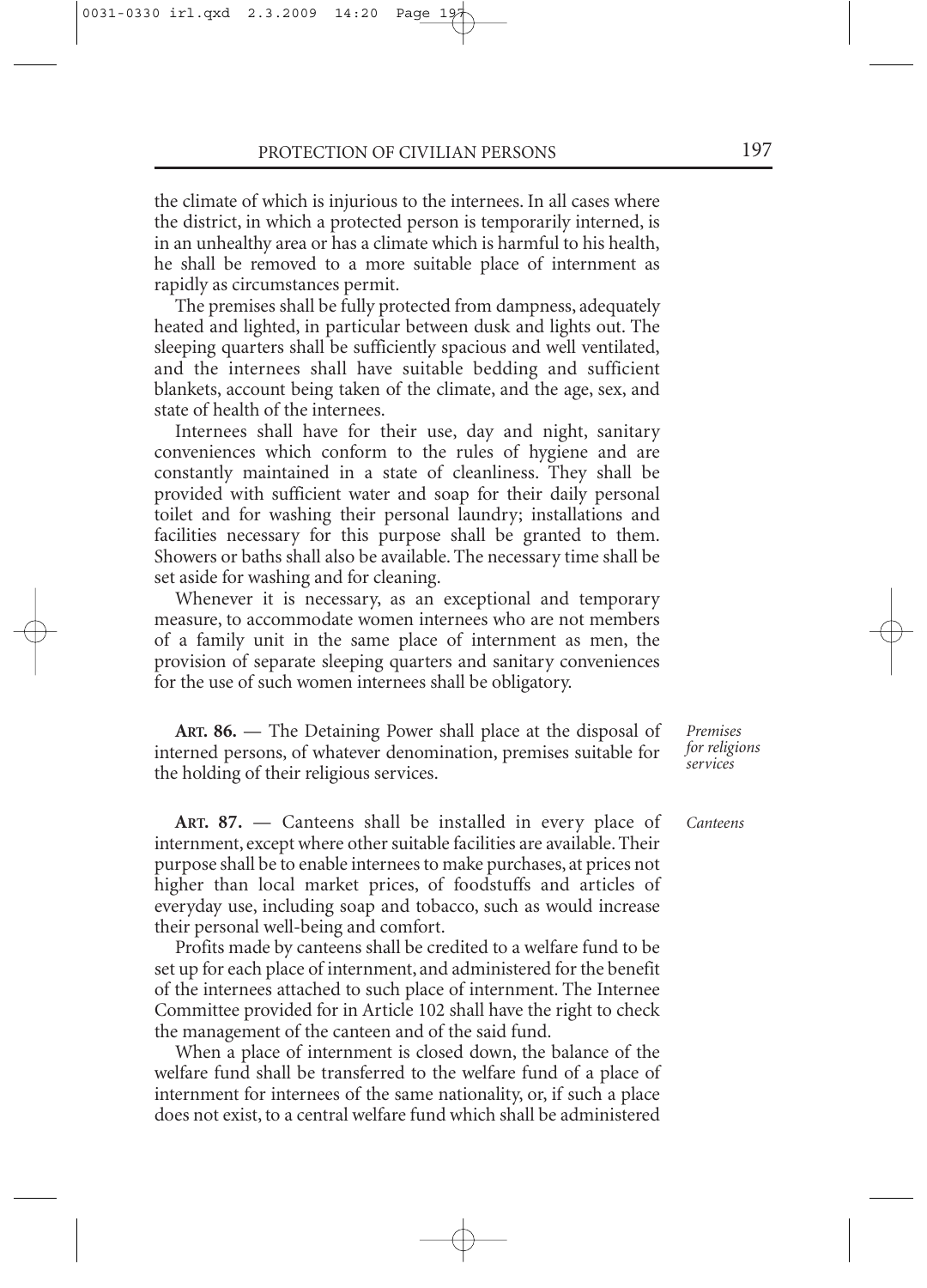for the benefit of all internees remaining in the custody of the Detaining Power. In case of a general release, the said profits shall be kept by the Detaining Power, subject to any agreement to the contrary between the Powers concerned.

*Air raid shelters. Protective measures*

**ART. 88.** — In all places of internment exposed to air raids and other hazards of war, shelters adequate in number and structure to ensure the necessary protection shall be installed. In case of alarms, the internees shall be free to enter such shelters as quickly as possible, excepting those who remain for the protection of their quarters against the aforesaid hazards. Any protective measures taken in favour of the population shall also apply to them.

All due precautions must be taken in places of internment against the danger of fire.

## CHAPTER III

#### **Food and Clothing**

*Food*

**ART. 89.** — Daily food rations for internees shall be sufficient in quantity, quality and variety to keep internees in a good state of health and prevent the development of nutritional deficiencies. Account shall also be taken of the customary diet of the internees.

Internees shall also be given the means by which they can prepare for themselves any additional food in their possession.

Sufficient drinking water shall be supplied to internees. The use of tobacco shall be permitted.

Internees who work shall receive additional rations in proportion to the kind of labour which they perform.

Expectant and nursing mothers and children under fifteen years of age shall be given additional food, in proportion to their physiological needs.

*Clothing*

**ART. 90.** — When taken into custody, internees shall be given all facilities to provide themselves with the necessary clothing, footwear and change of underwear, and later on, to procure further supplies if required. Should any internees not have sufficient clothing, account being taken of the climate, and be unable to procure any, it shall be provided free of charge to them by the Detaining Power.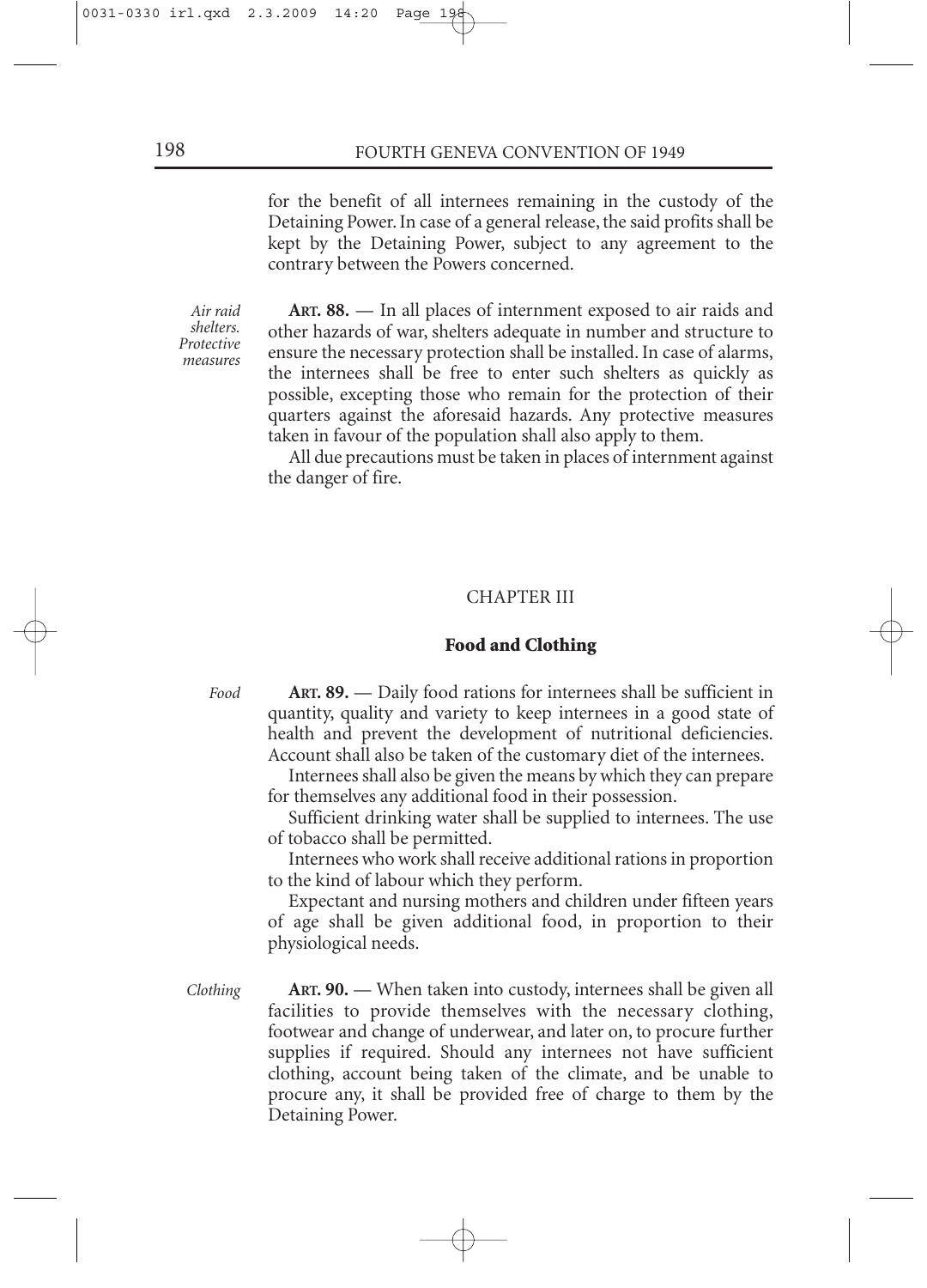The clothing supplied by the Detaining Power to internees and the outward markings placed on their own clothes shall not be ignominious nor expose them to ridicule.

Workers shall receive suitable working outfits, including protective clothing, whenever the nature of their work so requires.

#### CHAPTER IV

#### **Hygiene and Medical Attention**

**ART. 91.** — Every place of internment shall have an adequate infirmary, under the direction of a qualified doctor, where internees may have the attention they require, as well as an appropriate diet. Isolation wards shall be set aside for cases of contagious or mental diseases.

Maternity cases and internees suffering from serious diseases, or whose condition requires special treatment, a surgical operation or hospital care, must be admitted to any institution where adequate treatment can be given and shall receive care not inferior to that provided for the general population.

Internees shall, for preference, have the attention of medical personnel of their own nationality.

Internees may not be prevented from presenting themselves to the medical authorities for examination. The medical authorities of the Detaining Power shall, upon request, issue to every internee who has undergone treatment an official certificate showing the nature of his illness or injury, and the duration and nature of the treatment given. A duplicate of this certificate shall be forwarded to the Central Agency provided for in Article 140.

Treatment, including the provision of any apparatus necessary for the maintenance of internees in good health, particularly dentures and other artificial appliances and spectacles, shall be free of charge to the internee.

**ART. 92.** — Medical inspections of internees shall be made at least once a month. Their purpose shall be, in particular, to supervise the general state of health, nutrition and cleanliness of internees, and to detect contagious diseases, especially tuberculosis, malaria, and venereal diseases. Such inspections shall include, in particular, the checking of weight of each internee and, at least once a year, radioscopic examination.

*Medical inspections*

*Medical attention*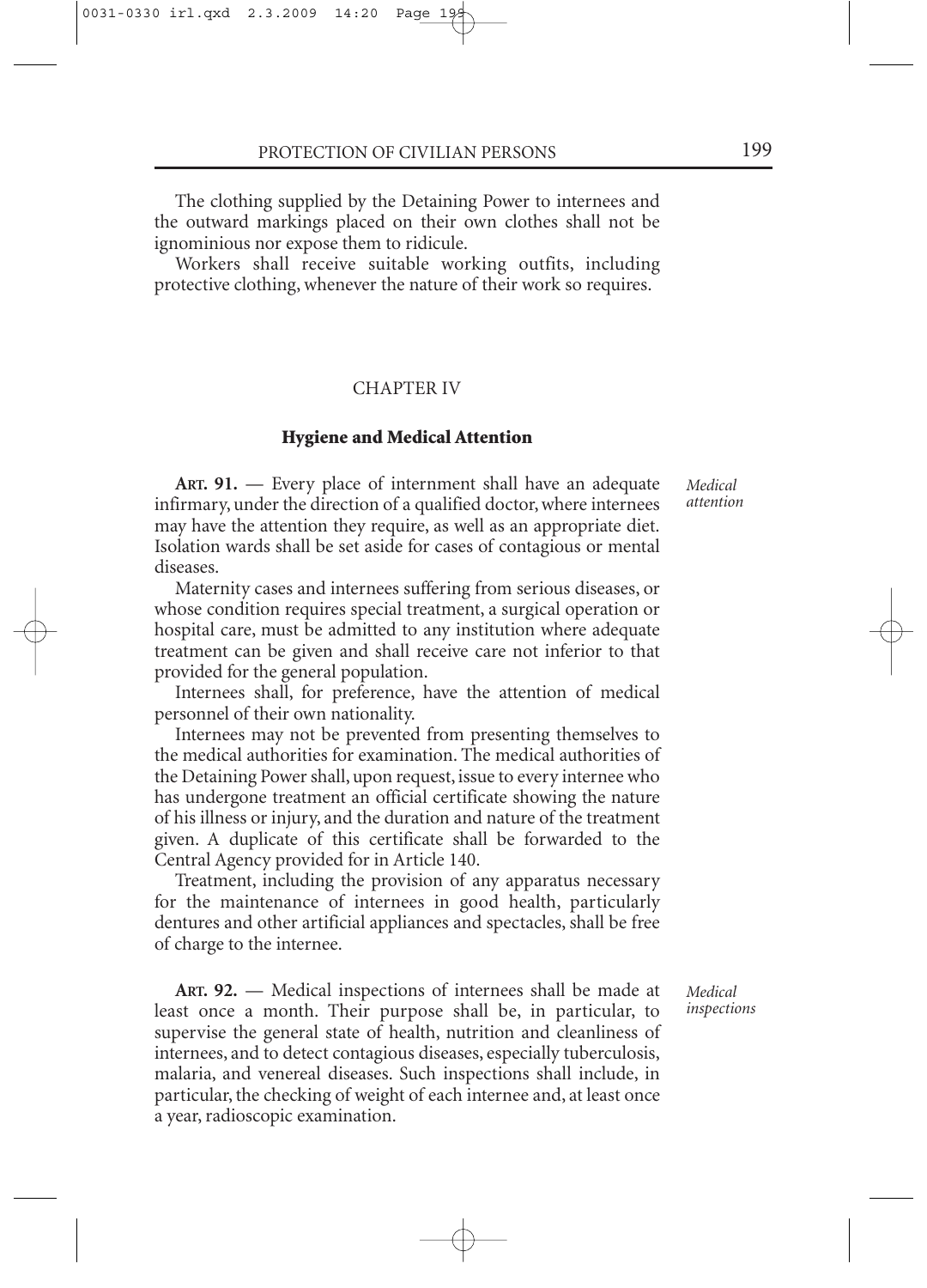## 200 FOURTH GENEVA CONVENTION OF 1949

#### CHAPTER V

#### **Religious, Intellectual and Physical Activities**

*Religious duties*

**ART. 93.** — Internees shall enjoy complete latitude in the exercise of their religious duties, including attendance at the services of their faith, on condition that they comply with the disciplinary routine prescribed by the detaining authorities.

Ministers of religion who are interned shall be allowed to minister freely to the members of their community. For this purpose, the Detaining Power shall ensure their equitable allocation amongst the various places of internment in which there are internees speaking the same language and belonging to the same religion. Should such ministers be too few in number, the Detaining Power shall provide them with the necessary facilities, including means of transport, for moving from one place to another, and they shall be authorized to visit any internees who are in hospital. Ministers of religion shall be at liberty to correspond on matters concerning their ministry with the religious authorities in the country of detention and, as far as possible, with the international religious organizations of their faith. Such correspondence shall not be considered as forming a part of the quota mentioned in Article 107. It shall, however, be subject to the provisions of Article 112.

When internees do not have at their disposal the assistance of ministers of their faith, or should these latter be too few in number, the local religious authorities of the same faith may appoint, in agreement with the Detaining Power, a minister of the internees' faith or, if such a course is feasible from a denominational point of view, a minister of similar religion or a qualified layman. The latter shall enjoy the facilities granted to the ministry he has assumed. Persons so appointed shall comply with all regulations laid down by the Detaining Power in the interests of discipline and security.

*Recreation, study, sports and games*

**ART. 94.** — The Detaining Power shall encourage intellectual, educational and recreational pursuits, sports and games amongst internees, whilst leaving them free to take part in them or not. It shall take all practicable measures to ensure the exercise thereof, in particular by providing suitable premises.

All possible facilities shall be granted to internees to continue their studies or to take up new subjects. The education of children and young people shall be ensured; they shall be allowed to attend schools either within the place of internment or outside.

Internees shall be given opportunities for physical exercise, sports and outdoor games. For this purpose, sufficient open spaces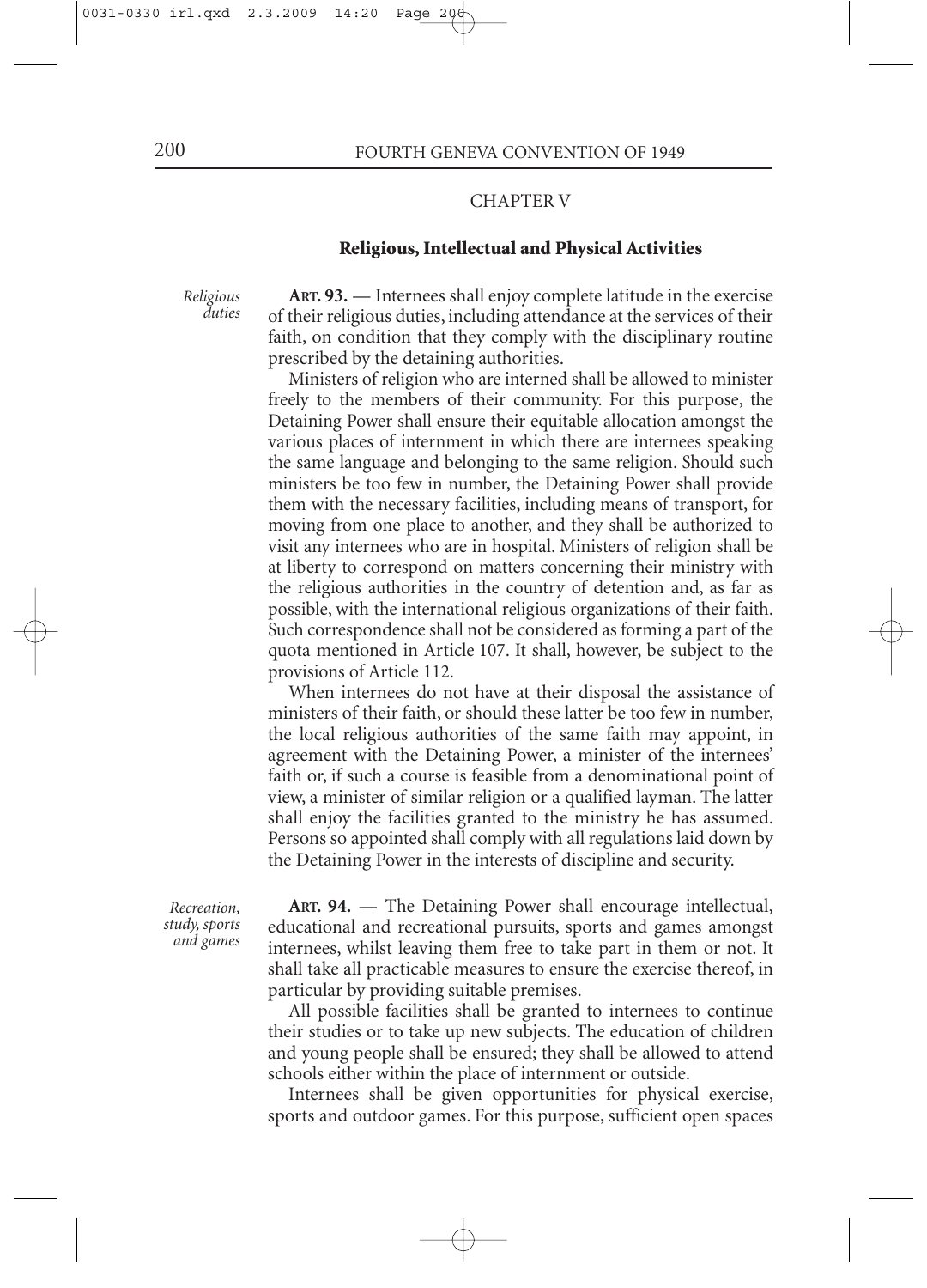shall be set aside in all places of internment. Special playgrounds shall be reserved for children and young people.

**ART. 95.** — The Detaining Power shall not employ internees as workers, unless they so desire. Employment which, if undertaken under compulsion by a protected person not in internment, would involve a breach of Articles 40 or 51 of the present Convention, and employment on work which is of a degrading or humiliating character are in any case prohibited.

After a working period of six weeks, internees shall be free to give up work at any moment, subject to eight days' notice.

These provisions constitute no obstacle to the right of the Detaining Power to employ interned doctors, dentists and other medical personnel in their professional capacity on behalf of their fellow internees, or to employ internees for administrative and maintenance work in places of internment and to detail such persons for work in the kitchens or for other domestic tasks, or to require such persons to undertake duties connected with the protection of internees against aerial bombardment or other war risks. No internee may, however, be required to perform tasks for which he is, in the opinion of a medical officer, physically unsuited.

The Detaining Power shall take entire responsibility for all working conditions, for medical attention, for the payment of wages, and for ensuring that all employed internees receive compensation for occupational accidents and diseases. The standards prescribed for the said working conditions and for compensation shall be in accordance with the national laws and regulations, and with the existing practice; they shall in no case be inferior to those obtaining for work of the same nature in the same district. Wages for work done shall be determined on an equitable basis by special agreements between the internees, the Detaining Power, and, if the case arises, employers other than the Detaining Power, due regard being paid to the obligation of the Detaining Power to provide for free maintenance of internees and for the medical attention which their state of health may require. Internees permanently detailed for categories of work mentioned in the third paragraph of this Article shall be paid fair wages by the Detaining Power. The working conditions and the scale of compensation for occupational accidents and diseases to internees, thus detailed, shall not be inferior to those applicable to work of the same nature in the same district.

**ART. 96.** — All labour detachments shall remain part of and dependent upon a place of internment. The competent authorities *Labour detachments*

*Working conditions*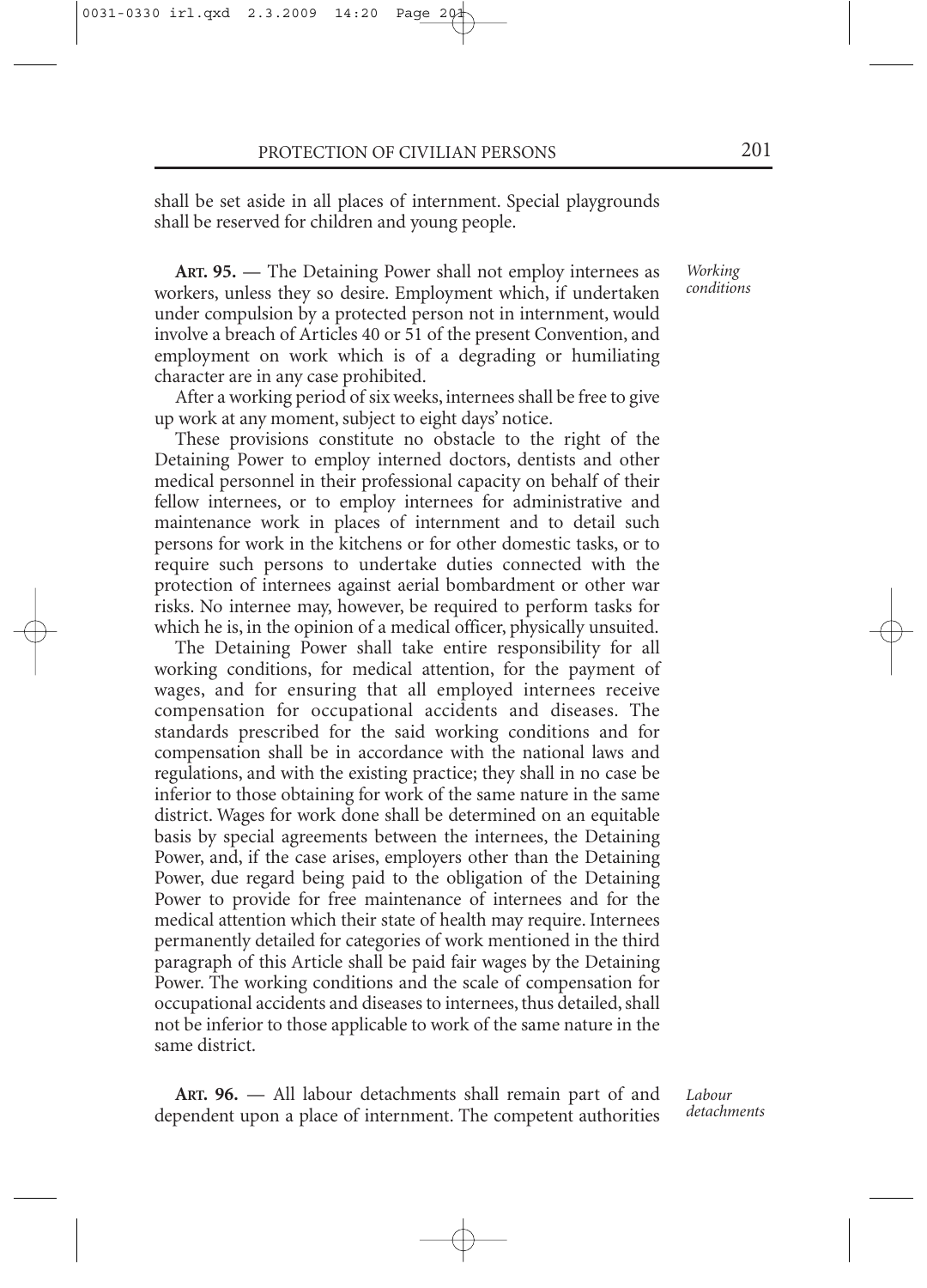of the Detaining Power and the commandant of a place of internment shall be responsible for the observance in a labour detachment of the provisions of the present Convention. The commandant shall keep an up-to-date list of the labour detachments subordinate to him and shall communicate it to the delegates of the Protecting Power, of the International Committee of the Red Cross and of other humanitarian organizations who may visit the places of internment.

### CHAPTER VI

#### **Personal Property and Financial Resources**

*Valuables and personal effects*

**ART. 97.** — Internees shall be permitted to retain articles of personal use. Monies, cheques, bonds, etc., and valuables in their possession may not be taken from them except in accordance with established procedure. Detailed receipts shall be given therefor.

The amounts shall be paid into the account of every internee as provided for in Article 98. Such amounts may not be converted into any other currency unless legislation in force in the territory in which the owner is interned so requires or the internee gives his consent.

Articles which have above all a personal or sentimental value may not be taken away.

A woman internee shall not be searched except by a woman.

On release or repatriation, internees shall be given all articles, monies or other valuables taken from them during internment and shall receive in currency the balance of any credit to their accounts kept in accordance with Article 98, with the exception of any articles or amounts withheld by the Detaining Power by virtue of its legislation in force. If the property of an internee is so withheld, the owner shall receive a detailed receipt.

Family or identity documents in the possession of internees may not be taken away without a receipt being given. At no time shall internees be left without identity documents. If they have none, they shall be issued with special documents drawn up by the detaining authorities, which will serve as their identity papers until the end of their internment.

Internees may keep on their persons a certain amount of money, in cash or in the shape of purchase coupons, to enable them to make purchases.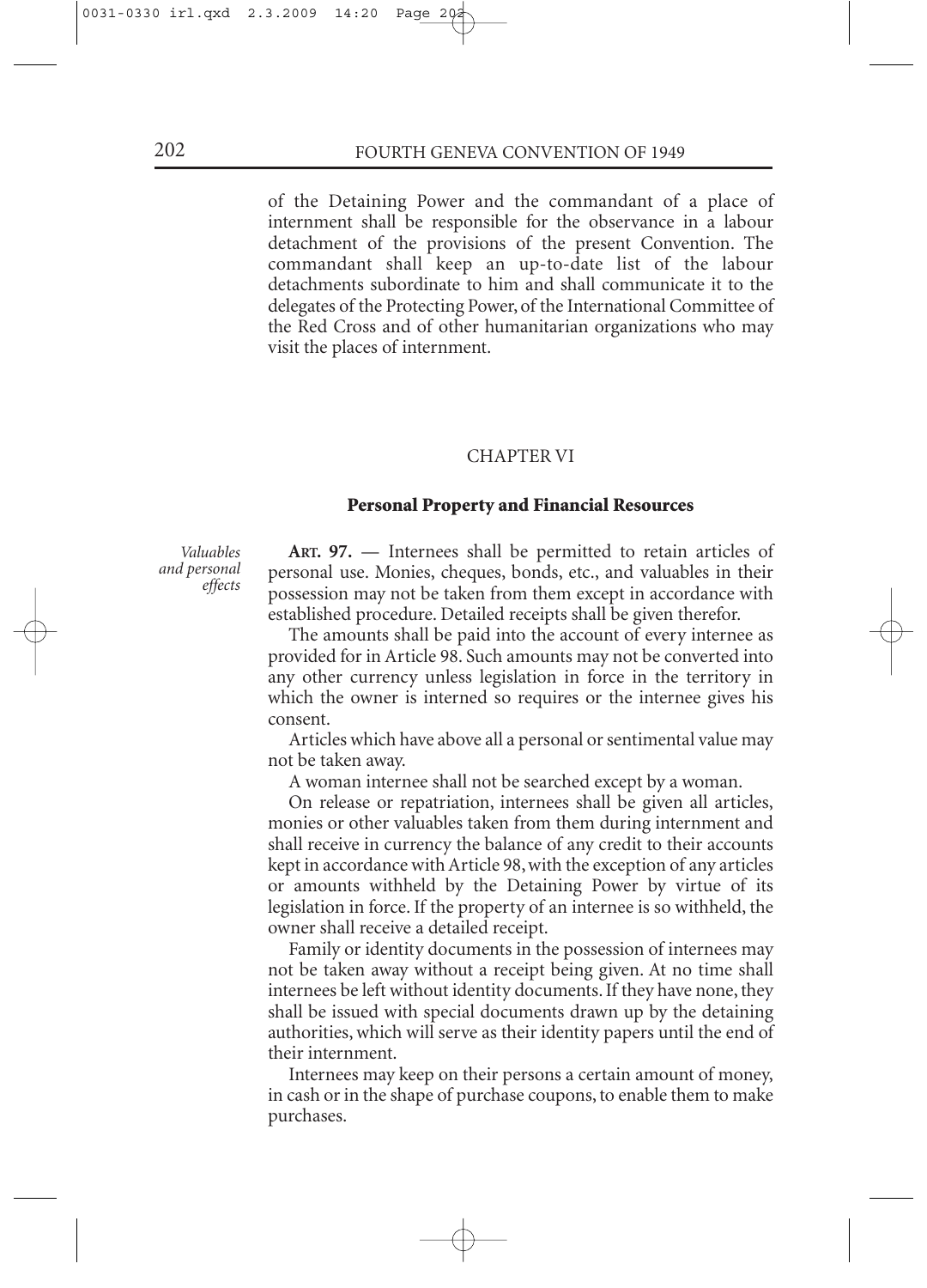**ART. 98.** — All internees shall receive regular allowances, sufficient to enable them to purchase goods and articles, such as tobacco, toilet requisites, etc. Such allowances may take the form of credits or purchase coupons.

Furthermore, internees may receive allowances from the Power to which they owe allegiance, the Protecting Powers, the organizations which may assist them, or their families, as well as the income on their property in accordance with the law of the Detaining Power. The amount of allowances granted by the Power to which they owe allegiance shall be the same for each category of internees (infirm, sick, pregnant women, etc.), but may not be allocated by that Power or distributed by the Detaining Power on the basis of discriminations between internees which are prohibited by Article 27 of the present Convention.

The Detaining Power shall open a regular account for every internee, to which shall be credited the allowances named in the present Article, the wages earned and the remittances received, together with such sums taken from him as may be available under the legislation in force in the territory in which he is interned. Internees shall be granted all facilities consistent with the legislation in force in such territory to make remittances to their families and to other dependants. They may draw from their accounts the amounts necessary for their personal expenses, within the limits fixed by the Detaining Power. They shall at all times be afforded reasonable facilities for consulting and obtaining copies of their accounts. A statement of accounts shall be furnished to the Protecting Power on request, and shall accompany the internee in case of transfer.

#### CHAPTER VII

#### **Administration and Discipline**

**ART. 99.** — Every place of internment shall be put under the authority of a responsible officer, chosen from the regular military forces or the regular civil administration of the Detaining Power. The officer in charge of the place of internment must have in his possession a copy of the present Convention in the official language, or one of the official languages, of his country and shall be responsible for its application. The staff in control of internees shall be instructed in the provisions of the present Convention and of the administrative measures adopted to ensure its application.

*Camp administration. Posting of the Convention and of orders*

*Financial resources and individual accounts*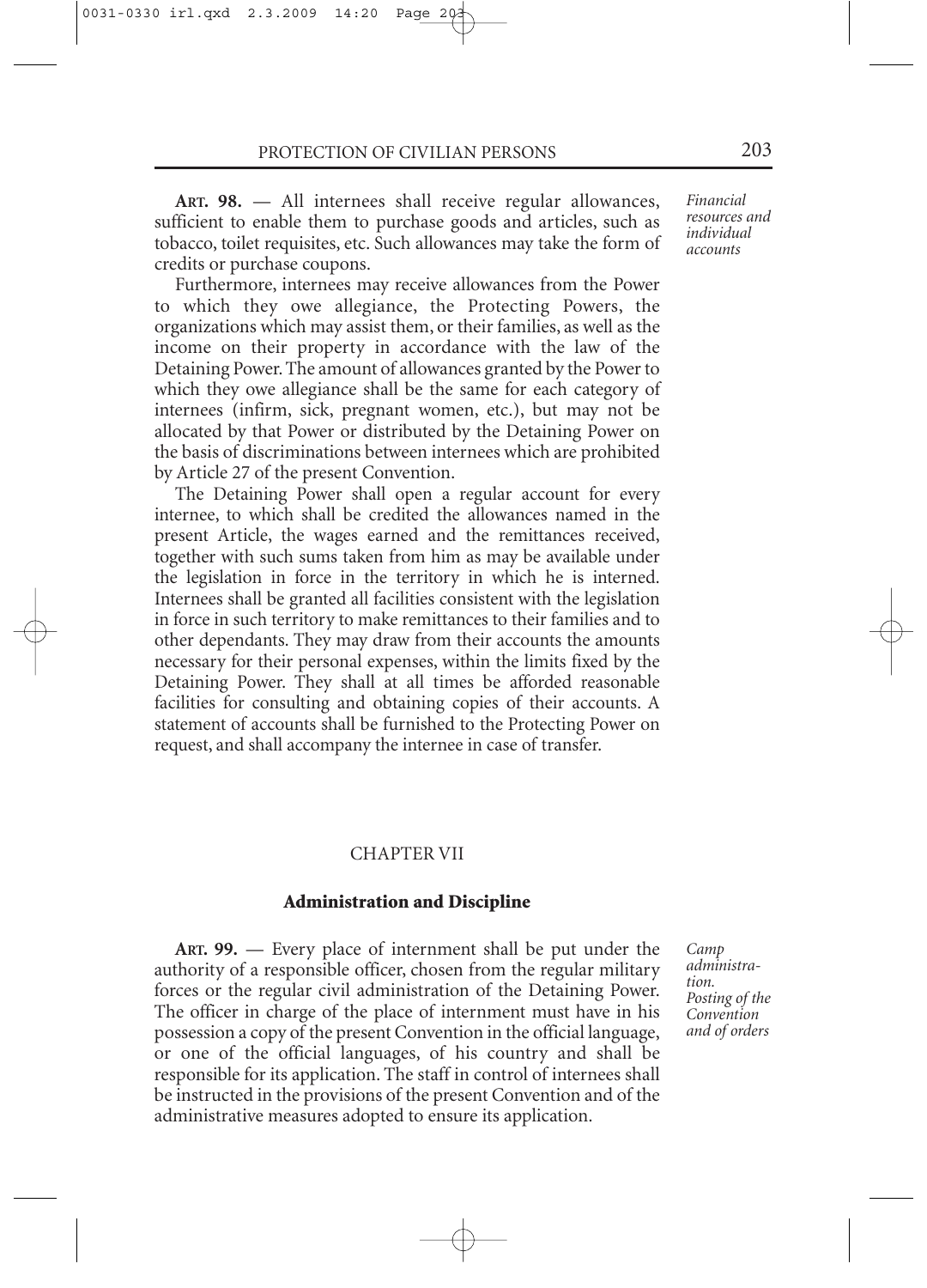The text of the present Convention and the texts of special agreements concluded under the said Convention shall be posted inside the place of internment, in a language which the internees understand, or shall be in the possession of the Internee Committee.

Regulations, orders, notices and publications of every kind shall be communicated to the internees and posted inside the places of internment, in a language which they understand.

Every order and command addressed to internees individually must likewise be given in a language which they understand.

**ART. 100.** — The disciplinary regime in places of internment shall be consistent with humanitarian principles, and shall in no circumstances include regulations imposing on internees any physical exertion dangerous to their health or involving physical or moral victimization. Identification by tattooing or imprinting signs or markings on the body, is prohibited.

In particular, prolonged standing and roll-calls, punishment drill, military drill and manœuvres, or the reduction of food rations, are prohibited.

**ART. 101.** — Internees shall have the right to present to the authorities in whose power they are, any petition with regard to the conditions of internment to which they are subjected.

They shall also have the right to apply without restriction through the Internee Committee or, if they consider it necessary, direct to the representatives of the Protecting Power, in order to indicate to them any points on which they may have complaints to make with regard to the conditions of internment.

Such petitions and complaints shall be transmitted forthwith and without alteration, and even if the latter are recognized to be unfounded, they may not occasion any punishment.

Periodic reports on the situation in places of internment and as to the needs of the internees may be sent by the Internee Committees to the representatives of the Protecting Powers.

*Internee Committees*

*I. Election of members*

**ART. 102.** — In every place of internment, the internees shall freely elect by secret ballot every six months, the members of a Committee empowered to represent them before the Detaining and the Protecting Powers, the International Committee of the Red Cross and any other organization which may assist them. The members of the Committee shall be eligible for re-election.

Internees so elected shall enter upon their duties after their election has been approved by the detaining authorities. The reasons for any refusals or dismissals shall be communicated to the Protecting Powers concerned.

*Complaints and petitions*

*General discipline*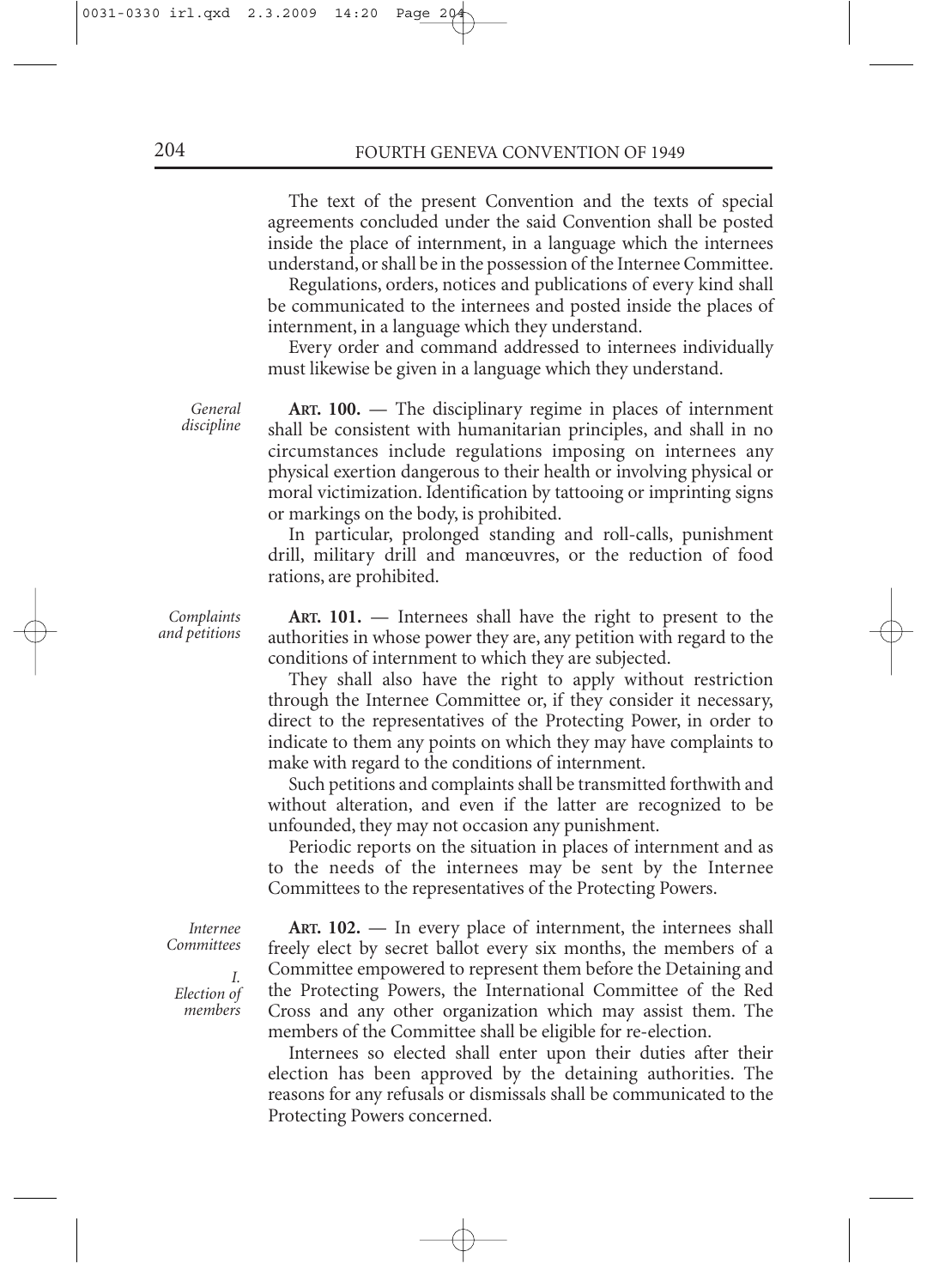**ART. 103.** — The Internee Committees shall further the physical, spiritual and intellectual well-being of the internees.

In case the internees decide, in particular, to organize a system of mutual assistance amongst themselves, this organization would be within the competence of the Committees in addition to the special duties entrusted to them under other provisions of the present Convention.

**ART. 104.** — Members of Internee Committees shall not be required to perform any other work, if the accomplishment of their duties is rendered more difficult thereby.

Members of Internee Committees may appoint from amongst the internees such assistants as they may require. All material facilities shall be granted to them, particularly a certain freedom of movement necessary for the accomplishment of their duties (visits to labour detachments, receipt of supplies, etc.).

All facilities shall likewise be accorded to members of Internee Committees for communication by post and telegraph with the detaining authorities, the Protecting Powers, the International Committee of the Red Cross and their delegates, and with the organizations which give assistance to internees, Committee members in labour detachments shall enjoy similar facilities for communication with their Internee Committee in the principal place of internment. Such communications shall not be limited, nor considered as forming a part of the quota mentioned in Article 107.

Members of Internee Committees who are transferred shall be allowed a reasonable time to acquaint their successors with current affairs.

### CHAPTER VIII

#### **Relations with the Exterior**

**ART. 105.** — Immediately upon interning protected persons, the Detaining Powers shall inform them, the Power to which they owe allegiance and their Protecting Power of the measures taken for executing the provisions of the present Chapter. The Detaining Powers shall likewise inform the Parties concerned of any subsequent modifications of such measures.

*Notification of measures taken*

*II. Duties*

*III. Prerogatives*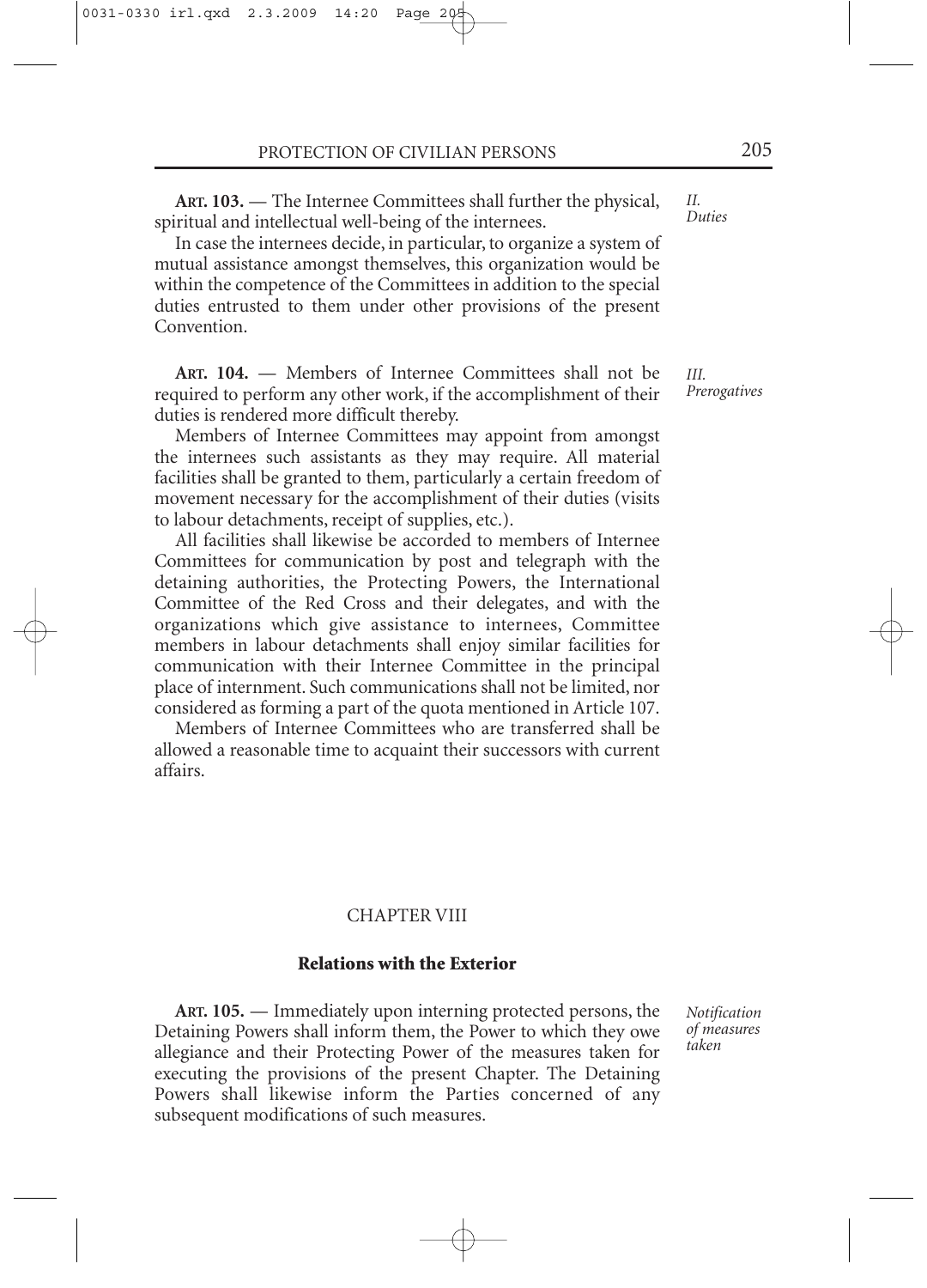**ART. 106.** — As soon as he is interned, or at the latest not more than one week after his arrival in a place of internment, and likewise in cases of sickness or transfer to another place of internment or to a hospital, every internee shall be enabled to send direct to his family, on the one hand, and to the Central Agency provided for by Article 140, on the other, an internment card similar, if possible, to the model annexed to the present Convention, informing his relatives of his detention, address and state of health. The said cards shall be forwarded as rapidly as possible and may not be delayed in any way. *Internment card*

**ART. 107.** — Internees shall be allowed to send and receive letters and cards. If the Detaining Power deems it necessary to limit the number of letters and cards sent by each internee, the said number shall not be less than two letters and four cards monthly; these shall be drawn up so as to conform as closely as possible to the models annexed to the present Convention. If limitations must be placed on the correspondence addressed to internees, they may be ordered only by the Power to which such internees owe allegiance, possibly at the request of the Detaining Power. Such letters and cards must be conveyed with reasonable despatch; they may not be delayed or retained for disciplinary reasons. *Correspondence*

> Internees who have been a long time without news, or who find it impossible to receive news from their relatives, or to give them news by the ordinary postal route, as well as those who are at a considerable distance from their homes, shall be allowed to send telegrams, the charges being paid by them in the currency at their disposal. They shall likewise benefit by this provision in cases which are recognized to be urgent.

> As a rule, internees' mail shall be written in their own language. The Parties to the conflict may authorize correspondence in other languages.

*Relief shipments*

*I. General principles*

**ART. 108.** — Internees shall be allowed to receive, by post or by any other means, individual parcels or collective shipments containing in particular foodstuffs, clothing, medical supplies, as well as books and objects of a devotional, educational or recreational character which may meet their needs. Such shipments shall in no way free the Detaining Power from the obligations imposed upon it by virtue of the present Convention.

Should military necessity require the quantity of such shipments to be limited, due notice thereof shall be given to the Protecting Power and to the International Committee of the Red Cross, or to any other organization giving assistance to the internees and responsible for the forwarding of such shipments.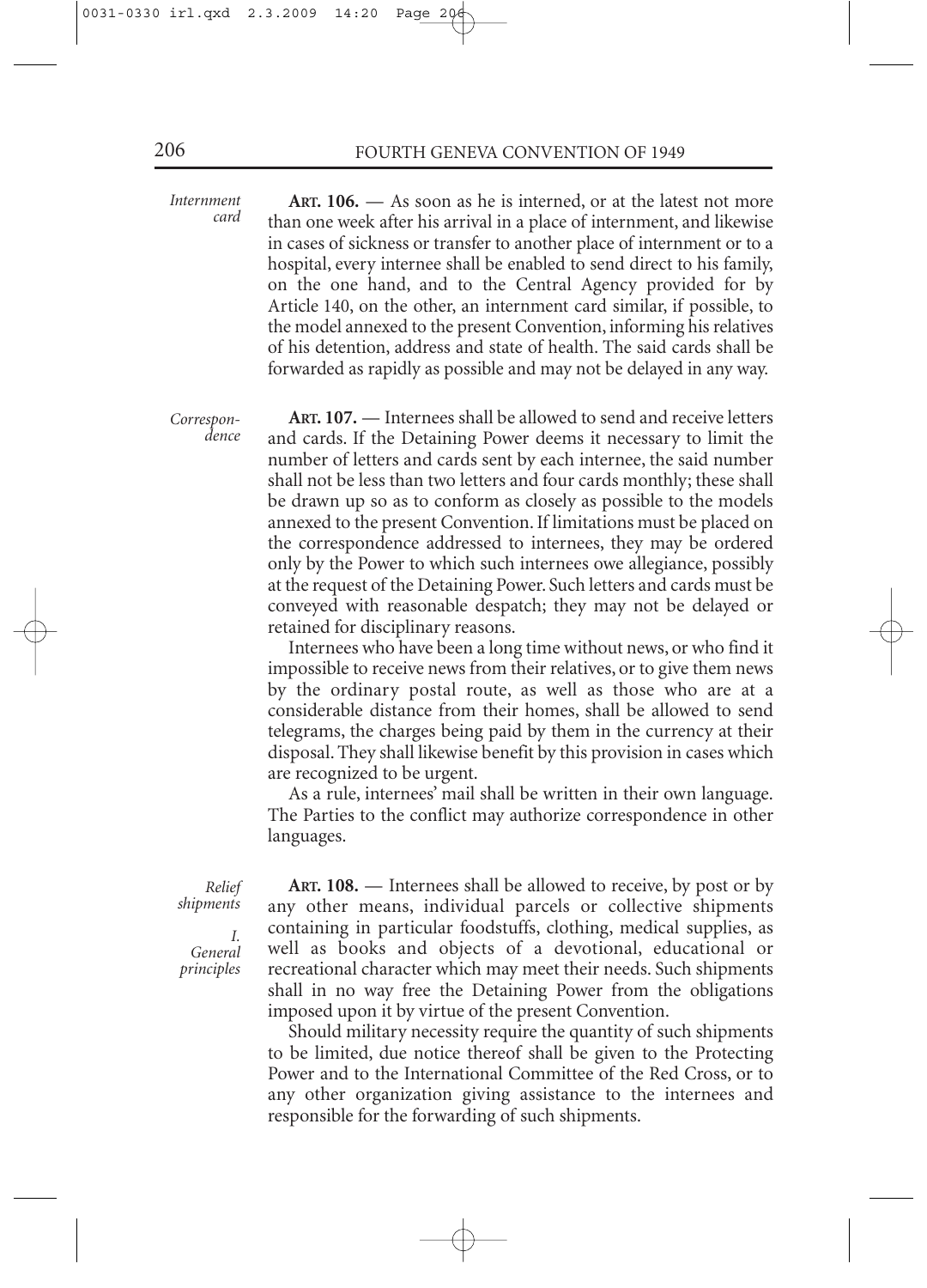The conditions for the sending of individual parcels and collective shipments shall, if necessary, be the subject of special agreements between the Powers concerned, which may in no case delay the receipt by the internees of relief supplies. Parcels of clothing and foodstuffs may not include books. Medical relief supplies shall, as a rule, be sent in collective parcels.

**ART. 109.** — In the absence of special agreements between Parties to the conflict regarding the conditions for the receipt and distribution of collective relief shipments, the regulations concerning collective relief which are annexed to the present Convention shall be applied.

The special agreements provided for above shall in no case restrict the right of Internee Committees to take possession of collective relief shipments intended for internees, to undertake their distribution and to dispose of them in the interests of the recipients.

Nor shall such agreements restrict the right of representatives of the Protecting Powers, the International Committee of the Red Cross, or any other organization giving assistance to internees and responsible for the forwarding of collective shipments, to supervise their distribution to the recipients.

**ART. 110.** — All relief shipments for internees shall be exempt from import, customs and other dues.

All matter sent by mail, including relief parcels sent by parcel post and remittances of money, addressed from other countries to internees or despatched by them through the post office, either direct or through the Information Bureaux provided for in Article 136 and the Central Information Agency provided for in Article 140, shall be exempt from all postal dues both in the countries of origin and destination and in intermediate countries. To this end, in particular, the exemption provided by the Universal Postal Convention of 1947 and by the agreements of the Universal Postal Union in favour of civilians of enemy nationality detained in camps or civilian prisons, shall be extended to the other interned persons protected by the present Convention. The countries not signatory to the above-mentioned agreements shall be bound to grant freedom from charges in the same circumstances.

The cost of transporting relief shipments which are intended for internees and which, by reason of their weight or any other cause, cannot be sent through the post office, shall be borne by the Detaining Power in all the territories under its control. Other Powers which are Parties to the present Convention shall bear the cost of transport in their respective territories.

*II. Collective relief*

*III. Exemption from postal and transport charges*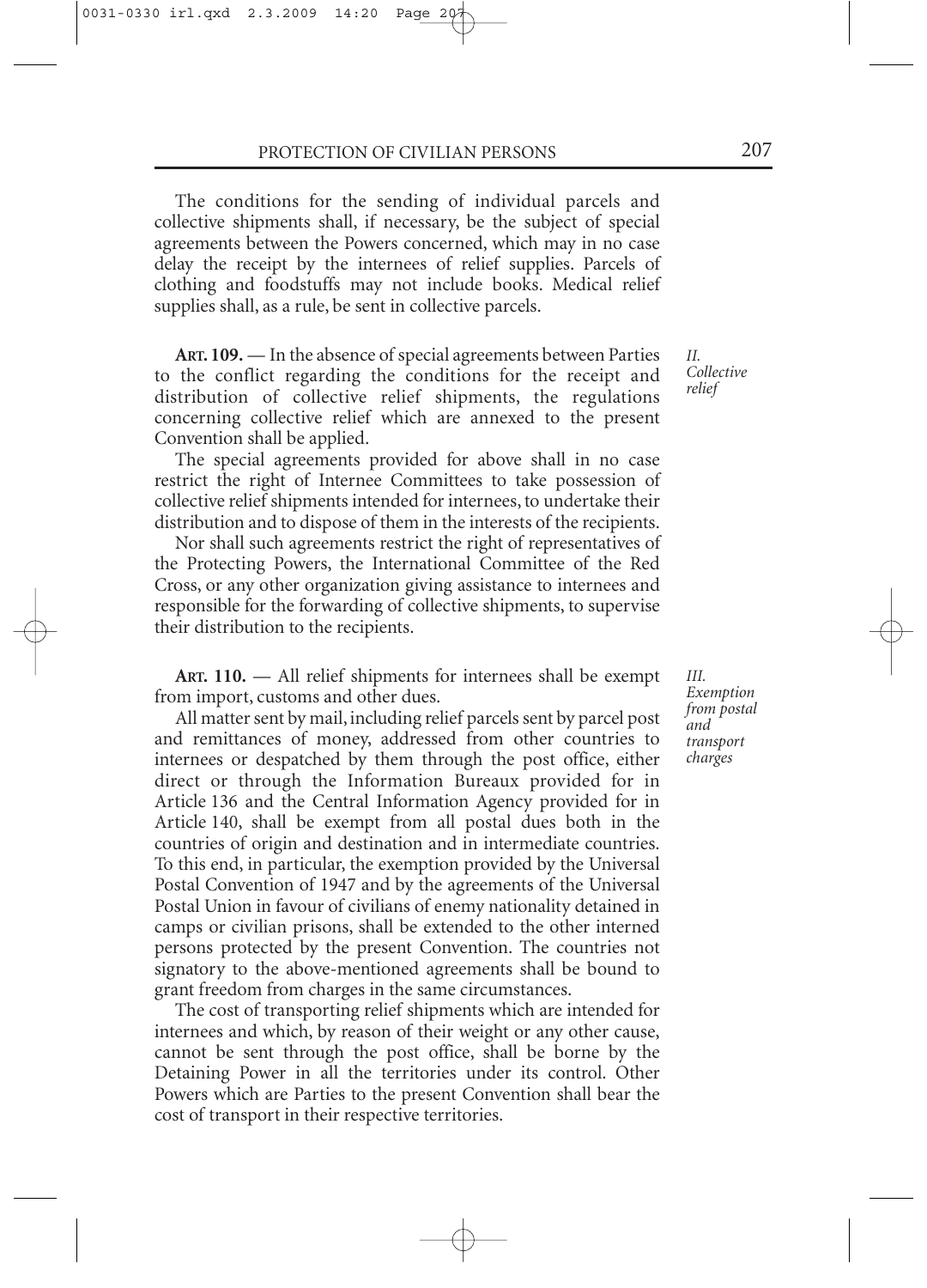Costs connected with the transport of such shipments, which are not covered by the above paragraphs, shall be charged to the senders.

The High Contracting Parties shall endeavour to reduce, so far as possible, the charges for telegrams sent by internees, or addressed to them.

*Special means of transport*

**ART. 111.** — Should military operations prevent the Powers concerned from fulfilling their obligation to ensure the conveyance of the mail and relief shipments provided for in Articles 106,107, 108 and 113, the Protecting Powers concerned, the International Committee of the Red Cross or any other organization duly approved by the Parties to the conflict may undertake the conveyance of such shipments by suitable means (rail, motor vehicles, vessels or aircraft, etc.). For this purpose, the High Contracting Parties shall endeavour to supply them with such transport, and to allow its circulation, especially by granting the necessary safe-conducts.

Such transport may also be used to convey:

- *a)* correspondence, lists and reports exchanged between the Central Information Agency referred to in Article 140 and the National Bureaux referred to in Article 136;
- *b)* correspondence and reports relating to internees which the Protecting Powers, the International Committee of the Red Cross or any other organization assisting the internees exchange either with their own delegates or with the Parties to the conflict.

These provisions in no way detract from the right of any Party to the conflict to arrange other means of transport if it should so prefer, nor preclude the granting of safe-conducts, under mutually agreed conditions, to such means of transport.

The costs occasioned by the use of such means of transport shall be borne, in proportion to the importance of the shipments, by the Parties to the conflict whose nationals are benefited thereby.

*Censorship and examination*

**ART. 112.** — The censoring of correspondence addressed to internees or despatched by them shall be done as quickly as possible.

The examination of consignments intended for internees shall not be carried out under conditions that will expose the goods contained in them to deterioration. It shall be done in the presence of the addressee, or of a fellow-internee duly delegated by him. The delivery to internees of individual or collective consignments shall not be delayed under the pretext of difficulties of censorship.

Any prohibition of correspondence ordered by the Parties to the conflict either for military or political reasons, shall be only temporary and its duration shall be as short as possible.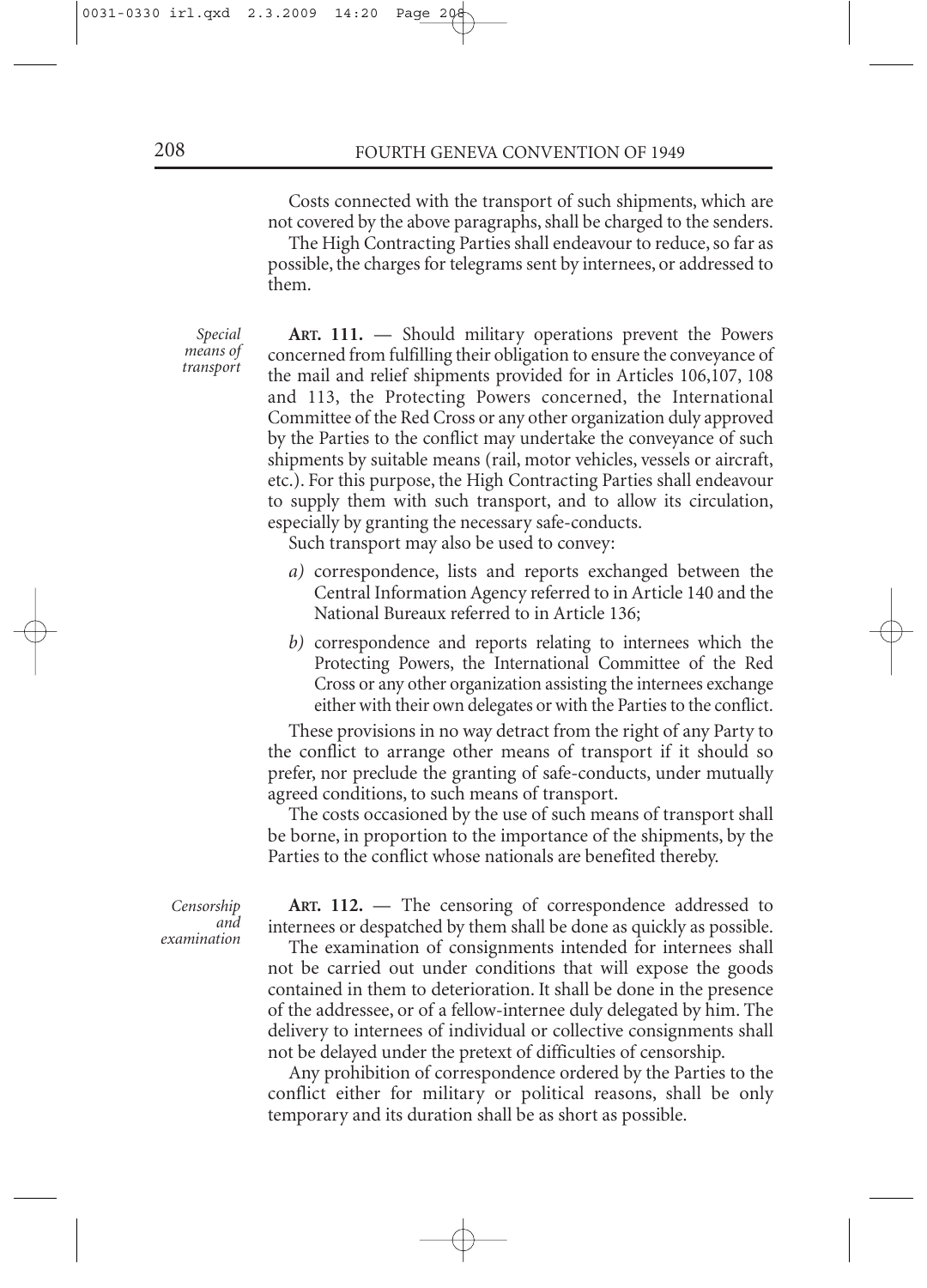**ART. 113.** — The Detaining Powers shall provide all reasonable facilities for the transmission, through the Protecting Power or the Central Agency provided for in Article 140, or as otherwise required, of wills, powers of attorney, letters of authority, or any other documents intended for internees or despatched by them.

In all cases the Detaining Powers shall facilitate the execution and authentication in due legal form of such documents on behalf of internees, in particular by allowing them to consult a lawyer.

**ART. 114.** — The Detaining Power shall afford internees all facilities to enable them to manage their property, provided this is not incompatible with the conditions of internment and the law which is applicable. For this purpose, the said Power may give them permission to leave the place of internment in urgent cases and if circumstances allow.

**ART. 115.** — In all cases where an internee is a party to proceedings in any court, the Detaining Power shall, if he so requests, cause the court to be informed of his detention and shall, within legal limits, ensure that all necessary steps are taken to prevent him from being in any way prejudiced, by reason of his internment, as regards the preparation and conduct of his case or as regards the execution of any judgment of the court.

**ART. 116.** — Every internee shall be allowed to receive visitors, especially near relatives, at regular intervals and as frequently as possible.

As far as is possible, internees shall be permitted to visit their homes in urgent cases, particularly in cases of death or serious illness of relatives.

### CHAPTER IX

#### **Penal and Disciplinary Sanctions**

**ART. 117.** — Subject to the provisions of the present Chapter, the laws in force in the territory in which they are detained will continue to apply to internees who commit offences during internment.

If general laws, regulations or orders declare acts committed by internees to be punishable, whereas the same acts are not

*Execution and transmission of legal documents*

*Management of property*

*Facilities for preparation and conduct of cases*

*Visits*

*General provisions. Applicable legislation*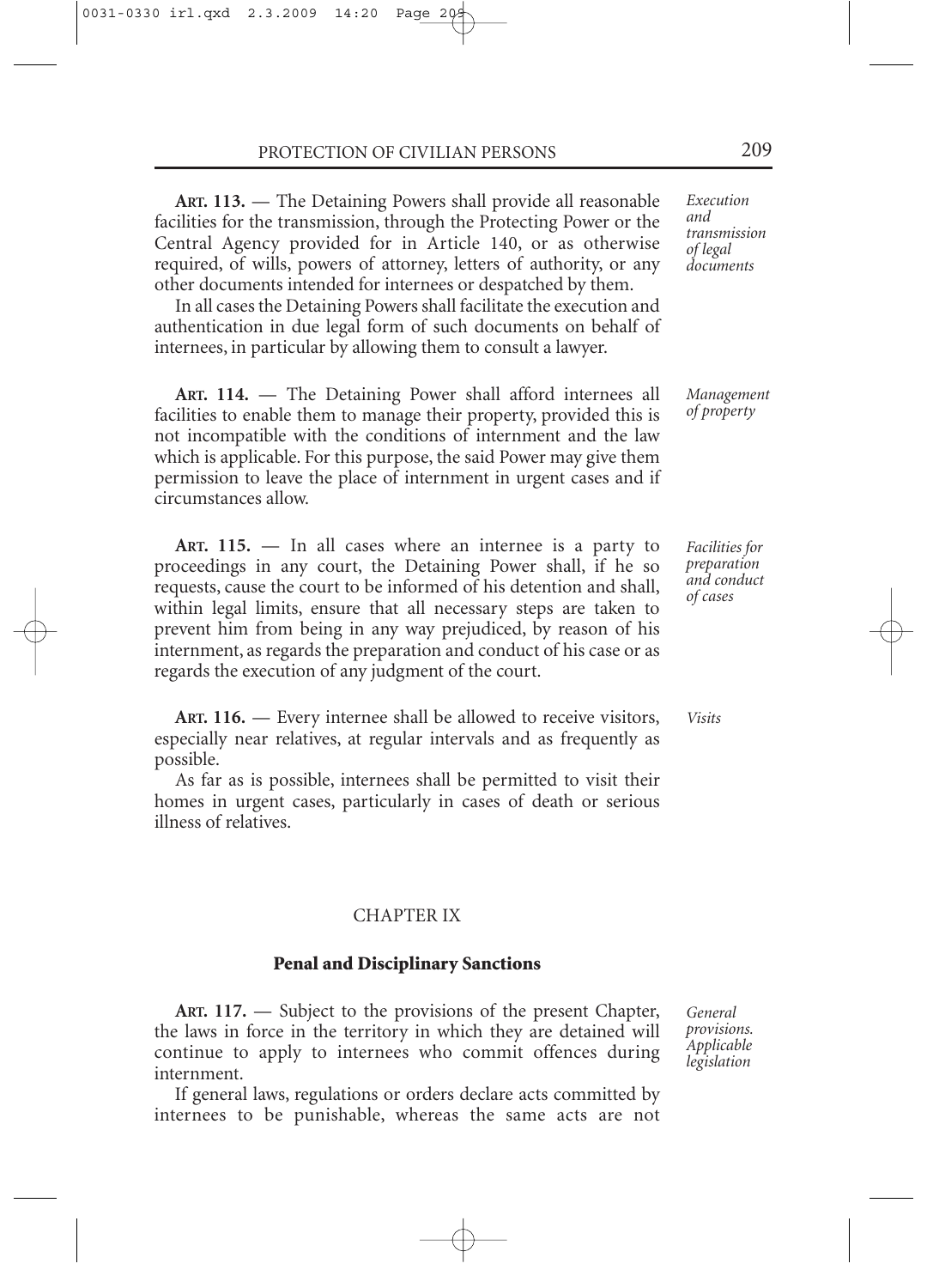punishable when committed by persons who are not internees, such acts shall entail disciplinary punishments only.

No internee may be punished more than once for the same act, or on the same count.

*Penalties*

**ART. 118.** — The courts or authorities shall in passing sentence take as far as possible into account the fact that the defendant is not a national of the Detaining Power. They shall be free to reduce the penalty prescribed for the offence with which the internee is charged and shall not be obliged, to this end, to apply the minimum sentence prescribed.

Imprisonment in premises without daylight, and, in general, all forms of cruelty without exception are forbidden.

Internees who have served disciplinary or judicial sentences shall not be treated differently from other internees.

The duration of preventive detention undergone by an internee shall be deducted from any disciplinary or judicial penalty involving confinement to which he may be sentenced.

Internee Committees shall be informed of all judicial proceedings instituted against internees whom they represent, and of their result.

**ART. 119.** — The disciplinary punishments applicable to internees shall be the following: 1) A fine which shall not exceed 50 per cent of the wages which the internee would otherwise receive under the provisions of Article 95 during a period of not more than thirty days. 2) Discontinuance of privileges granted over and above the treatment provided for by the present Convention. 3) Fatigue duties, not exceeding two hours daily, in connection with the maintenance of the place of internment. *Disciplinary punishments*

4) Confinement.

In no case shall disciplinary penalties be inhuman, brutal or dangerous for the health of internees. Account shall be taken of the internee's age, sex and state of health.

The duration of any single punishment shall in no case exceed a maximum of thirty consecutive days, even if the internee is answerable for several breaches of discipline when his case is dealt with, whether such breaches are connected or not.

**ART. 120.** — Internees who are recaptured after having escaped or when attempting to escape, shall be liable only to disciplinary punishment in respect of this act, even if it is a repeated offence. *Escapes*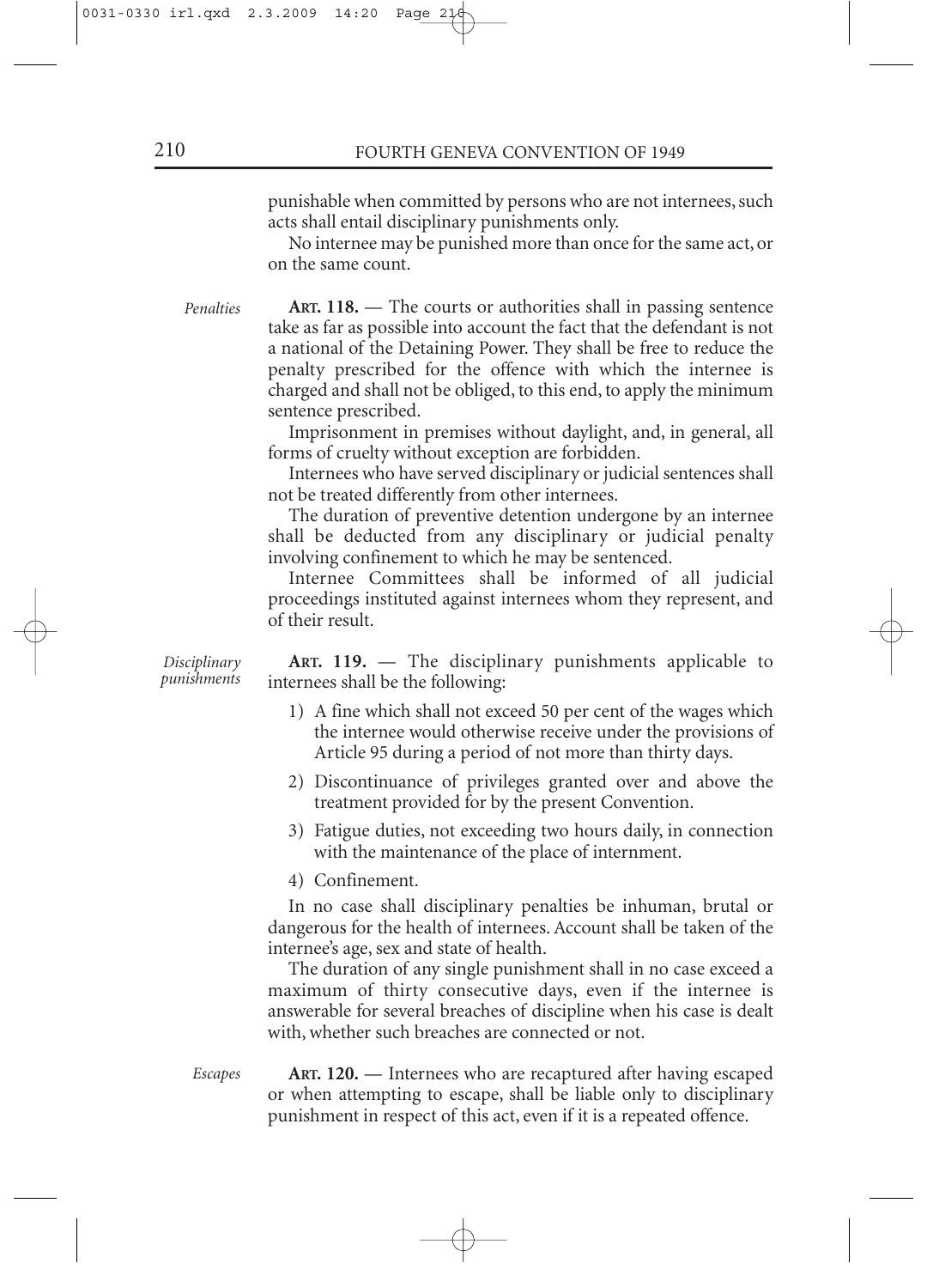Article 118, paragraph 3, notwithstanding, internees punished as a result of escape or attempt to escape, may be subjected to special surveillance, on condition that such surveillance does not affect the state of their health, that it is exercised in a place of internment and that it does not entail the abolition of any of the safeguards granted by the present Convention.

Internees who aid and abet an escape, or attempt to escape, shall be liable on this count to disciplinary punishment only.

**ART. 121.** — Escape, or attempt to escape, even if it is a repeated offence, shall not be deemed an aggravating circumstance in cases where an internee is prosecuted for offences committed during his escape.

The Parties to the conflict shall ensure that the competent authorities exercise leniency in deciding whether punishment inflicted for an offence shall be of a disciplinary or judicial nature, especially in respect of acts committed in connection with an escape, whether successful or not.

**ART. 122.** — Acts which constitute offences against discipline shall be investigated immediately. This rule shall be applied, in particular, in cases of escape or attempt to escape. Recaptured internees shall be handed over to the competent authorities as soon as possible.

In case of offences against discipline, confinement awaiting trial shall be reduced to an absolute minimum for all internees, and shall not exceed fourteen days. Its duration shall in any case be deducted from any sentence of confinement.

The provisions of Articles 124 and 125 shall apply to internees who are in confinement awaiting trial for offences against discipline.

**ART. 123.** — Without prejudice to the competence of courts and higher authorities, disciplinary punishment may be ordered only by the commandant of the place of internment, or by a responsible officer or official who replaces him, or to whom he has delegated his disciplinary powers.

Before any disciplinary punishment is awarded, the accused internee shall be given precise information regarding the offences of which he is accused, and given an opportunity of explaining his conduct and of defending himself. He shall be permitted, in particular, to call witnesses and to have recourse, if necessary, to the services of a qualified interpreter. The decision shall be announced in the presence of the accused and of a member of the Internee Committee.

*Connected offences*

*Investigations. Confinement awaiting hearing*

*Competent authorities. Procedure*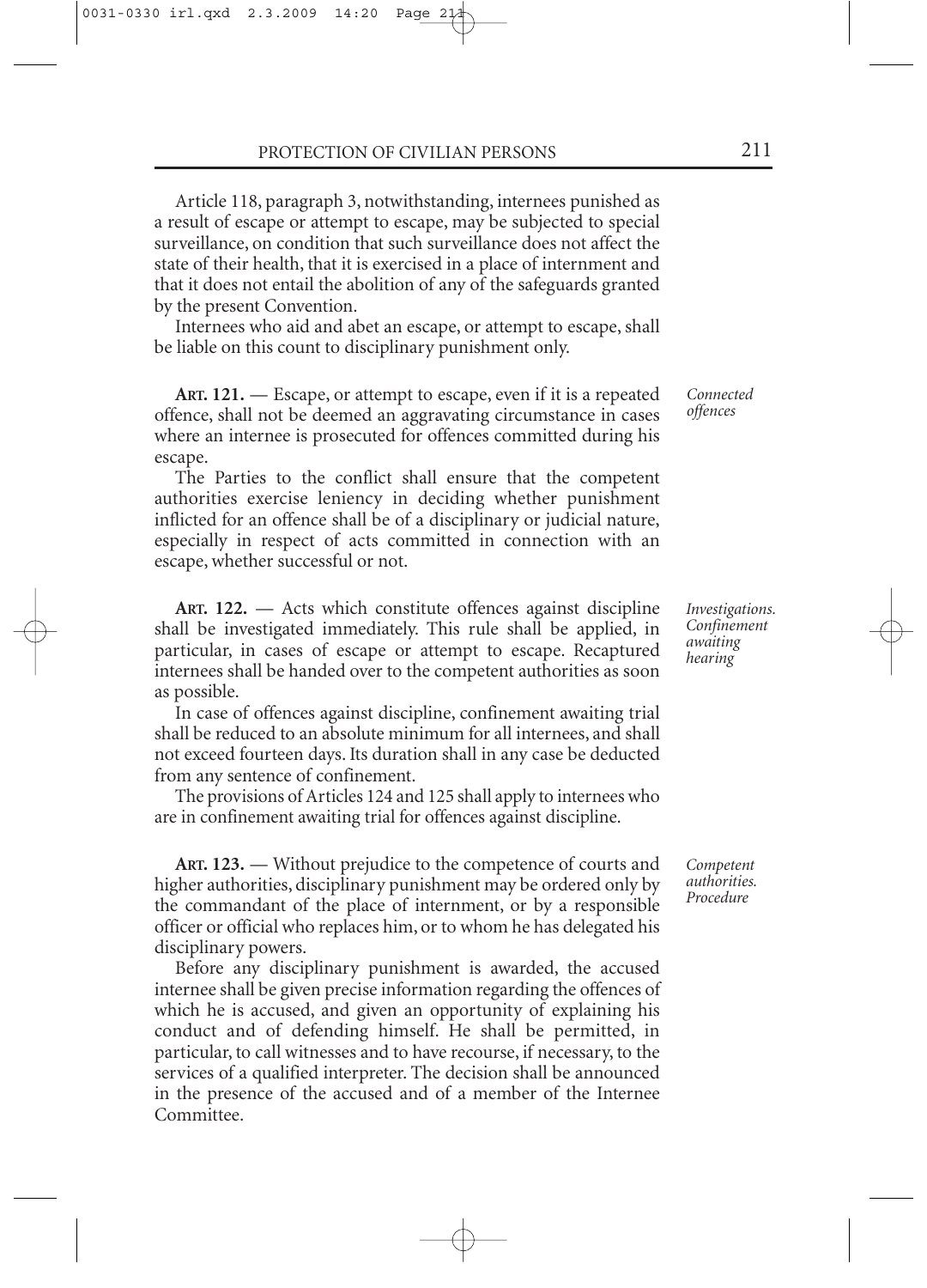The period elapsing between the time of award of a disciplinary punishment and its execution shall not exceed one month.

When an internee is awarded a further disciplinary punishment, a period of at least three days shall elapse between the execution of any two of the punishments, if the duration of one of these is ten days or more.

A record of disciplinary punishments shall be maintained by the commandant of the place of internment and shall be open to inspection by representatives of the Protecting Power.

**ART. 124.** — Internees shall not in any case be transferred to penitentiary establishments (prisons, penitentiaries, convict prisons, etc.) to undergo disciplinary punishment therein.

The premises in which disciplinary punishments are undergone shall conform to sanitary requirements; they shall in particular be provided with adequate bedding. Internees undergoing punishment shall be enabled to keep themselves in a state of cleanliness.

Women internees undergoing disciplinary punishment shall be confined in separate quarters from male internees and shall be under the immediate supervision of women.

A**RT. 125.** — Internees awarded disciplinary punishment shall be allowed to exercise and to stay in the open air at least two hours daily.

They shall be allowed, if they so request, to be present at the daily medical inspections. They shall receive the attention which their state of health requires and, if necessary, shall be removed to the infirmary of the place of internment or to a hospital.

They shall have permission to read and write, likewise to send and receive letters. Parcels and remittances of money, however, may be withheld from them until the completion of their punishment; such consignments shall meanwhile be entrusted to the Internee Committee, who will hand over to the infirmary the perishable goods contained in the parcels.

No internee given a disciplinary punishment may be deprived of the benefit of the provisions of Articles 107 and 143 of the present Convention.

**ART. 126.** — The provisions of Articles 71 to 76 inclusive shall apply, by analogy, to proceedings against internees who are in the national territory of the Detaining Power.

*Premises for disciplinary punishments*

> *Essential safeguards*

*Provisions applicable to judicial proceedings*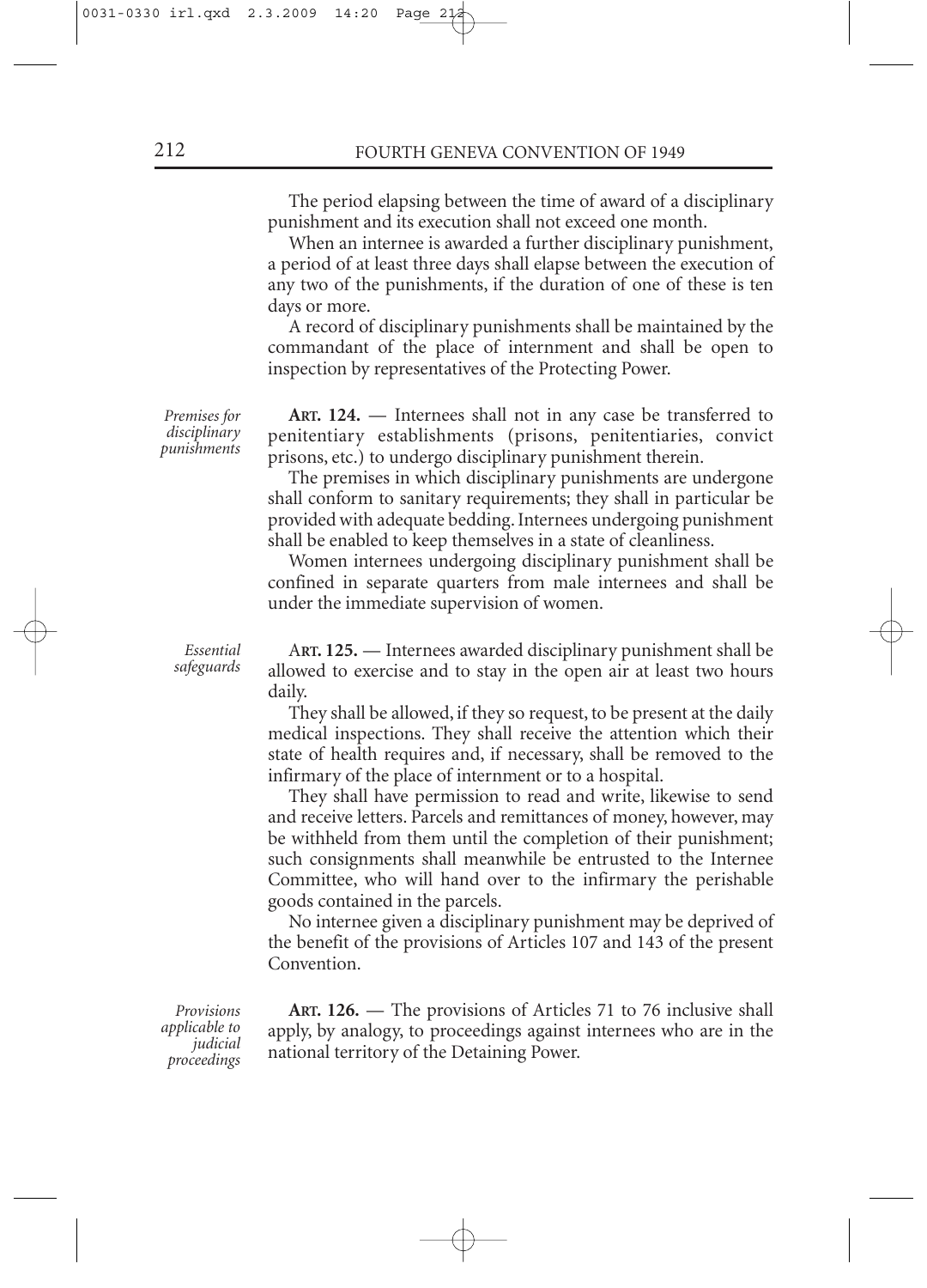## CHAPTER X

### **Transfers of Internees**

**ART. 127.** — The transfer of internees shall always be effected humanely. As a general rule, it shall be carried out by rail or other means of transport, and under conditions at least equal to those obtaining for the forces of the Detaining Power in their changes of station. If, as an exceptional measure, such removals have to be effected on foot, they may not take place unless the internees are in a fit state of health, and may not in any case expose them to excessive fatigue.

The Detaining Power shall supply internees during transfer with drinking water and food sufficient in quantity, quality and variety to maintain them in good health, and also with the necessary clothing, adequate shelter and the necessary medical attention. The Detaining Power shall take all suitable precautions to ensure their safety during transfer, and shall establish before their departure a complete list of all internees transferred.

Sick, wounded or infirm internees and maternity cases shall not be transferred if the journey would be seriously detrimental to them, unless their safety imperatively so demands.

If the combat zone draws close to a place of internment, the internees in the said place shall not be transferred unless their removal can be carried out in adequate conditions of safety, or unless they are exposed to greater risks by remaining on the spot than by being transferred.

When making decisions regarding the transfer of internees, the Detaining Power shall take their interests into account and, in particular, shall not do anything to increase the difficulties of repatriating them or returning them to their own homes.

**ART. 128.** — In the event of transfer, internees shall be officially advised of their departure and of their new postal address. Such notification shall be given in time for them to pack their luggage and inform their next of kin.

They shall be allowed to take with them their personal effects, and the correspondence and parcels which have arrived for them. The weight of such baggage may be limited if the conditions of transfer so require, but in no case to less than twenty-five kilograms per internee.

Mail and parcels addressed to their former place of internment shall be forwarded to them without delay.

The commandant of the place of internment shall take, in agreement with the Internee Committee, any measures needed to *Conditions*

*Method*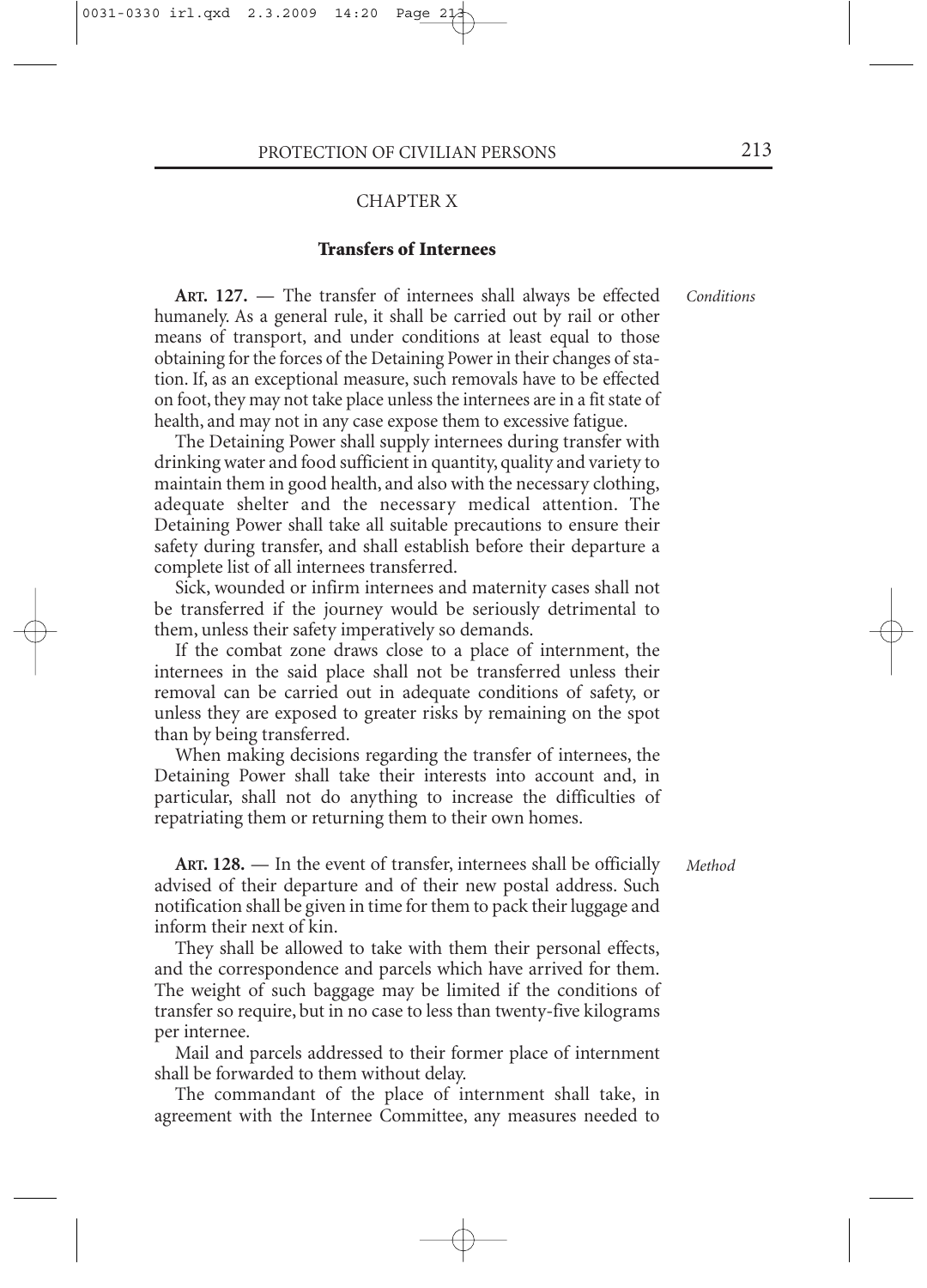ensure the transport of the internees' community property and of the luggage the internees are unable to take with them in consequence of restrictions imposed by virtue of the second paragraph.

### CHAPTER XI

## **Deaths**

*Wills. Death certificates*

**ART. 129.** — The wills of internees shall be received for safekeeping by the responsible authorities; and in the event of the death of an internee his will shall be transmitted without delay to a person whom he has previously designated.

Deaths of internees shall be certified in every case by a doctor, and a death certificate shall be made out, showing the causes of death and the conditions under which it occurred.

An official record of the death, duly registered, shall be drawn up in accordance with the procedure relating thereto in force in the territory where the place of internment is situated, and a duly certified copy of such record shall be transmitted without delay to the Protecting Power as well as to the Central Agency referred to in Article 140.

*Burial. Cremation*

**ART. 130.** — The detaining authorities shall ensure that internees who die while interned are honourably buried, if possible according to the rites of the religion to which they belonged and that their graves are respected, properly maintained, and marked in such a way that they can always be recognized.

Deceased internees shall be buried in individual graves unless unavoidable circumstances require the use of collective graves. Bodies may be cremated only for imperative reasons of hygiene, on account of the religion of the deceased or in accordance with his expressed wish to this effect. In case of cremation, the fact shall be stated and the reasons given in the death certificate of the deceased. The ashes shall be retained for safekeeping by the detaining authorities and shall be transferred as soon as possible to the next of kin on their request.

As soon as circumstances permit, and not later than the close of hostilities, the Detaining Power shall forward lists of graves of deceased internees to the Powers on whom the deceased internees depended, through the Information Bureaux provided for in Article 136. Such lists shall include all particulars necessary for the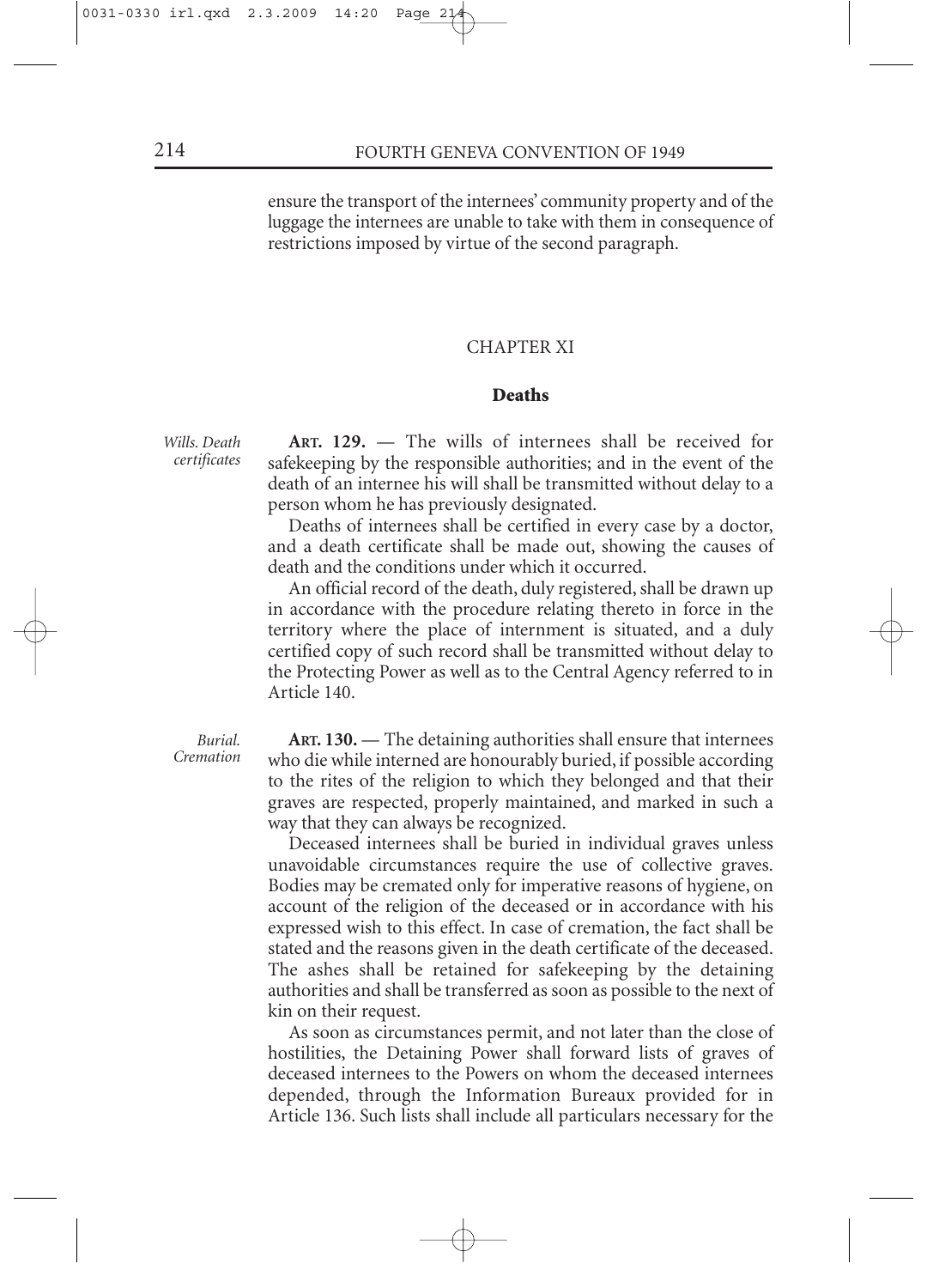identification of the deceased internees, as well as the exact location of their graves.

**ART. 131.** — Every death or serious injury of an internee, caused or suspected to have been caused by a sentry, another internee or any other person, as well as any death the cause of which is unknown, shall be immediately followed by an official enquiry by the Detaining Power.

A communication on this subject shall be sent immediately to the Protecting Power. The evidence of any witnesses shall be taken, and a report including such evidence shall be prepared and forwarded to the said Protecting Power.

If the enquiry indicates the guilt of one or more persons, the Detaining Power shall take all necessary steps to ensure the prosecution of the person or persons responsible.

### CHAPTER XII

#### **Release, Repatriation and Accommodation in Neutral Countries**

**ART. 132.** — Each interned person shall be released by the Detaining Power as soon as the reasons which necessitated his internment no longer exist.

The Parties to the conflict shall, moreover, endeavour during the course of hostilities, to conclude agreements for the release, the repatriation, the return to places of residence or the accommodation in a neutral country of certain classes of internees, in particular children, pregnant women and mothers with infants and young children, wounded and sick, and internees who have been detained for a long time.

**ART. 133.** — Internment shall cease as soon as possible after the close of hostilities.

Internees in the territory of a Party to the conflict, against whom penal proceedings are pending for offences not exclusively subject to disciplinary penalties, may be detained until the close of such proceedings and, if circumstances require, until the completion of the penalty. The same shall apply to internees who have been previously sentenced to a punishment depriving them of liberty.

By agreement between the Detaining Power and the Powers concerned, committees may be set up after the close of hostilities, or of the occupation of territories, to search for dispersed internees.

*During hostilities or occupation*

*After the close of hostilities*

*Internees killed or injured in special circumstances*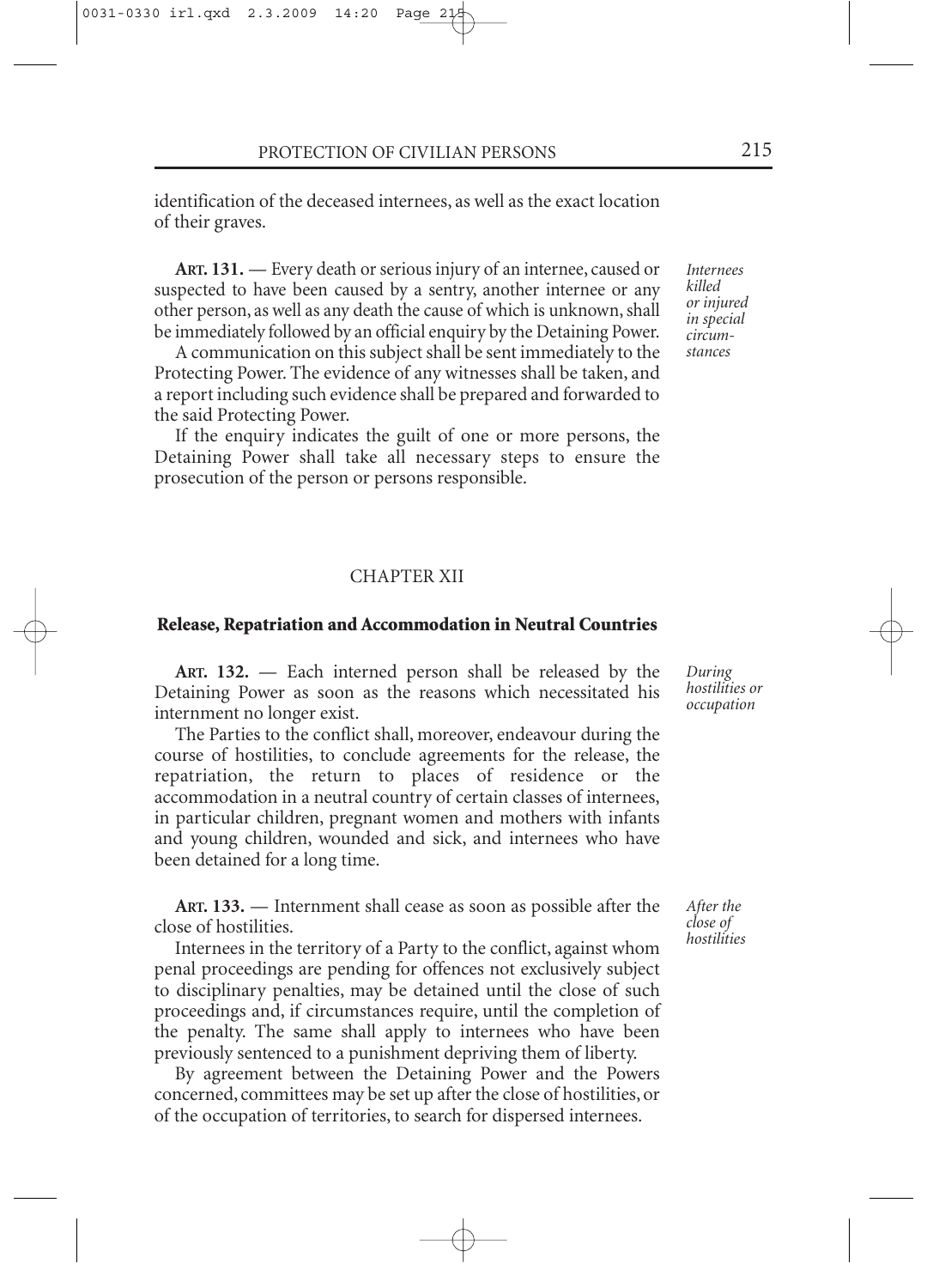*Repatriation and return to last place of residence*

*Costs*

**ART. 134.** — The High Contracting Parties shall endeavour, upon the close of hostilities or occupation, to ensure the return of all internees to their last place of residence, or to facilitate their repatriation.

**ART. 135.** — The Detaining Power shall bear the expense of returning released internees to the places where they were residing when interned, or, if it took them into custody while they were in transit or on the high seas, the cost of completing their journey or of their return to their point of departure.

Where a Detaining Power refuses permission to reside in its territory to a released internee who previously had his permanent domicile therein, such Detaining Power shall pay the cost of the said internee's repatriation. If, however, the internee elects to return to his country on his own responsibility or in obedience to the Government of the Power to which he owes allegiance, the Detaining Power need not pay the expenses of his journey beyond the point of his departure from its territory. The Detaining Power need not pay the costs of repatriation of an internee who was interned at his own request.

If internees are transferred in accordance with Article 45, the transferring and receiving Powers shall agree on the portion of the above costs to be borne by each.

The foregoing shall not prejudice such special agreements as may be concluded between Parties to the conflict concerning the exchange and repatriation of their nationals in enemy hands.

### SECTION V

## INFORMATION BUREAUX AND CENTRAL AGENCY

*National Bureaux*

**ART. 136.** — Upon the outbreak of a conflict and in all cases of occupation, each of the Parties to the conflict shall establish an official Information Bureau responsible for receiving and transmitting information in respect of the protected persons who are in its power.

Each of the Parties to the conflict shall, within the shortest possible period, give its Bureau information of any measure taken by it concerning any protected persons who are kept in custody for more than two weeks, who are subjected to assigned residence or who are interned. It shall, furthermore, require its various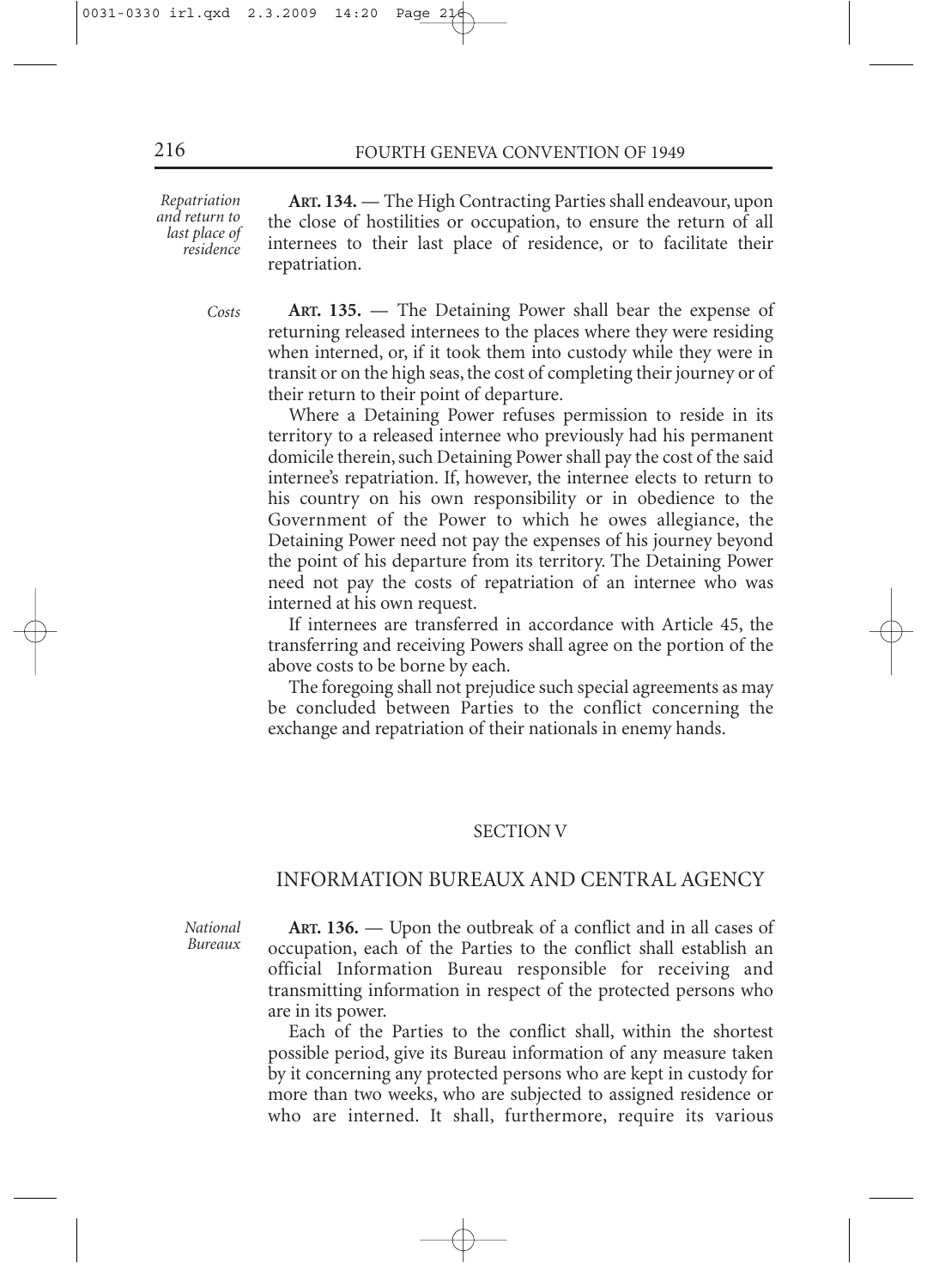departments concerned with such matters to provide the aforesaid Bureau promptly with information concerning all changes pertaining to these protected persons, as, for example, transfers, releases, repatriations, escapes, admittances to hospitals, births and deaths.

**ART. 137.** — Each national Bureau shall immediately forward information concerning protected persons by the most rapid means to the Powers of whom the aforesaid persons are nationals, or to Powers in whose territory they resided, through the intermediary of the Protecting Powers and likewise through the Central Agency provided for in Article 140. The Bureaux shall also reply to all enquiries which may be received regarding protected persons.

Information Bureaux shall transmit information concerning a protected person unless its transmission might be detrimental to the person concerned or to his or her relatives. Even in such a case, the information may not be withheld from the Central Agency which, upon being notified of the circumstances, will take the necessary precautions indicated in Article 140.

All communications in writing made by any Bureau shall be authenticated by a signature or a seal.

**ART. 138.** — The information received by the national Bureau and transmitted by it shall be of such a character as to make it possible to identify the protected person exactly and to advise his next of kin quickly. The information in respect of each person shall include at least his surname, first names, place and date of birth, nationality, last residence and distinguishing characteristics, the first name of the father and the maiden name of the mother, the date, place and nature of the action taken with regard to the individual, the address at which correspondence may be sent to him and the name and address of the person to be informed.

Likewise, information regarding the state of health of internees who are seriously ill or seriously wounded shall be supplied regularly and if possible every week.

**ART. 139.** — Each national Information Bureau shall, furthermore, be responsible for collecting all personal valuables left by protected persons mentioned in Article 136, in particular those who have been repatriated or released, or who have escaped or died; it shall forward the said valuables to those concerned, either direct, or, if necessary, through the Central Agency. Such articles shall be sent by the Bureau in sealed packets which shall be accompanied by statements giving clear and full identity particulars of the person to *Transmission of information*

*Particulars required*

*Forwarding of personal valuables*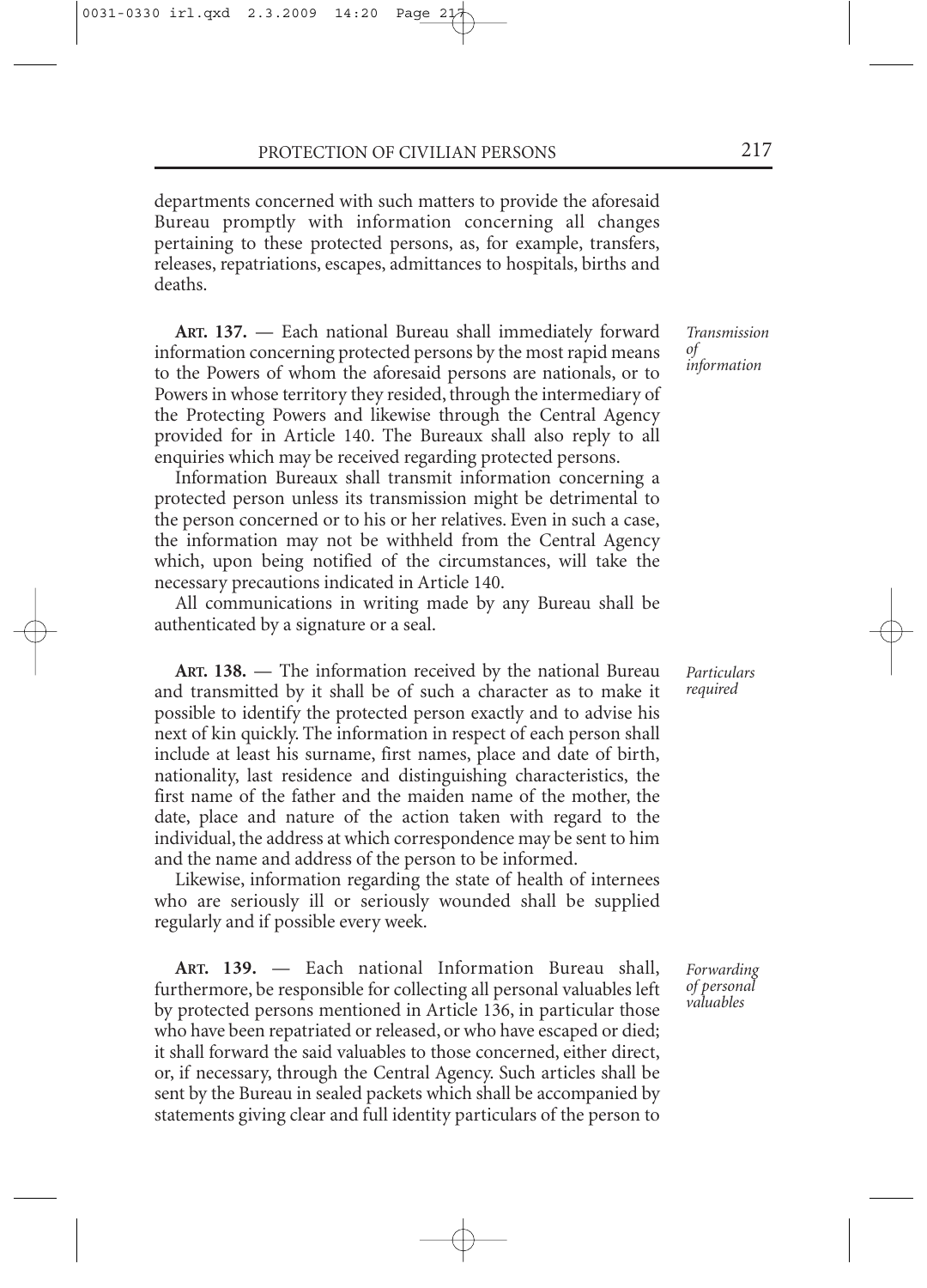whom the articles belonged, and by a complete list of the contents of the parcel. Detailed records shall be maintained of the receipt and despatch of all such valuables.

*Central Agency*

**ART. 140.** — A Central Information Agency for protected persons, in particular for internees, shall be created in a neutral country. The International Committee of the Red Cross shall, if it deems necessary, propose to the Powers concerned the organization of such an Agency, which may be the same as that provided for in Article 123 of the Geneva Convention relative to the Treatment of Prisoners of War of August 12, 1949.

The function of the Agency shall be to collect all information of the type set forth in Article 136 which it may obtain through official or private channels and to transmit it as rapidly as possible to the countries of origin or of residence of the persons concerned, except in cases where such transmissions might be detrimental to the persons whom the said information concerns, or to their relatives. It shall receive from the Parties to the conflict all reasonable facilities for effecting such transmissions.

The High Contracting Parties, and in particular those whose nationals benefit by the services of the Central Agency, are requested to give the said Agency the financial aid it may require.

The foregoing provisions shall in no way be interpreted as restricting the humanitarian activities of the International Committee of the Red Cross and of the relief Societies described in Article 142.

**ART. 141.** — The national Information Bureaux and the Central Information Agency shall enjoy free postage for all mail, likewise the exemptions provided for in Article 110, and further, so far as possible, exemption from telegraphic charges or, at least, greatly reduced rates.

*Exemption from charges*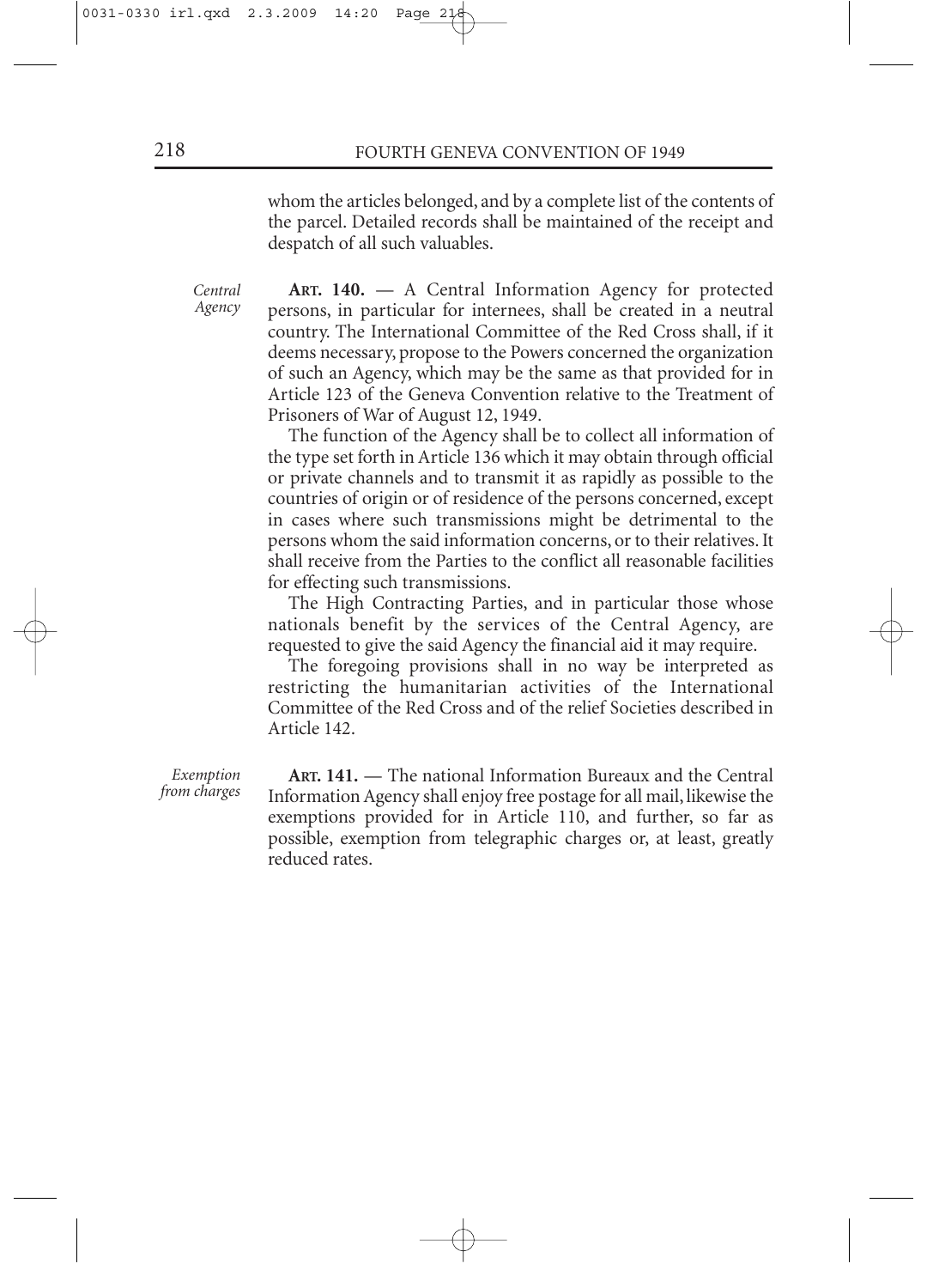#### PART IV

### **EXECUTION OF THE CONVENTION**

#### SECTION I

## GENERAL PROVISIONS

**ART. 142.** — Subject to the measures which the Detaining Powers may consider essential to ensure their security or to meet any other reasonable need, the representatives of religious organizations, relief societies, or any other organizations assisting the protected persons, shall receive from these Powers, for themselves or their duly accredited agents, all facilities for visiting the protected persons, for distributing relief supplies and material from any source, intended for educational, recreational or religious purposes, or for assisting them in organizing their leisure time within the places of internment. Such societies or organizations may be constituted in the territory of the Detaining Power, or in any other country, or they may have an international character.

The Detaining Power may limit the number of societies and organizations whose delegates are allowed to carry out their activities in its territory and under its supervision, on condition, however, that such limitation shall not hinder the supply of effective and adequate relief to all protected persons.

The special position of the International Committee of the Red Cross in this field shall be recognized and respected at all times.

**ART. 143.** — Representatives or delegates of the Protecting Powers shall have permission to go to all places where protected persons are, particularly to places of internment, detention and work.

They shall have access to all premises occupied by protected persons and shall be able to interview the latter without witnesses, personally or through an interpreter.

Such visits may not be prohibited except for reasons of imperative military necessity, and then only as an exceptional and temporary measure. Their duration and frequency shall not be restricted.

Such representatives and delegates shall have full liberty to select the places they wish to visit. The Detaining or Occupying Power, the *Relief societies and other organizations*

*Supervision*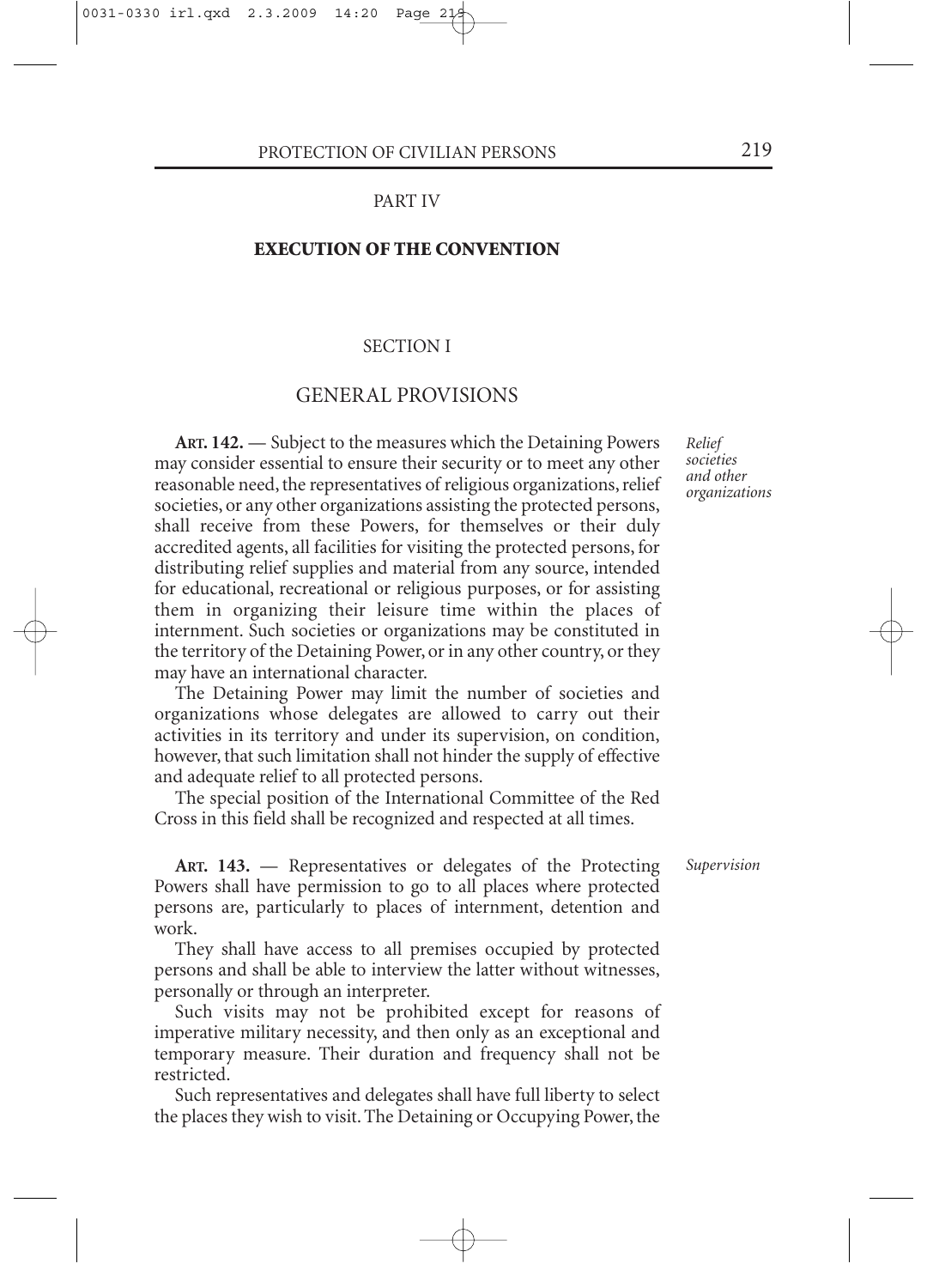Protecting Power and when occasion arises the Power of origin of the persons to be visited, may agree that compatriots of the internees shall be permitted to participate in the visits.

The delegates of the International Committee of the Red Cross shall also enjoy the above prerogatives. The appointment of such delegates shall be submitted to the approval of the Power governing the territories where they will carry out their duties.

**ART. 144.** — The High Contracting Parties undertake, in time of peace as in time of war, to disseminate the text of the present Convention as widely as possible in their respective countries, and, in particular, to include the study thereof in their programmes of military and, if possible, civil instruction, so that the principles thereof may become known to the entire population.

Any civilian, military, police or other authorities, who in time of war assume responsibilities in respect of protected persons, must possess the text of the Convention and be specially instructed as to its provisions.

**ART. 145.** — The High Contracting Parties shall communicate to one another through the Swiss Federal Council and, during hostilities, through the Protecting Powers, the official translations of the present Convention, as well as the laws and regulations which they may adopt to ensure the application thereof.

**ART. 146.** — The High Contracting Parties undertake to enact any legislation necessary to provide effective penal sanctions for persons committing, or ordering to be committed, any of the grave breaches of the present Convention defined in the following Article.

Each High Contracting Party shall be under the obligation to search for persons alleged to have committed, or to have ordered to be committed, such grave breaches, and shall bring such persons, regardless of their nationality, before its own courts. It may also, if it prefers, and in accordance with the provisions of its own legislation, hand such persons over for trial to another High Contracting Party concerned, provided such High Contracting Party has made out a *prima facie* case.

Each High Contracting Party shall take measures necessary for the suppression of all acts contrary to the provisions of the present Convention other than the grave breaches defined in the following Article.

In all circumstances, the accused persons shall benefit by safeguards of proper trial and defence, which shall not be less favourable than those provided by Article 105 and those following

*Dissemination of the Convention*

> *Translations. Rules of application*

> > *Penal sanctions*

*I. General observations*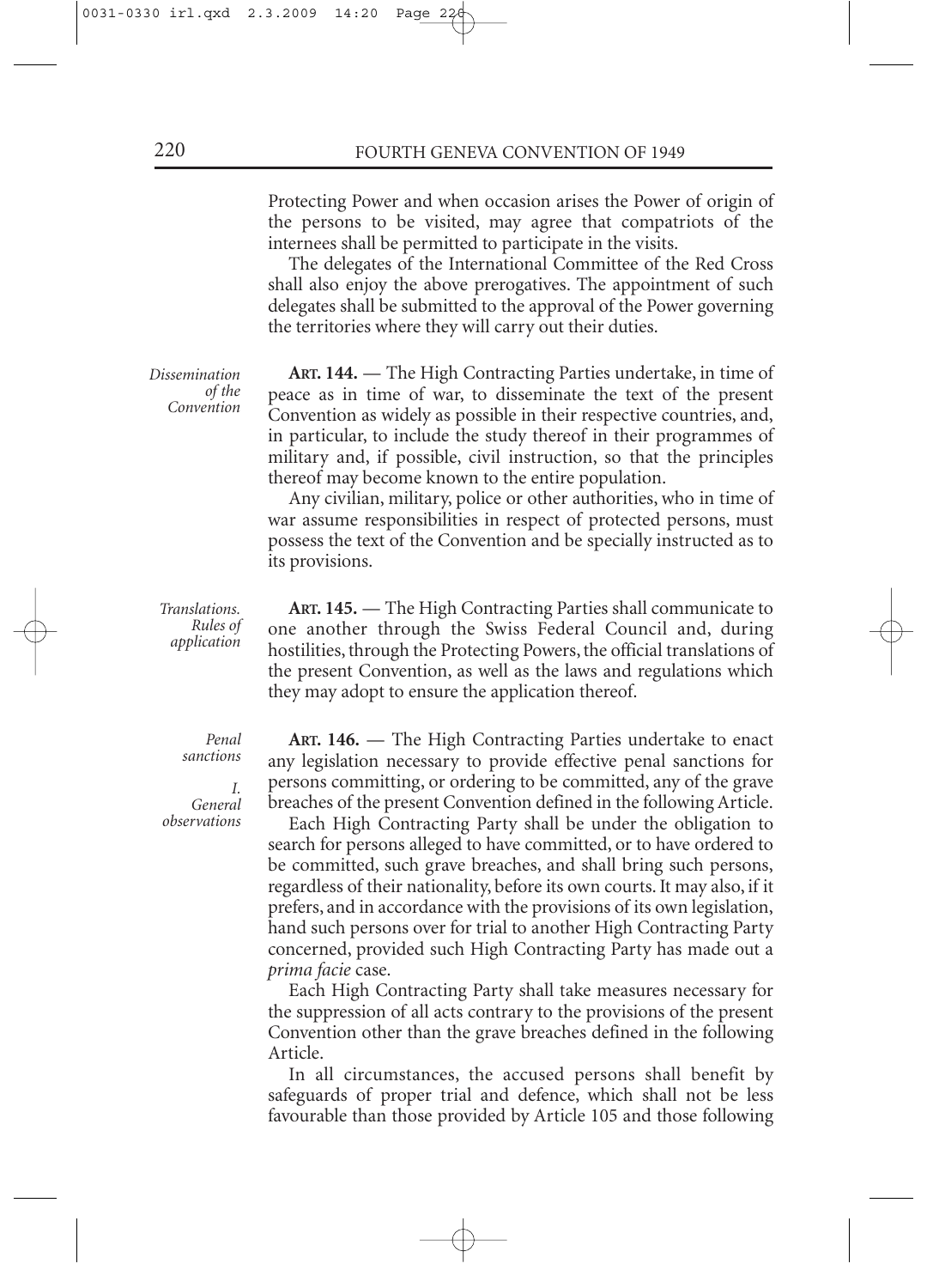of the Geneva Convention relative to the Treatment of Prisoners of War of August 12, 1949.

**ART. 147.** — Grave breaches to which the preceding Article relates shall be those involving any of the following acts, if committed against persons or property protected by the present Convention: wilful killing, torture or inhuman treatment, including biological experiments, wilfully causing great suffering or serious injury to body or health, unlawful deportation or transfer or unlawful confinement of a protected person, compelling a protected person to serve in the forces of a hostile Power, or wilfully depriving a protected person of the rights of fair and regular trial prescribed in the present Convention, taking of hostages and extensive destruction and appropriation of property, not justified by military necessity and carried out unlawfully and wantonly.

**ART. 148.** — No High Contracting Party shall be allowed to absolve itself or any other High Contracting Party of any liability incurred by itself or by another High Contracting Party in respect of breaches referred to in the preceding Article.

**ART. 149.** — At the request of a Party to the conflict, an enquiry shall be instituted, in a manner to be decided between the interested Parties, concerning any alleged violation of the Convention.

If agreement has not been reached concerning the procedure for the enquiry, the Parties should agree on the choice of an umpire who will decide upon the procedure to be followed. Once the violation has been established, the Parties to the conflict shall put an end to it and shall repress it with the least possible delay.

#### *II. Grave breaches*

*III. Responsibilities of the Contracting Parties*

*Enquiry procedure*

*Languages*

#### SECTION II

## FINAL PROVISIONS

**ART. 150.** — The present Convention is established in English and in French. Both texts are equally authentic.

The Swiss Federal Council shall arrange for official translations of the Convention to be made in the Russian and Spanish languages.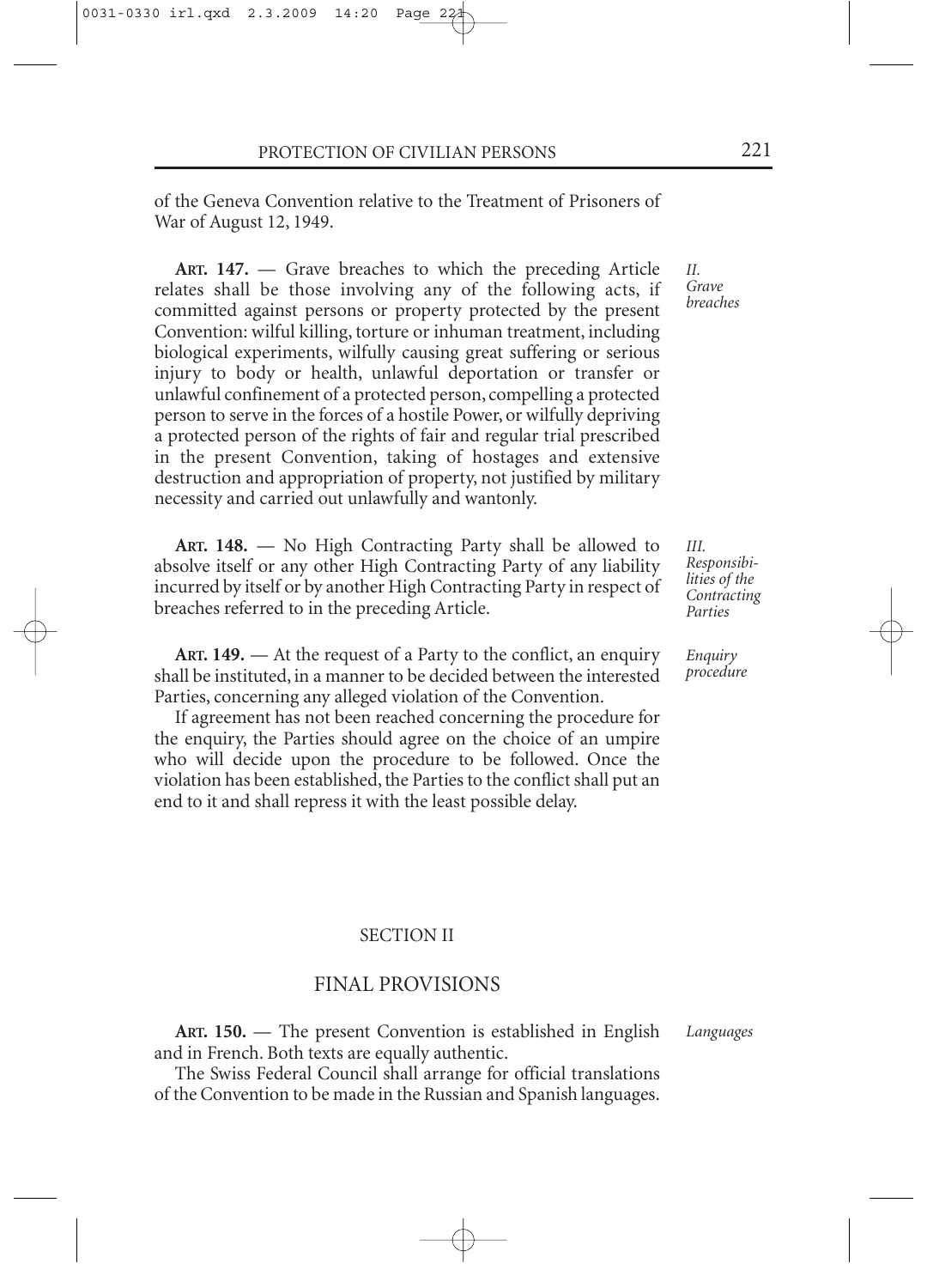**ART. 151.** — The present Convention, which bears the date of this day, is open to signature until February 12, 1950, in the name of the Powers represented at the Conference which opened at Geneva on April 21, 1949. *Signature*

#### **ART. 152.** — The present Convention shall be ratified as soon as possible and the ratifications shall be deposited at Berne. *Ratification*

A record shall be drawn up of the deposit of each instrument of ratification and certified copies of this record shall be transmitted by the Swiss Federal Council to all the Powers in whose name the Convention has been signed, or whose accession has been notified.

**ART. 153.** — The present Convention shall come into force six months after not less than two instruments of ratification have been deposited. *Coming into force*

> Thereafter, it shall come into force for each High Contracting Party six months after the deposit of the instrument of ratification.

**ART. 154.** — In the relations between the Powers who are bound by the Hague Conventions respecting the Laws and Customs of War on Land, whether that of July 29, 1899, or that of October 18, 1907, and who are parties to the present Convention, this last Convention shall be supplementary to Sections II and III of the Regulations annexed to the above-mentioned Conventions of The Hague. *Relation with the Hague Conventions*

**ART. 155.** — From the date of its coming into force, it shall be open to any Power in whose name the present Convention has not been signed, to accede to this Convention. *Accession*

**ART. 156.** — Accessions shall be notified in writing to the Swiss Federal Council, and shall take effect six months after the date on which they are received. *Notification of accessions*

The Swiss Federal Council shall communicate the accessions to all the Powers in whose name the Convention has been signed, or whose accession has been notified.

**ART. 157.** — The situations provided for in Articles 2 and 3 shall give immediate effect to ratifications deposited and accessions notified by the Parties to the conflict before or after the beginning of hostilities or occupation. The Swiss Federal Council shall communicate by the quickest method any ratifications or accessions received from Parties to the conflict. *Immediate effect*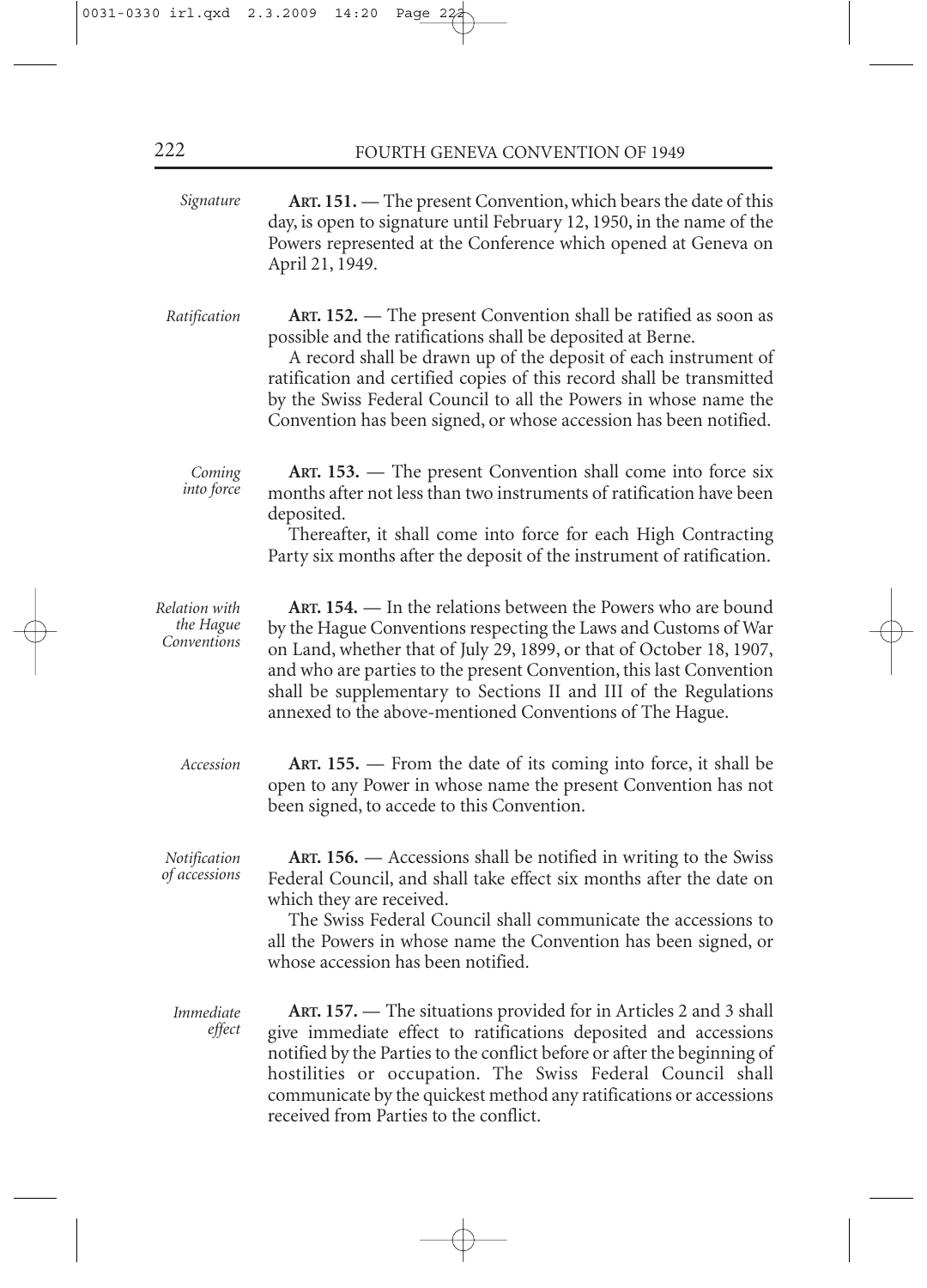**ART. 158.** — Each of the High Contracting Parties shall be at liberty to denounce the present Convention. *Denunciation*

The denunciation shall be notified in writing to the Swiss Federal Council, which shall transmit it to the Governments of all the High Contracting Parties.

The denunciation shall take effect one year after the notification thereof has been made to the Swiss Federal Council. However, a denunciation of which notification has been made at a time when the denouncing Power is involved in a conflict shall not take effect until peace has been concluded, and until after operations connected with the release, repatriation and re-establishment of the persons protected by the present Convention have been terminated.

The denunciation shall have effect only in respect of the denouncing Power. It shall in no way impair the obligations which the Parties to the conflict shall remain bound to fulfil by virtue of the principles of the law of nations, as they result from the usages established among civilized peoples, from the laws of humanity and the dictates of the public conscience.

**ART. 159.** — The Swiss Federal Council shall register the present Convention with the Secretariat of the United Nations. The Swiss Federal Council shall also inform the Secretariat of the United Nations of all ratifications, accessions and denunciations received by it with respect to the present Convention.

**IN WITNESS WHEREOF** the undersigned, having deposited their respective full powers, have signed the present Convention.

**DONE** at Geneva this twelfth day of August 1949, in the English and French languages. The original shall be deposited in the Archives of the Swiss Confederation. The Swiss Federal Council shall transmit certified copies thereof to each of the signatory and acceding States.

*Registration with the United Nations*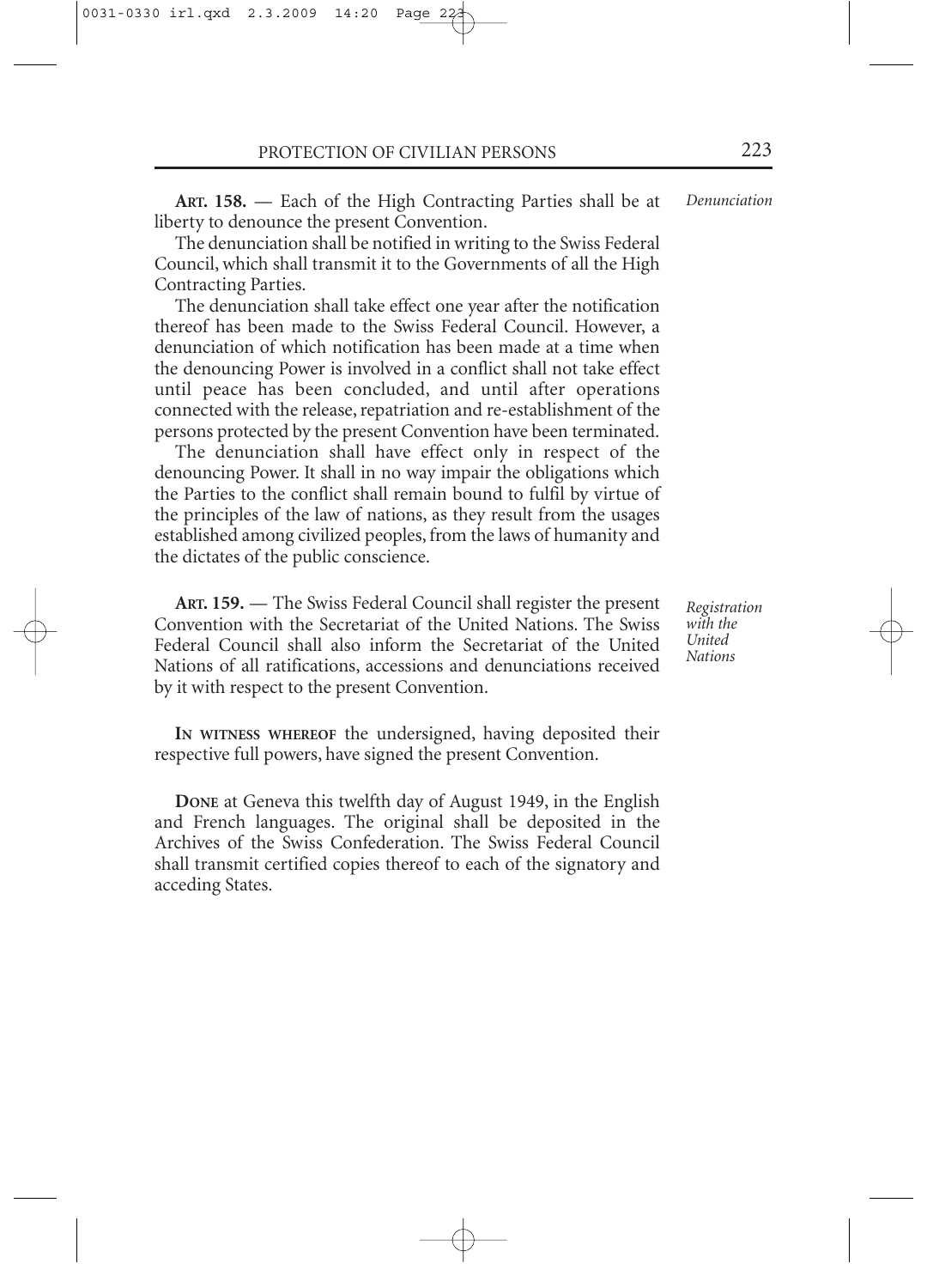## ANNEX I

## DRAFT AGREEMENT RELATING TO HOSPITAL AND SAFETY ZONES AND LOCALITIES

**ARTICLE 1.** — Hospital and safety zones shall be strictly reserved for the persons mentioned in Article 23 of the Geneva Convention for the Amelioration of the Condition of the Wounded and Sick in Armed Forces in the Field of August 12, 1949, and in Article 14 of the Geneva Convention relative to the Protection of Civilian Persons in Time of War of August 12, 1949, and for the personnel entrusted with the organization and administration of these zones and localities and with the care of the persons therein assembled.

Nevertheless, persons whose permanent residence is within such zones shall have the right to stay there.

**ART. 2.** — No persons residing, in whatever capacity, in a hospital and safety zone shall perform any work, either within or without the zone, directly connected with military operations or the production of war material.

**ART. 3.** — The Power establishing a hospital and safety zone shall take all necessary measures to prohibit access to all persons who have no right of residence or entry therein.

**ART. 4.** — Hospital and safety zones shall fulfil the following conditions:

- *a)* They shall comprise only a small part of the territory governed by the Power which has established them.
- *b)* They shall be thinly populated in relation to the possibilities of accommodation.
- *c)* They shall be far removed and free from all military objectives, or large industrial or administrative establishments.
- *d)* They shall not be situated in areas which, according to every probability, may become important for the conduct of the war.

**ART. 5.**— Hospital and safety zones shall be subject to the following obligations:

- *a)* The lines of communication and means of transport which they possess shall not be used for the transport of military personnel or material, even in transit.
- *b)* They shall in no case be defended by military means.

**ART. 6.** — Hospital and safety zones shall be marked by means of oblique red bands on a white ground, placed on the buildings and outer precincts.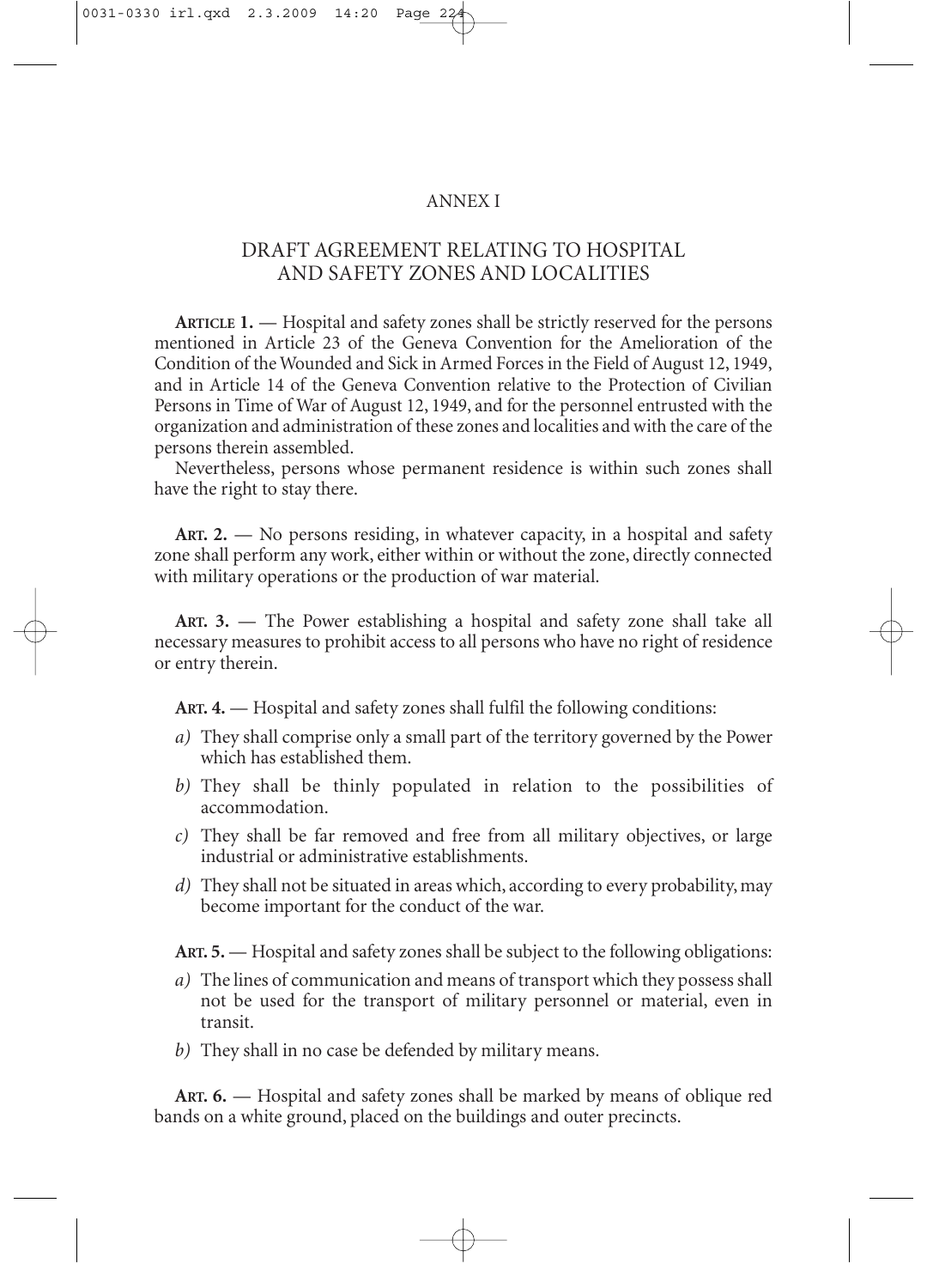Zones reserved exclusively for the wounded and sick may be marked by means of the Red Cross (Red Crescent, Red Lion and Sun) emblem on a white ground.

They may be similarly marked at night by means of appropriate illumination.

**ART. 7.** — The Powers shall communicate to all the High Contracting Parties in peacetime or on the outbreak of hostilities, a list of the hospital and safety zones in the territories governed by them. They shall also give notice of any new zones set up during hostilities.

As soon as the adverse Party has received the above-mentioned notification, the zone shall be regularly established.

If, however, the adverse Party considers that the conditions of the present agreement have not been fulfilled, it may refuse to recognize the zone by giving immediate notice thereof to the Party responsible for the said zone, or may make its recognition of such zone dependent upon the institution of the control provided for in Article 8.

**ART. 8.**— Any Power having recognized one or several hospital and safety zones instituted by the adverse Party shall be entitled to demand control by one or more Special Commissions, for the purpose of ascertaining if the zones fulfil the conditions and obligations stipulated in the present agreement.

For this purpose, members of the Special Commissions shall at all times have free access to the various zones and may even reside there permanently. They shall be given all facilities for their duties of inspection.

**ART. 9.** — Should the Special Commissions note any facts which they consider contrary to the stipulations of the present agreement, they shall at once draw the attention of the Power governing the said zone to these facts, and shall fix a time limit of five days within which the matter should be rectified. They shall duly notify the Power who has recognized the zone.

If, when the time limit has expired, the Power governing the zone has not complied with the warning, the adverse Party may declare that it is no longer bound by the present agreement in respect of the said zone.

**ART. 10.** — Any Power setting up one or more hospital and safety zones, and the adverse Parties to whom their existence has been notified, shall nominate or have nominated by the Protecting Powers or by other neutral Powers, persons eligible to be members of the Special Commissions mentioned in Articles 8 and 9.

**ART. 11.** — In no circumstances may hospital and safety zones be the object of attack. They shall be protected and respected at all times by the Parties to the conflict.

**ART. 12.** — In the case of occupation of a territory, the hospital and safety zones therein shall continue to be respected and utilized as such.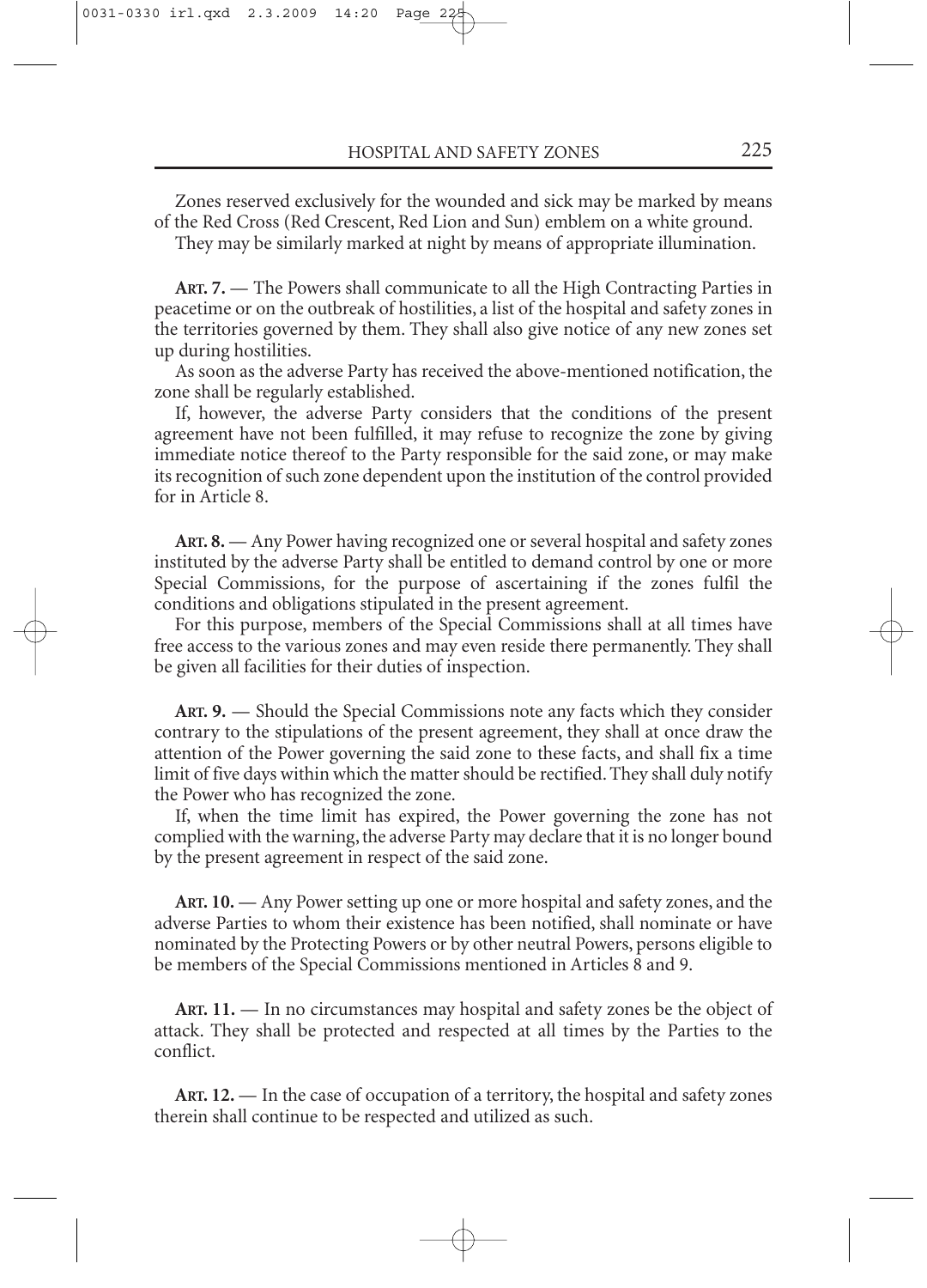Their purpose may, however, be modified by the Occupying Power, on condition that all measures are taken to ensure the safety of the persons accommodated.

**ART. 13.** — The present agreement shall also apply to localities which the Powers may utilize for the same purposes as hospital and safety zones.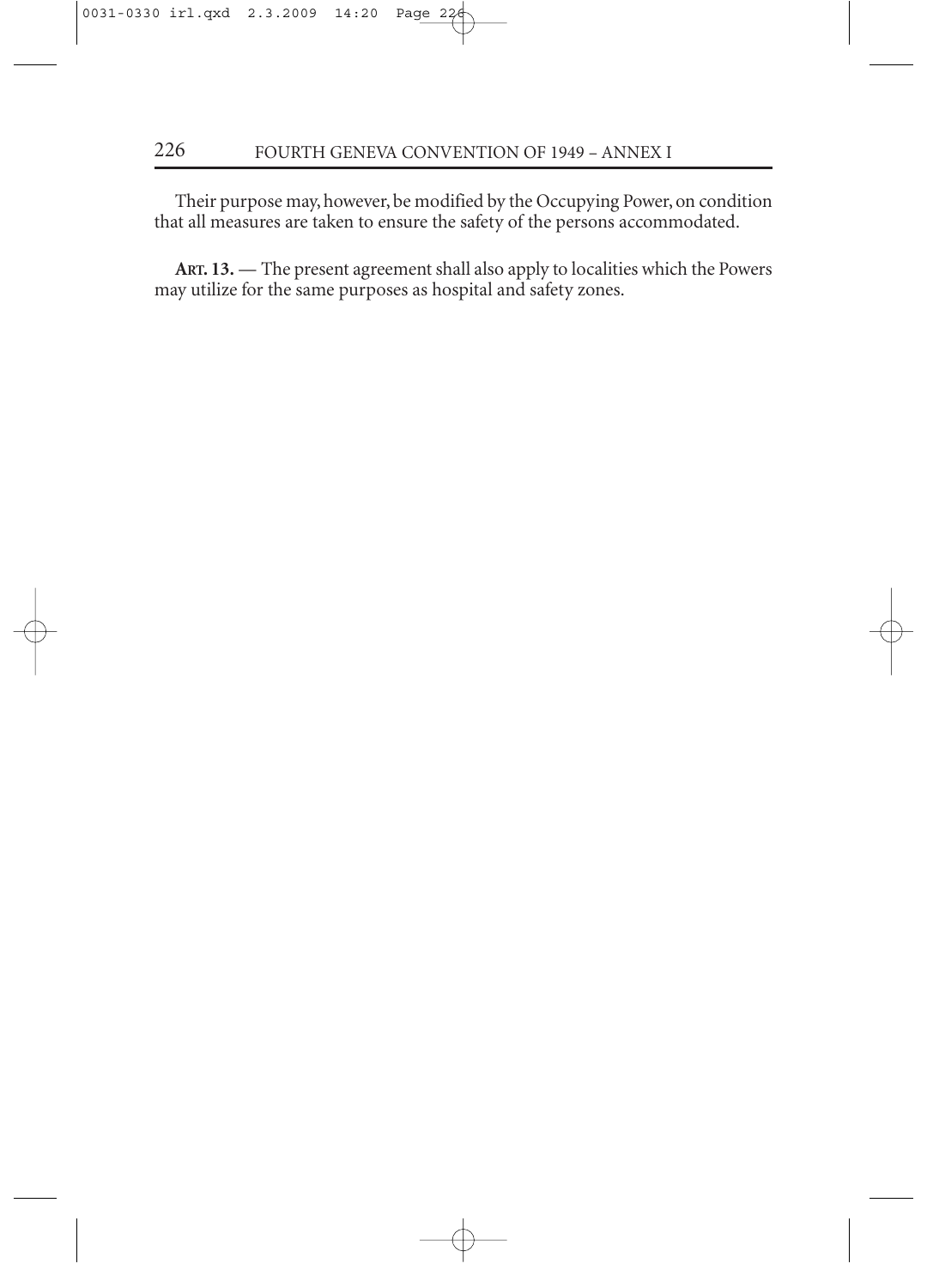### ANNEX II

## DRAFT REGULATIONS CONCERNING COLLECTIVE RELIEF

**ARTICLE 1.** — The Internee Committees shall be allowed to distribute collective relief shipments for which they are responsible, to all internees who are dependent for administration on the said Committee's place of internment, including those internees who are in hospitals, or in prisons or other penitentiary establishments.

**ART. 2.** — The distribution of collective relief shipments shall be effected in accordance with the instructions of the donors and with a plan drawn up by the Internee Committees. The issue of medical stores shall, however, be made for preference in agreement with the senior medical officers, and the latter may, in hospitals and infirmaries, waive the said instructions, if the needs of their patients so demand. Within the limits thus defined, the distribution shall always be carried out equitably.

**ART. 3.** — Members of Internee Committees shall be allowed to go to the railway stations or other points of arrival of relief supplies near their places of internment so as to enable them to verify the quantity as well as the quality of the goods received and to make out detailed reports thereon for the donors.

**ART. 4.** — Internee Committees shall be given the facilities necessary for verifying whether the distribution of collective relief in all sub-divisions and annexes of their places of internment has been carried out in accordance with their instructions.

**ART. 5.** — Internee Committees shall be allowed to complete, and to cause to be completed by members of the Internee Committees in labour detachments or by the senior medical officers of infirmaries and hospitals, forms or questionnaires intended for the donors, relating to collective relief supplies (distribution, requirements, quantities, etc.). Such forms and questionnaires, duly completed, shall be forwarded to the donors without delay.

**ART. 6.** — In order to secure the regular distribution of collective relief supplies to the internees in their place of internment, and to meet any needs that may arise through the arrival of fresh parties of internees, the Internee Committees shall be allowed to create and maintain sufficient reserve stocks of collective relief. For this purpose, they shall have suitable warehouses at their disposal; each warehouse shall be provided with two locks, the Internee Committee holding the keys of one lock, and the commandant of the place of internment the keys of the other.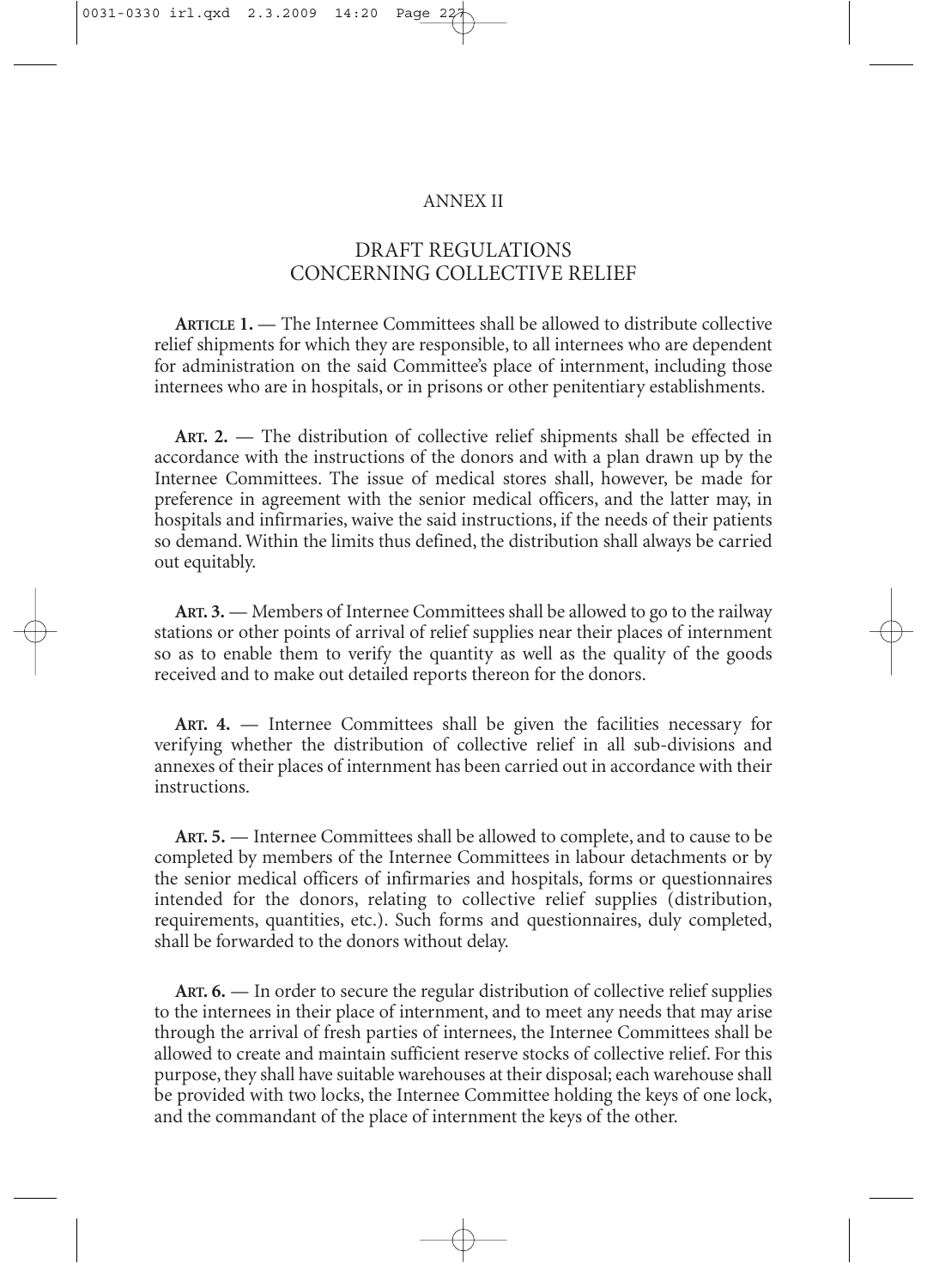**ART. 7.** — The High Contracting Parties, and the Detaining Powers in particular, shall, so far as is in any way possible and subject to the regulations governing the food supply of the population, authorize purchases of goods to be made in their territories for the distribution of collective relief to the internees. They shall likewise facilitate the transfer of funds and other financial measures of a technical or administrative nature taken for the purpose of making such purchases.

**ART. 8.** — The foregoing provisions shall not constitute an obstacle to the right of internees to receive collective relief before their arrival in a place of internment or in the course of their transfer, nor to the possibility of representatives of the Protecting Power, or of the International Committee of the Red Cross or any other humanitarian organization giving assistance to internees and responsible for forwarding such supplies, ensuring the distribution thereof to the recipients by any other means they may deem suitable.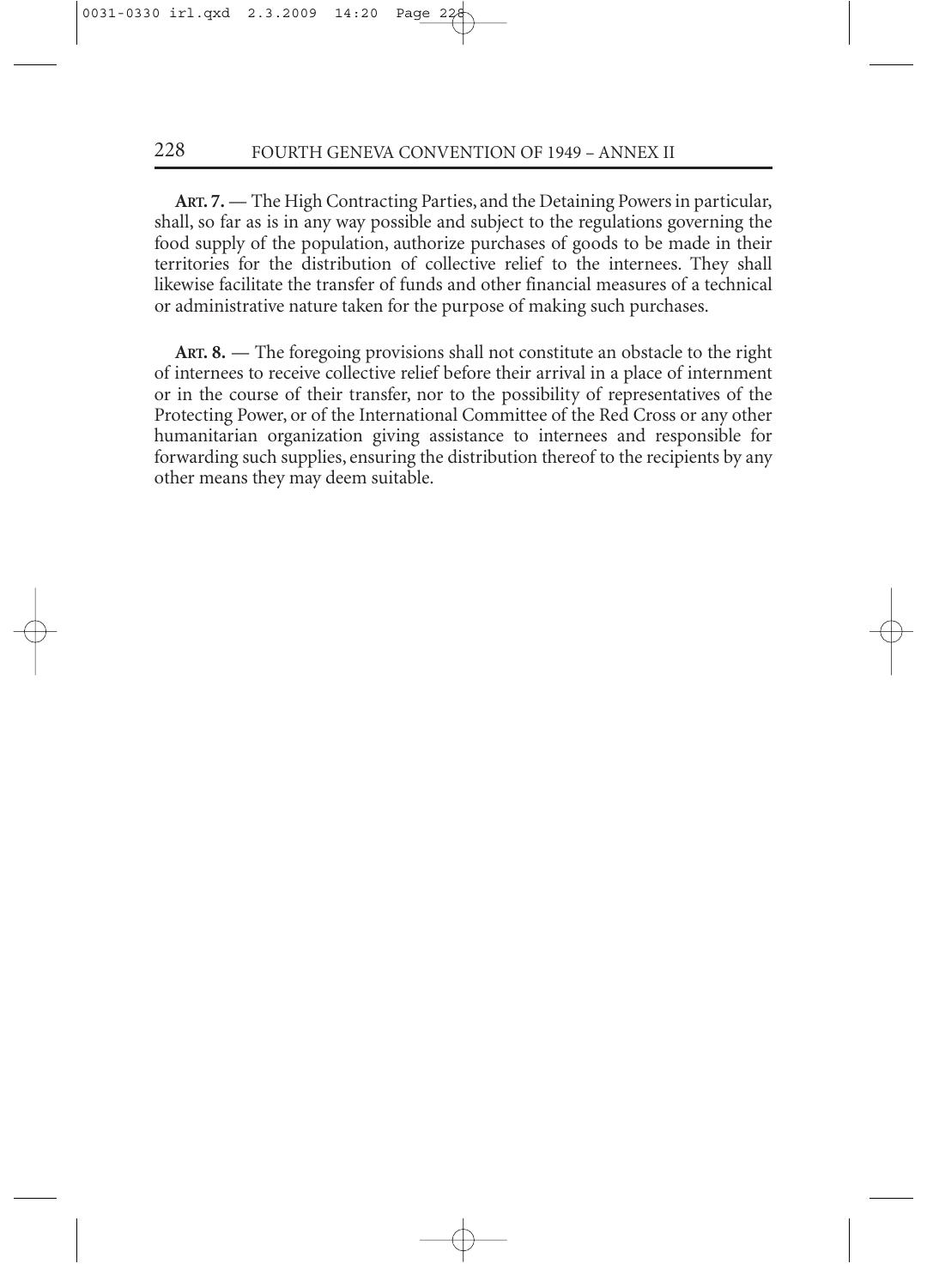# ANNEX III

# **I. INTERNMENT CARD**

| 1. Front        | <b>CIVILIAN INTERNEE MAIL</b>                                                                                                                                                                                                                                                                                                                   | Postage free                                                                                              |  |  |  |  |  |
|-----------------|-------------------------------------------------------------------------------------------------------------------------------------------------------------------------------------------------------------------------------------------------------------------------------------------------------------------------------------------------|-----------------------------------------------------------------------------------------------------------|--|--|--|--|--|
|                 | POST CARD                                                                                                                                                                                                                                                                                                                                       |                                                                                                           |  |  |  |  |  |
| 2. Reverse side | <b>IMPORTANT</b><br>This card must be completed<br>by each internee immediately<br>on being interned and each<br>time his address is altered by<br>reason of transfer to another<br>place of internment or to a<br>hospital.<br>This card is not the same as<br>the special card which each<br>internee is allowed to send to<br>his relatives. | CENTRAL INFORMATION AGENCY<br>FOR PROTECTED PERSONS<br><b>INTERNATIONAL COMMITTEE</b><br>OF THE RED CROSS |  |  |  |  |  |
|                 |                                                                                                                                                                                                                                                                                                                                                 |                                                                                                           |  |  |  |  |  |
|                 | 3. First names (in full) 4. First name of father<br>2. Surname<br>(or)                                                                                                                                                                                                                                                                          |                                                                                                           |  |  |  |  |  |
|                 |                                                                                                                                                                                                                                                                                                                                                 |                                                                                                           |  |  |  |  |  |
|                 |                                                                                                                                                                                                                                                                                                                                                 |                                                                                                           |  |  |  |  |  |
|                 | * Strike out what is not applicable. Do not add any remarks. See explanations on<br>other side of card.                                                                                                                                                                                                                                         |                                                                                                           |  |  |  |  |  |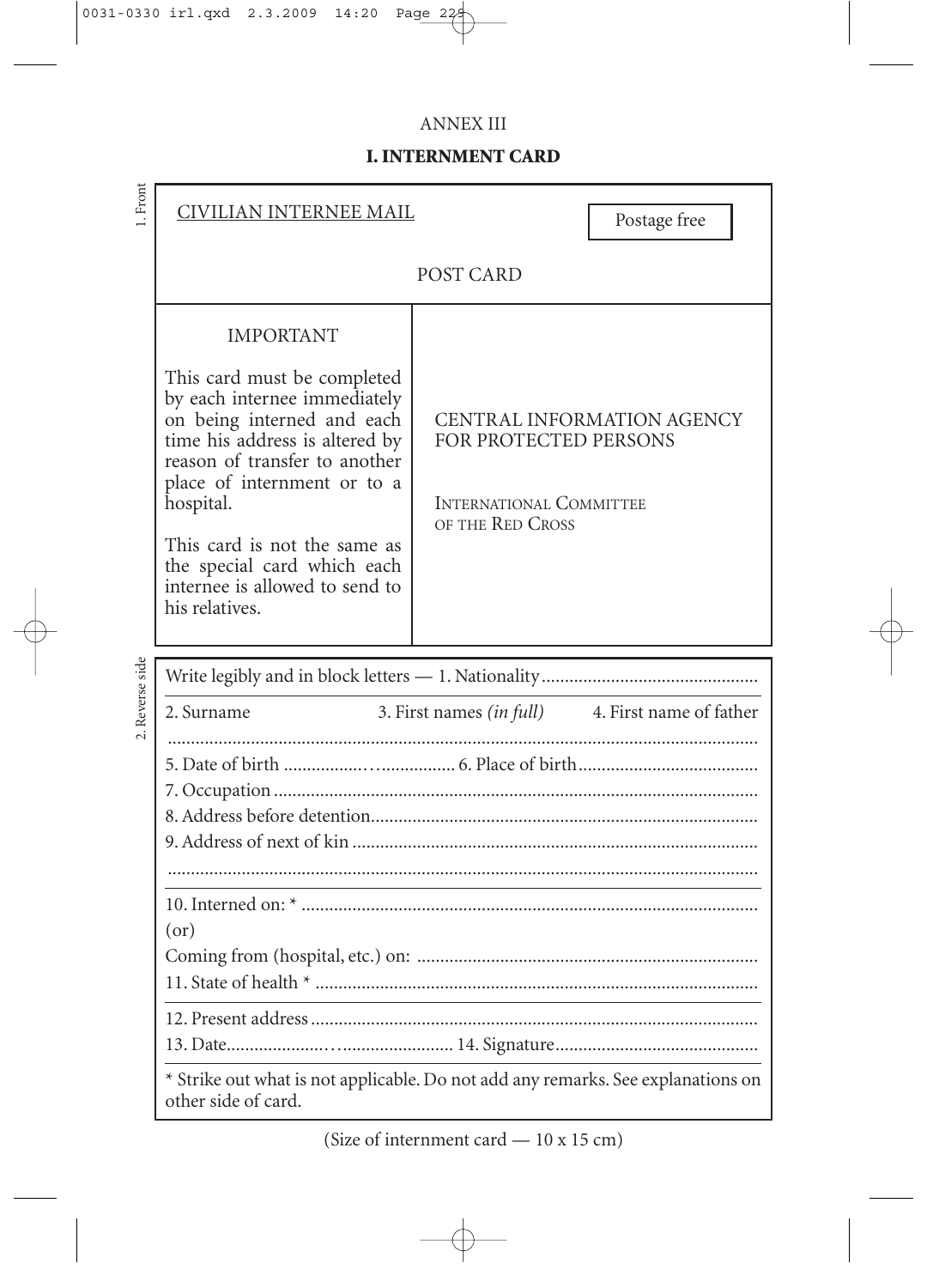# ANNEX III **II. LETTER**

CIVILIAN INTERNEE SERVICE

Postage free

To

Street and number Place of destination *(in block capitals)* Province or Department Country *(in block capitals)*

> *Sender:* Surname and first names Date and place of birth Internment address